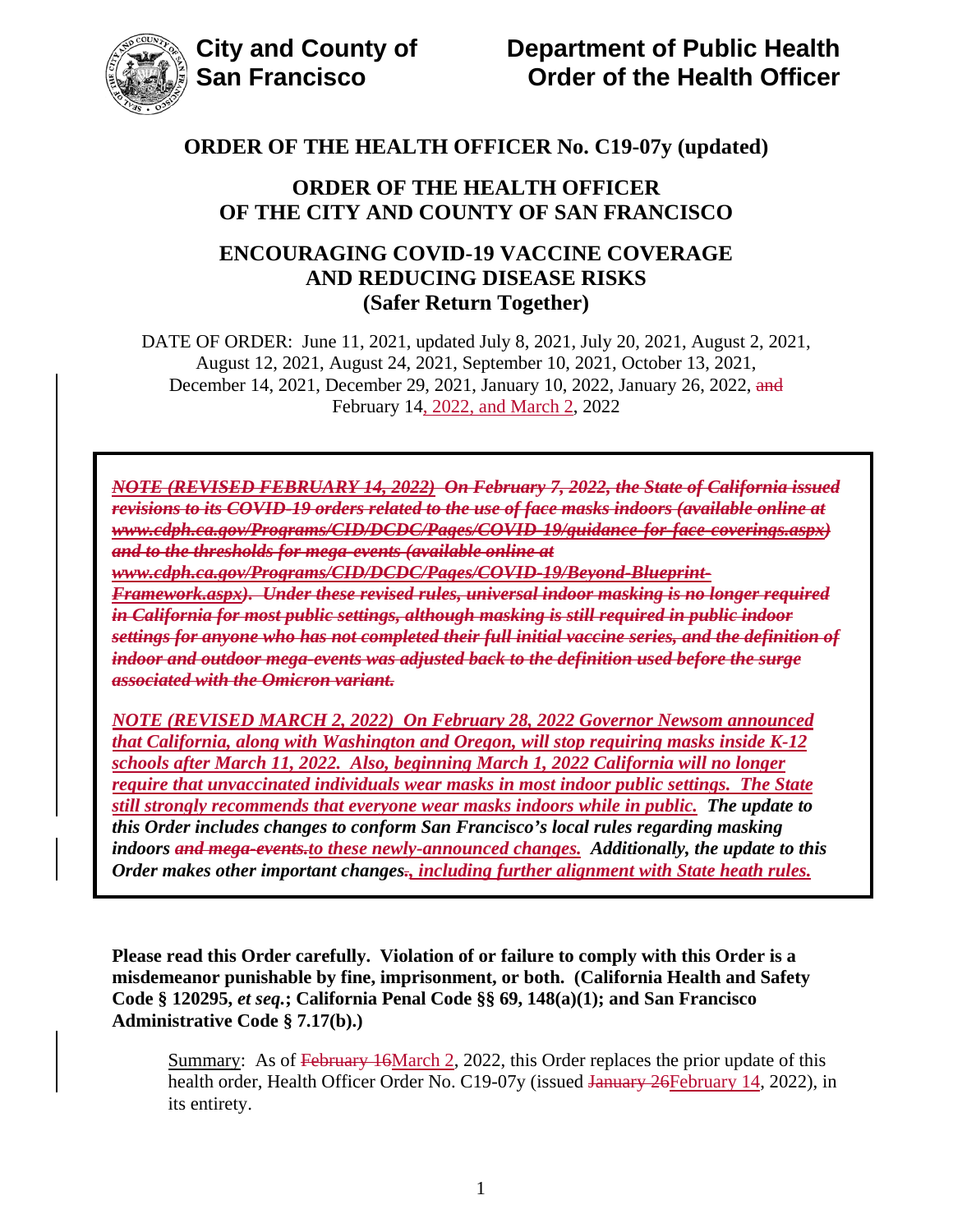



The Health Officer is updating the Order in light of the recent changes to State guidelines and the decreasing (though still high) number of cases in the community and lower number of hospitalizations associated with the spread in San Francisco and the Bay Area region of the Omicron variant of SARS-CoV-2, the virus that causes COVID-19. Still, there remains the ongoing threat that the virus poses to the health of vulnerable residents and also potentially to the capacity of San Francisco's healthcare system.. Current evidence indicates that the Omicron variant is much more transmissible than Delta and other variants of the virus, and that individuals who have had only their initial vaccine series are susceptible to the Omicron variant. Medical data to date also show that individuals who have received a booster shot increase their immunity to a level that confers significantly more protection from all circulating SARS-CoV-2 variants, including the Omicron variant, and generally prevents severe disease. The United States Centers for Disease Control and Prevention and the California Department of Public Health now recommend that everyone who has been vaccinated receive a booster shot as soon as they are eligible because immunity wanes several months after completion of the initial vaccine series. And the CDC and CDPH recommend that people receive the Pfizer-BioNTech or Moderna booster if they can.

Vaccination remains a critical component in preventing COVID-19 and its associated health harms. Individuals who have not received their initial vaccine series or a booster shot are more likely to become infected and spread infection to others, and more likely to become seriously ill and die. It is critical that community members receive their initial vaccine series and booster shots when eligible to maintain the protective effect of the high community-wide vaccination rates in San Francisco.

Even though a high percentage of people are vaccinated in San Francisco and the Bay Area region against the virus that causes COVID-19 and an increasing percentage are boosted, there remains a risk that people may come into contact with others who have COVID-19 when outside their residence. Many COVID-19 infections are caused by people who have no symptoms of illness. Also, there are people in San Francisco who have not completed their initial vaccine series or who are not yet eligible to receive a booster, including children under five years old, and people who are immunocompromised and may be particularly vulnerable to infection and disease. Everyone who is eligible, including people at risk for severe illness with COVID-19—such as unvaccinated older adults and unvaccinated individuals with health risks—and members of their households, are strongly urged to get vaccinated and receive their booster as soon as they can if they have not already done so.

Further, to address the continuing number of cases and hospitalizations due to the Omicron variant as well as the risk of future variants, and consistentConsistent with CDPH orders requiring vaccination and boosters for most healthcare workers, the Health Officer has determined that all people working in designated high-risk settings be both vaccinated and boosted as soon as they are eligible. People working in these high-risk settings (1) can expose highly vulnerable people who are at increased risk of severe illness and death to COVID-19, (2) must therefore be protected from COVID-19 to the maximum extent possible to ensure adequate staffing in these critical settings, and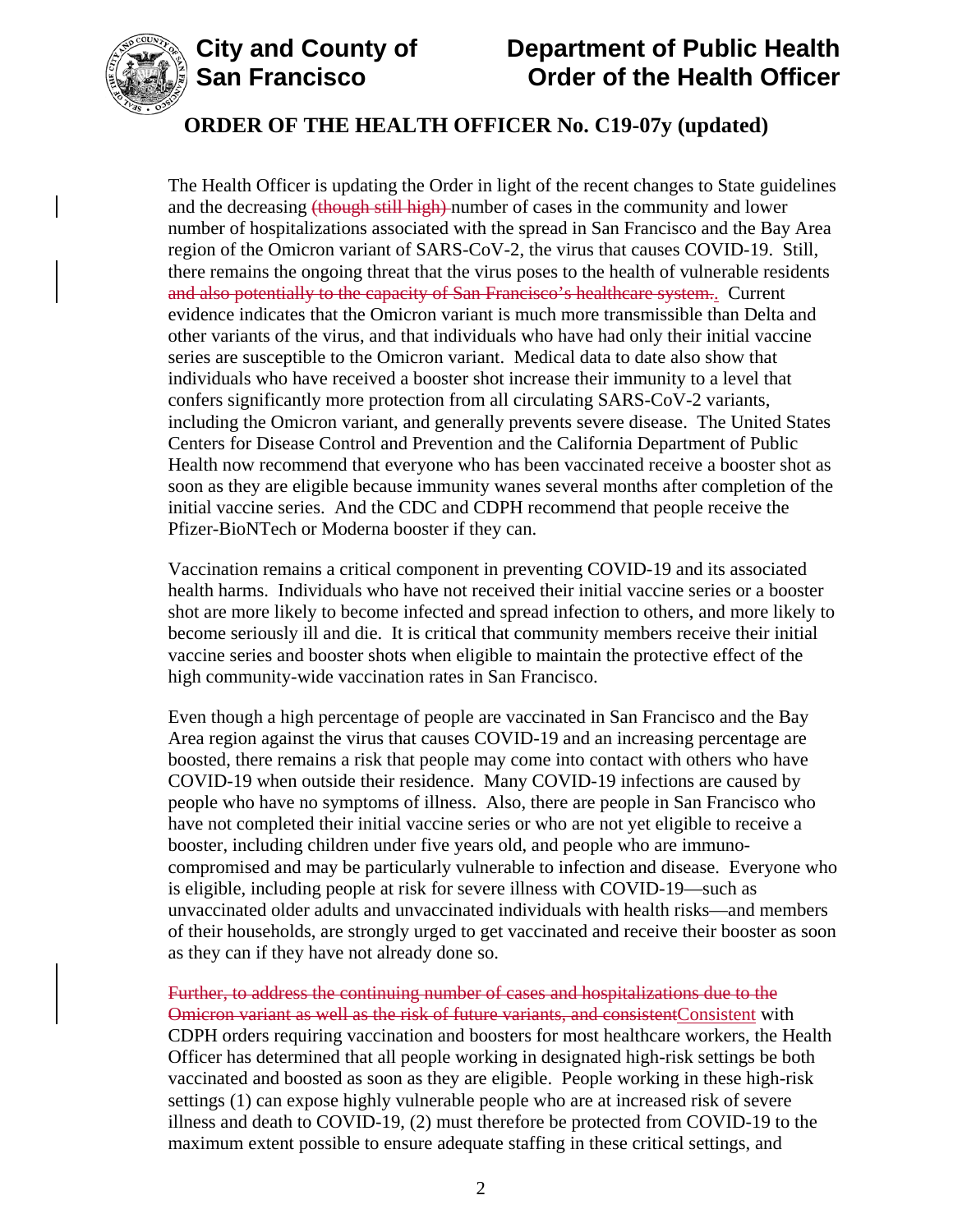

(3) particularly for jails, shelters, and skilled nursing facilities, can cause large outbreaks if workers are infected.

Accordingly, this Order imposes a requirement, layered on top of the recently revised CDPH health orders, for (1) personnel working in designated high-risk settings meaning general acute care hospitals, skilled nursing facilities, intermediate care facilities, residential care facilities for the elderly, homeless shelters, and jails, all as further defined below—as well as (2) personnel working in other higher-risk settings including adult care facilities, adult day programs, dental offices, home health care workers, and pharmacists, and (3) personnel who visit higher-risk settings as part of the work, such as paramedics, emergency medical technicians, police officers, and lawyers who visit people in the jails—to both receive the full initial course of vaccination and, once they are eligible, to receive a booster. Businesses and governmental entities with personnel in these high-risk settings have until March 1, 2022 to comply with the booster verification requirement, meaning those who are eligible to receive a booster on or before February 14, 2022 must have received their booster by March 1, 2022. And those who are eligible for a booster after February 14, 2022 must receive it within 15 days after they become eligible. Personnel working in high-risk settings who are eligible for a booster and have not yet received one must be tested once or twice a week for COVID-19, depending on the setting, and provide proof of a negative test, until one week after they receive a booster. For Personnel who are not permanently stationed or regularly assigned to High-Risk Settings but who in the course of their duties may enter or work in High-Risk Settings even on an intermittent or occasional basis or for short periods of time (such as police, firefighters, paramedics and emergency medical technicians), the deadline for receipt of a Booster is also March 1, 2022, but employers of such Personnel can extend that deadline subject to certain health precautions until April 15, 2022 due to critical staffing shortages.

On February  $728$ , 2022, CDPH updated its order regarding the requirement to wear a face covering indoors, eliminating its "universal" face covering requirement for individuals in most indoor public settings and returning to the pre-Omicron surge requirements that anyone who is unvaccinated and two years or older to wear a mask in those settings. face covering requirement for unvaccinated individuals in most indoor public settings, maintaining a strong recommendation that everyone, regardless of vaccination status, wear a mask in indoor public settings and businesses, and listing settings where masking is still required of everyone, regardless of vaccination status. The list of settings where masking is still required by CDPH includes: K-12 schools and childcare (through March 11, 2022); on public transit (at least through March 18, 2022); in emergency shelters and cooling centers; in healthcare settings; in state and local correctional facilities and detention centers; in homeless shelters; and in long term care settings and adult and senior care facilities. A copy of the updated CDPH masking order is available online at [www.cdph.ca.gov/Programs/CID/DCDC/Pages/COVID-19/guidance-for-face](https://www.cdph.ca.gov/Programs/CID/DCDC/Pages/COVID-19/guidance-for-face-coverings.aspx)[coverings.aspx.](https://www.cdph.ca.gov/Programs/CID/DCDC/Pages/COVID-19/guidance-for-face-coverings.aspx) This Order has been updated to largely align with the newupdated CDPH masking rules, while maintaining local requirements in certain areas andincluding strongly encouraging, at least for the time being everyone, even people who are Vaccinated with a Complete Initial Series or Up-to-Date On Vaccination, to continue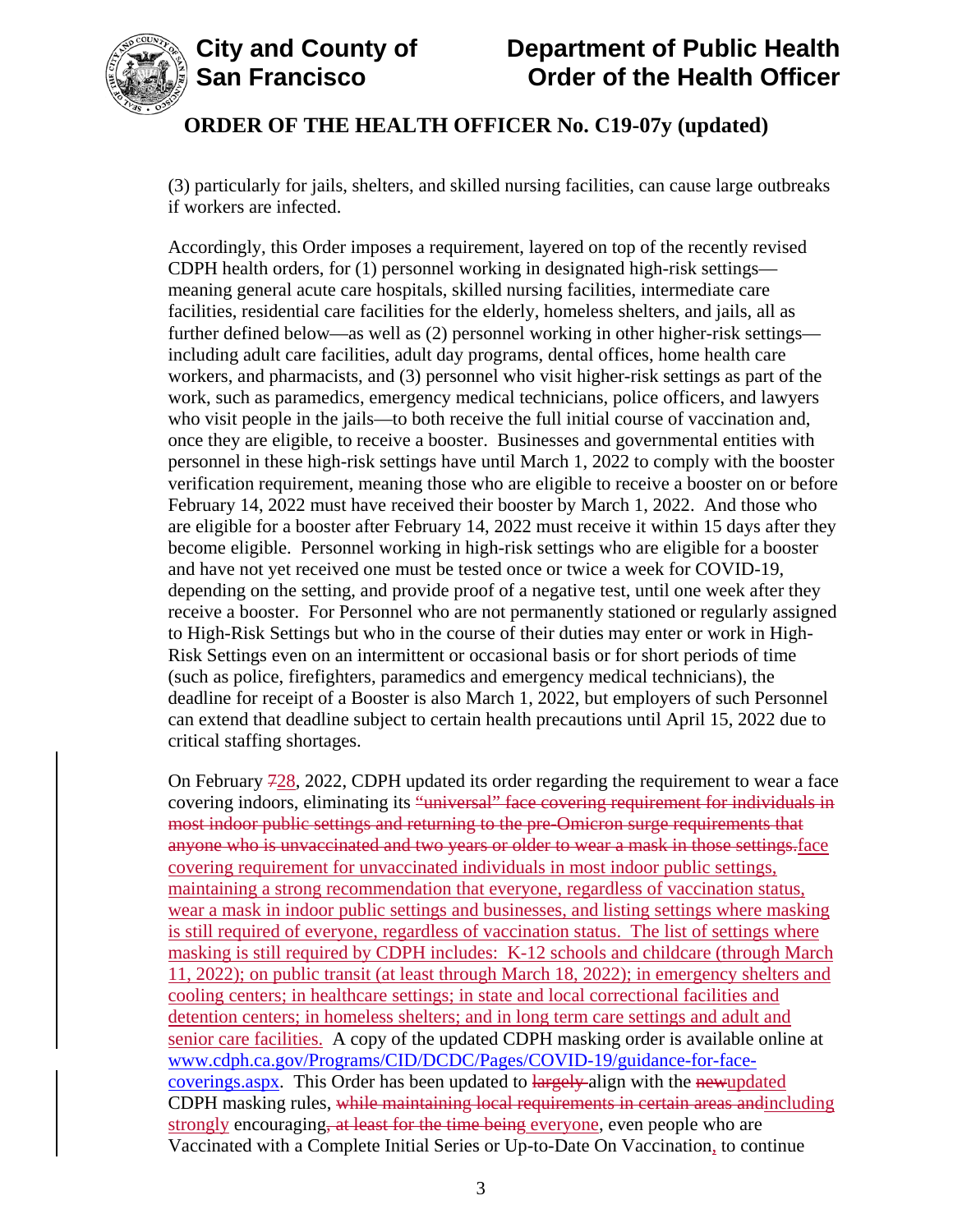



wearing masks in indoor public settings where they are not otherwise required. Operators and hosts of indoor Mega-Events, as well as the operators of other indoor facilities that continue to have proof of vaccination or testing requirements (like gyms, bars, and restaurants) are allowed, but not required, beginning February 16, 2022 to align with the State's rule for indoor masking. That change means people who are Vaccinated with a Complete Initial Series or Up-to-Date on Vaccination may remove their Well-Fitted Masks, though for the time being the Health Officer still recommends that even vaccinated people continue to wear Well-Fitted Masks in public indoor settings.to align with the State's rule allowing mask removal indoors. Also, particularly in light of the Omicron variant and risk of future variants, the Health Officer continues to recommend that whenever possible everyone wear a non-vented respirator, such as an N95, KN95, or KF94 respirator, when wearing a mask. A well-fitting surgical/procedural mask with a cloth mask worn over it to increase fit is also recommended. Finally, the Order maintains face covering requirements in other settings such as public transit,  $K-12$  schools and childcare, as well as health care facilities, skilled nursing facilities, homeless shelters, and jails, consistent with federal and state rules.

This Order includes requirements related to entry to certain indoor gatherings of different types.. For indoor Mega-Events, consistent with State rules, patrons must show proof they either are vaccinated as required by the Order (including for most adults to be  $\overline{Up}$  to-Date on Vaccination, including having a Booster once Booster-EligibleVaccinated with a Complete Initial Series) or have a negative COVID-19 test taken within one day (for antigen tests) or two days (for PCR tests) before entry into the facility. Consistent with CDPH rules, self-administered antigen tests are not acceptable for pre-admission testing unless there is third-party verification. Staff of indoor Mega-Events are subject to the same rules as for patrons. Also, Businesses patrons of businesses that operate indoor gyms, other fitness centers, bars, restaurants, and certain other facilities are allowed to acceptmust provide proof that they are Vaccinated with a Complete Initial Series or of a negative Test (or a religious and medical exemption to vaccination for patrons and staff/personnel, subject to certain health protections, including providing proof of a negative COVID-19 test), before entry (but people are not required to be tested more than twice each week so long as each test is done at least three days apart).. This Order also includes a number of recommendations—but not requirements—for individuals, businesses, and governmental entities to reduce COVID-19 risk, including the strong recommendation everyone be Up-to-Date on Vaccination, including Boosters., and a recommendation to post signage regarding COVID-19 best practices and any vaccination or masking rules imposed by a business or entity. Indoor Mega-Events and Businesses that operate gyms, other fitness centers, bars, restaurants, and certain other facilities are still required to post signage at public entrances listing their pre-entry vaccination and Testing requirements.

And this Order maintains other minimum COVID-19 safety requirements on businesses and governmental entities, such as a general requirement to report positive cases in the workplace and in schools, and limited requirements for signage for patrons that apply to certain indoor businesses. outbreaks in the workplace.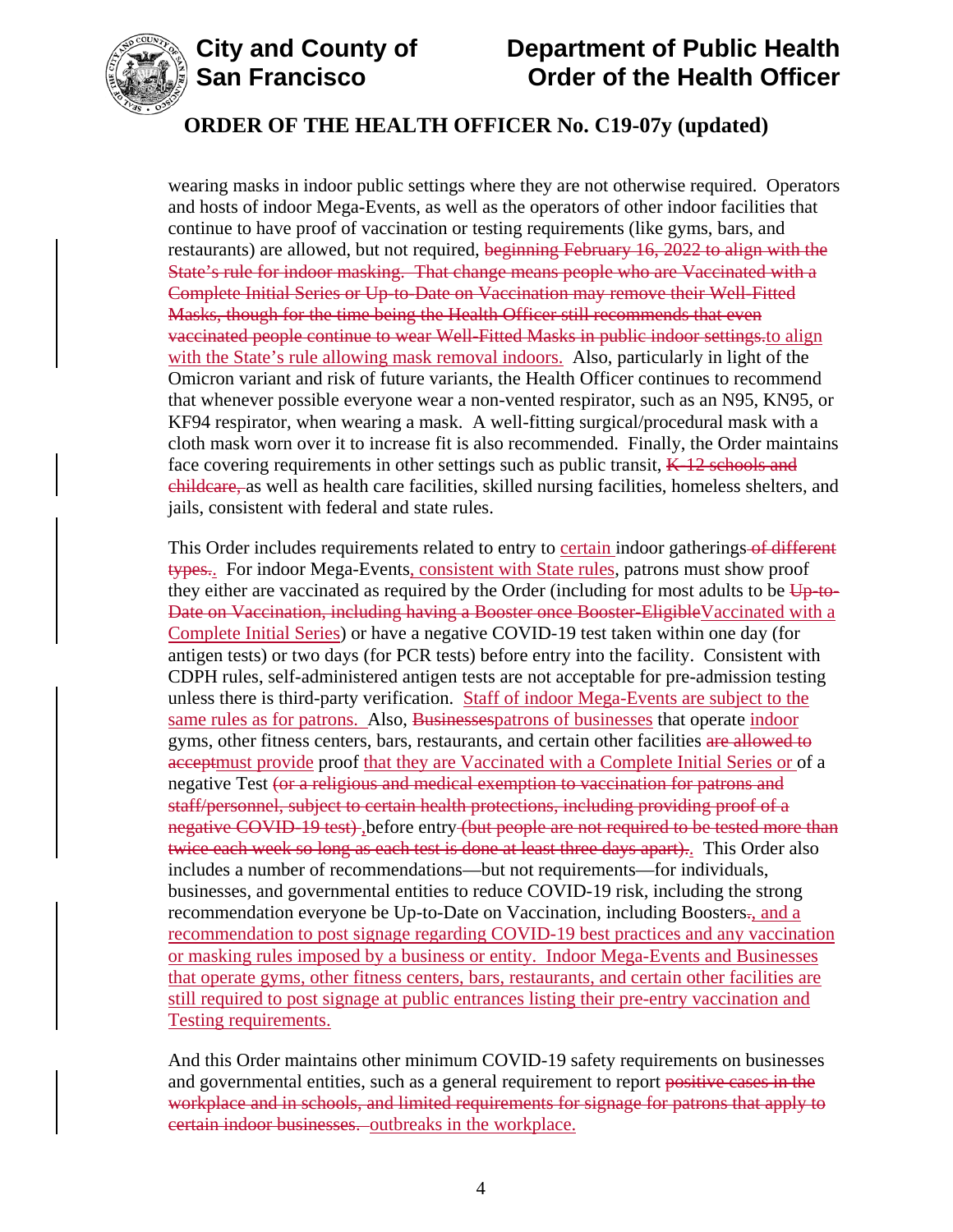

## **UNDER THE AUTHORITY OF CALIFORNIA HEALTH AND SAFETY CODE SECTIONS 101040, 101085, AND 120175, THE HEALTH OFFICER OF THE CITY AND COUNTY OF SAN FRANCISCO ORDERS:**

1. Definitions.

For purposes of this Order, the following initially capitalized terms have the meanings given below.

- a. *Booster*. A "Booster" means an additional dose of a vaccine authorized to prevent COVID-19 by the FDA, including by way of an emergency use authorization, or by the World Health Organization (WHO), for which a person is Booster-Eligible. Consistent with CDC and CDPH guidance, either the Pfizer-BioNTech (Comirnaty) or Moderna (Spikevax) COVID-19 vaccine is preferred for the Booster.
- b. *Booster-Eligible*. A person is "Booster-Eligible" once they meet criteria to receive a Booster under CDC guidance. For example, as of the date of issuance of this update to the Order, individuals who are 18 or older may receive a booster of the Pfizer-BioNTech (Comirnaty), Moderna (Spikevax), or Johnson & Johnson's Janssen COVID-19 vaccine at least five months after receiving a second dose of the Pfizer-BioNTech (Comirnaty) or Moderna (Spikevax) COVID-19 vaccine or two months after receiving the single dose Johnson & Johnson's Janssen COVID-19 vaccine, and adolescents who are 12 to 17 years old may receive a booster of the Pfizer-BioNTech vaccine at least five months after their second dose of that vaccine. Consistent with CDC guidance (available online at [www.cdc.gov/coronavirus/2019](https://www.cdc.gov/coronavirus/2019-ncov/vaccines/booster-shot.html) [ncov/vaccines/booster-shot.html\)](https://www.cdc.gov/coronavirus/2019-ncov/vaccines/booster-shot.html), anyone who received a WHO-authorized vaccine or a combination of vaccines should receive the Pfizer-BioNTech (Comirnaty) vaccine as their booster pursuant to the timing listing in that guidance. Those preferences apply to all initial vaccination series, regardless of which vaccine an individual received. The CDC has been frequently updating booster eligibility. More up-to-date information on booster eligibility may be found online at [www.sfcdcp.org/boosters,](https://www.sfcdcp.org/boosters) and individuals, Businesses, and governmental entities are urged to stay informed about changes.
- c. *Business*. A "Business" includes any for-profit, non-profit, or educational entity, whether a corporate entity, organization, partnership or sole proprietorship, and regardless of the nature of the service, the function it performs, or its corporate or entity structure.
- d. *Cal/OSHA*. "Cal/OSHA" means the California Department of Industrial Relations, Division of Occupational Safety and Health, better known as Cal/OSHA.
- e. *CDC*. "CDC" means the United States Centers for Disease Control and Prevention.
- f. *CDPH.* "CDPH" means the California Department of Public Health.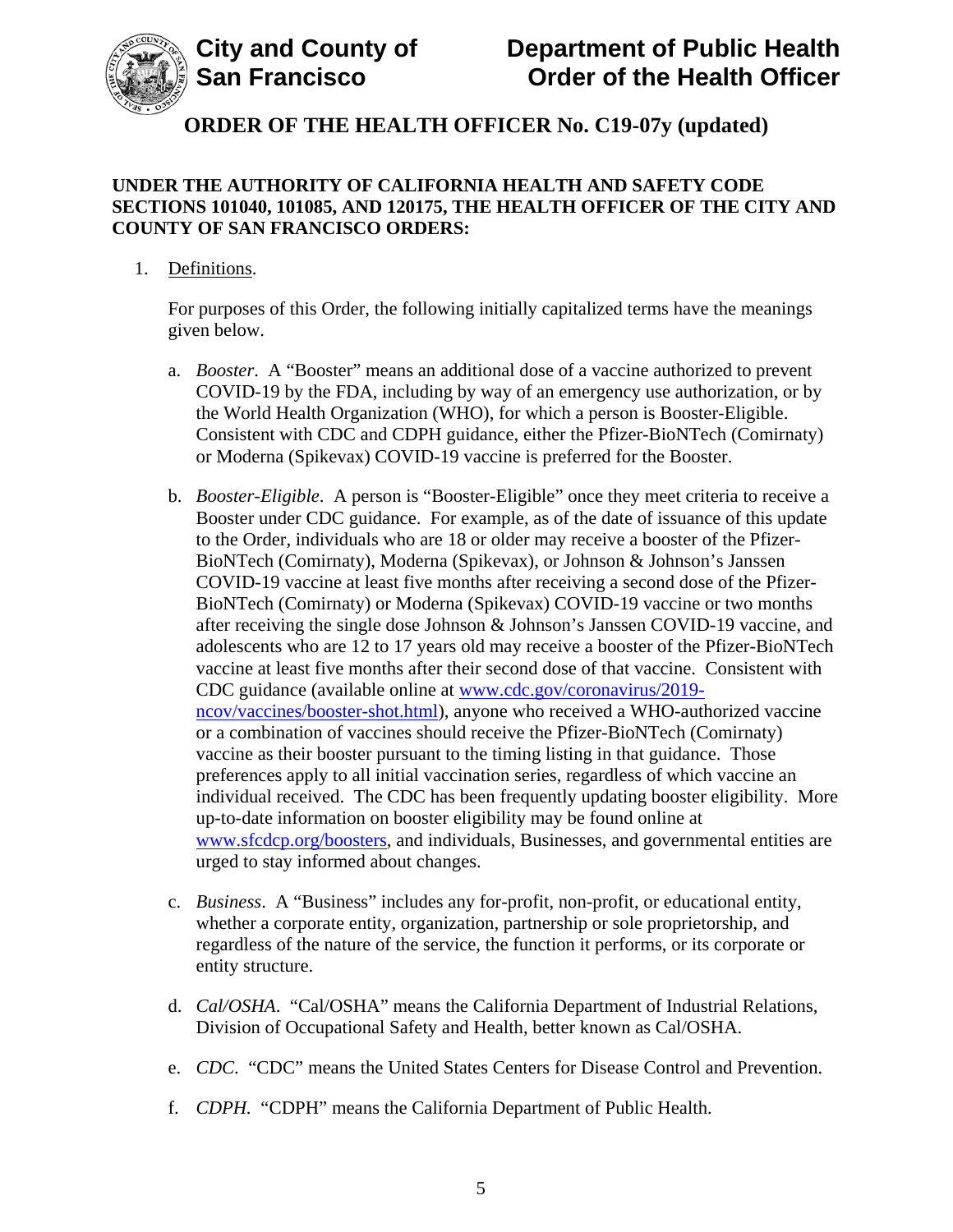

- g. *Close Contact*. "Close Contact" means being within six feet of a Person With COVID-19 for a total of 15 minutes or more in a 24-hour period while the person is contagious. In turn, a "Person With COVID-19" means a person who tests positive for the virus that causes COVID-19 (SARS-CoV-2) or has been clinically diagnosed with COVID-19 by a healthcare provider. A person is no longer considered a Person With COVID-19 once all of the following occur: (a) at least one day (*i.e.*, 24 hours) has passed since their last fever (without use of fever-reducing medications), and (b) there has been improvement of other symptoms, and (c) at least five days have passed since symptoms first appeared. A person who tested positive for COVID-19 but never had symptoms is no longer considered a Person With COVID-19 five days after the date of their first positive test. The person is considered contagious if they *either* (i) had symptoms, from 48 hours before their symptoms began until at least five days after the start of symptoms, *or* (ii) did not have symptoms but learned they were COVID-19 positive from a test, from 48 hours before their COVID-19 test was collected until five days after they were tested.
- h. *County*. The "County" means the City and County of San Francisco.
- i. *COVID-19*. "COVID-19" means coronavirus disease 2019, the disease caused by the SARS-CoV-2 virus and that resulted in a global pandemic.
- j. *DPH*. "DPH" means the San Francisco Department of Public Health.
- k. *DPH Core Guidance*. "DPH Core Guidance" means the webpage and related materials titled *Core Guidance for COVID-19* that DPH regularly updates and includes health and safety recommendations for individuals and Businesses as well as web links to additional resources, available online at [sf.gov/core-guidance-covid-19.](https://sf.gov/core-guidance-covid-19)
- l. *Face Covering Requirements*. "Face Covering Requirements" means the limited requirements to wear a Well-Fitted Mask (i) under federal or state law including, but not limited to, California Department of Public Health guidance and Cal/OSHA's regulations; (ii) in indoor common areas of homeless shelters, emergency shelters, and cooling centers, except while sleeping, showering, engaged in personal hygiene that requires removal of face coverings, or actively eating or drinking; (iii) in indoor common areas of jails except while sleeping, showering, engaged in personal hygiene that requires removal of face coverings, or actively eating or drinking; and (iv) under Section 3(b), below and Appendix A, attached to the Order. If a separate state, local, or federal order or directive imposes different face covering requirements, including requirements to wear respirators or surgical masks in certain settings, the more health protective requirement applies.
- m. *FDA*. "FDA" means the United States Food and Drug Administration.
- n. *Fully Vaccinated*. "Fully Vaccinated" has the same meaning as the newer term "Vaccinated with a Complete Initial Series," defined below. Because other preexisting Health Officer orders and directives and other DPH or County guidance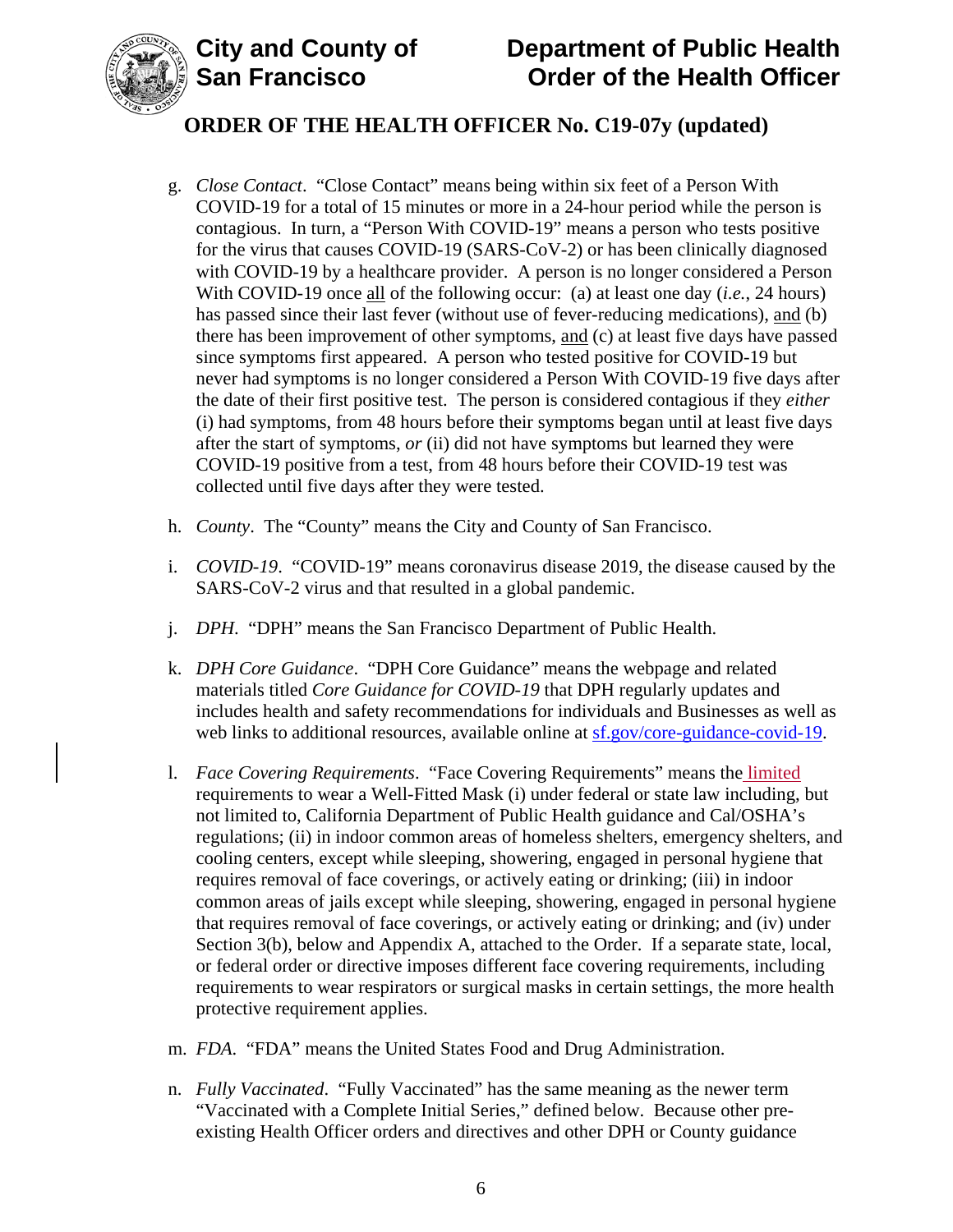

materials may still use the term Fully Vaccinated that term continues to be defined in this Order.

- o. *Health Officer*. "Health Officer" means the Health Officer of the City and County of San Francisco.
- p. *High-Risk Settings*. "High-Risk Settings" means certain care or living settings involving many people, including many congregate settings, where vulnerable populations reside out of necessity and where the risk of COVID-19 transmission is high, consisting of general acute care hospitals, skilled nursing facilities (including subacute facilities), intermediate care facilities, residential care facilities for the elderly, homeless shelters, and jails (including, but not limited to, the Juvenile Justice Center Juvenile Hall).
- q. *Household*. "Household" means people living in a single Residence or shared living unit. Households do not refer to individuals who live together in an institutional group living situation such as in a dormitory, fraternity, sorority, monastery, convent, or residential care facility.
- r. *Mega-Event*. "Mega-Event" means an event with either more than 1,000 people attending indoors or more than 10,000 people attending outdoors. As provided in the State's Post-Blueprint Guidance, a Mega-Event may have either assigned or unassigned seating, and may be either general admission or gated, ticketed and permitted events.
- s. *Personnel*."Personnel" means the following people who provide goods or services associated with a Business in the County: employees; contractors and sub-contractors (such as those who sell goods or perform services onsite or who deliver goods for the Business); independent contractors; vendors who are permitted to sell goods onsite; volunteers; and other individuals who regularly provide services onsite at the request of the Business. "Personnel" includes "gig workers" who perform work via the Business's app or other online interface, if any.
- t. *Qualifying Medical Reason*. "Qualifying Medical Reason" means a medical condition or disability recognized by the FDA or CDC as a contra-indication to COVID-19 vaccination.
- u. *Religious Beliefs*. "Religious Beliefs" means a sincerely held religious belief, practice, or observance protected by state or federal law.
- v. *Residence*. "Residence" means the location a person lives, even if temporarily, and includes single-family homes, apartment units, condominium units, hotels, motels, shared rental units, and similar facilities. Residences also include living structures and outdoor spaces associated with those living structures, such as patios, porches, backyards, and front yards that are only accessible to a single family or Household.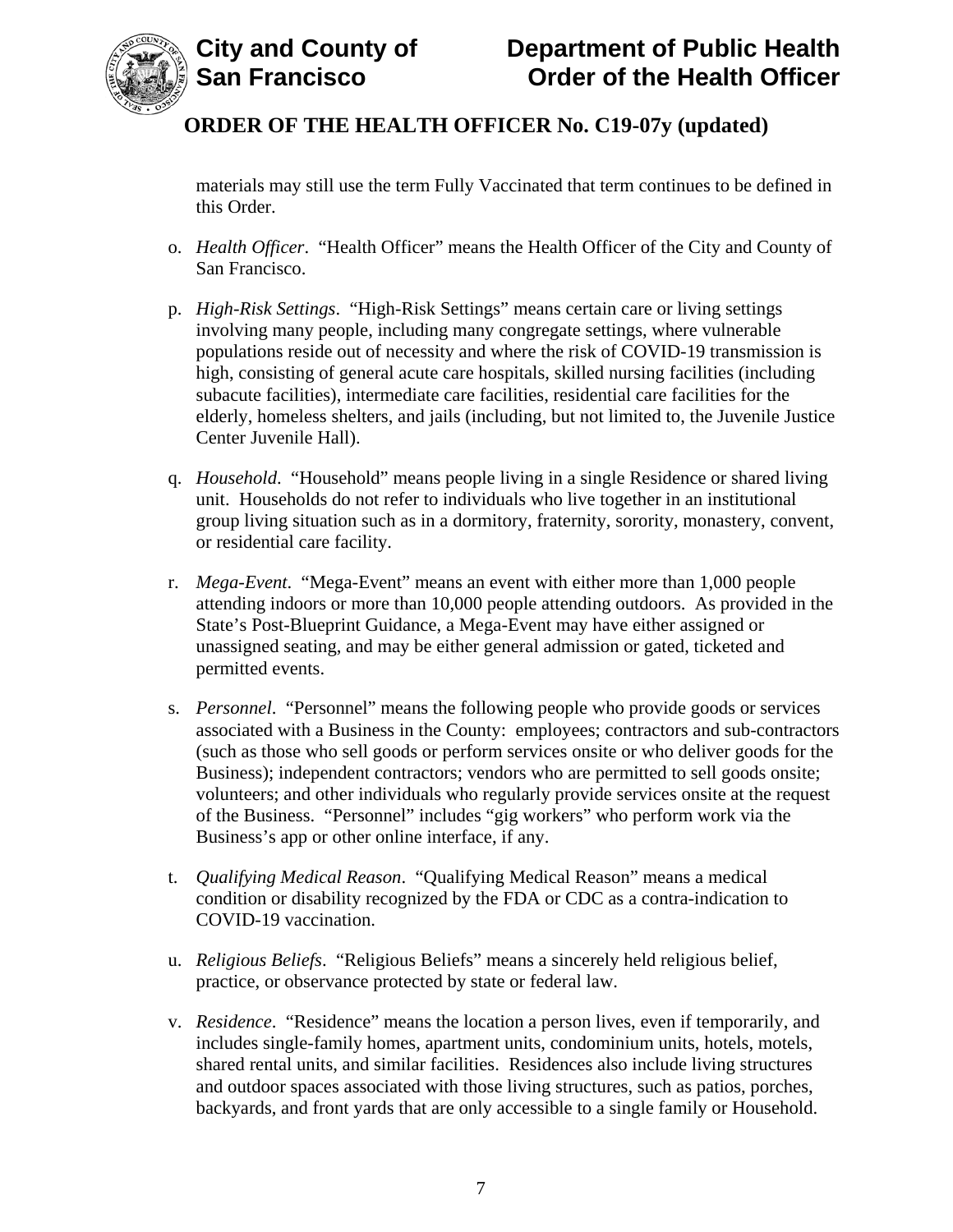



- w. *Schools*. "Schools" mean public and private schools operating in the County, including independent, parochial, and charter schools.
- x. *State's Post-Blueprint Guidance*. The "State's Post-Blueprint Guidance" means the guidance entitled "Beyond the Blueprint for Industry and Business Sectors" that the California Department of Public Health issued on May 21, 2021 and updated as of February 7, 2022, including as the State may further extend, update or supplement that guidance in the future. (See [www.cdph.ca.gov/Programs/CID/DCDC/](http://www.cdph.ca.gov/Programs/CID/DCDC/Pages/COVID-19/Beyond-Blueprint-Framework.aspx) [Pages/COVID-19/Beyond-Blueprint-Framework.aspx.](http://www.cdph.ca.gov/Programs/CID/DCDC/Pages/COVID-19/Beyond-Blueprint-Framework.aspx))
- y. *Test* and *Tested*. "Tested" means to have a negative test (a "Test") for the virus that causes COVID-19 within the applicable timeframe as listed in this Order. Both nucleic acid (including polymerase chain reaction (PCR)) and antigen tests are acceptable. The following are acceptable as proof of a negative COVID-19 test result: a printed document (from the test provider or laboratory) or an email, text message, webpage, or application (app) screen displayed on a phone or mobile device from the test provider or laboratory. The information should include person's name, type of test performed, negative test result, and date the test was administered. If any state or federal agency uses a more restrictive definition of what it means to be Tested for specified purposes (such as Cal/OSHA rules for employers in workplaces), then that more restrictive definition controls for those purposes. Some sections of this Order require antigen tests to be third-party verified (meaning administered or observed by the third-party) to meet requirements for showing proof of a negative Test.
- z. *Unvaccinated*. "Unvaccinated" refers to a person age two or older who is eligible for COVID-19 vaccination and who is either (i) not at least Vaccinated with a Complete Initial Series or (ii) in an indoor setting where this Order requires proof of being Vaccinated with a Complete Initial Series as a condition of entry but has not provided such proof.
- aa. *Up-to-Date on Vaccination*. "Up-to-Date on Vaccination" means when a person both (i) is Vaccinated with a Complete Initial Series and (ii) has received a Booster once the person is Booster-Eligible. A person is Up-to-Date on Vaccination immediately on receipt of a Booster. Until a person is Booster-Eligible, they are considered Up-to-Date on Vaccination two weeks after completing their full initial series of vaccination.
- bb. *Vaccinated with a Complete Initial Series*. "Vaccinated with a Complete Initial Series" means two weeks after completing the entire recommended initial series of vaccination (usually one or two doses) with a vaccine authorized to prevent COVID-19 by the FDA, including by way of an emergency use authorization, or by the World Health Organization (WHO). For example, as of the date of issuance of this Order, an individual has completed an initial vaccination series at least two weeks after receiving a second dose of the Pfizer-BioNTech (Comirnaty) or Moderna (Spikevax) COVID-19 vaccine or two weeks after receiving the single dose Johnson & Johnson's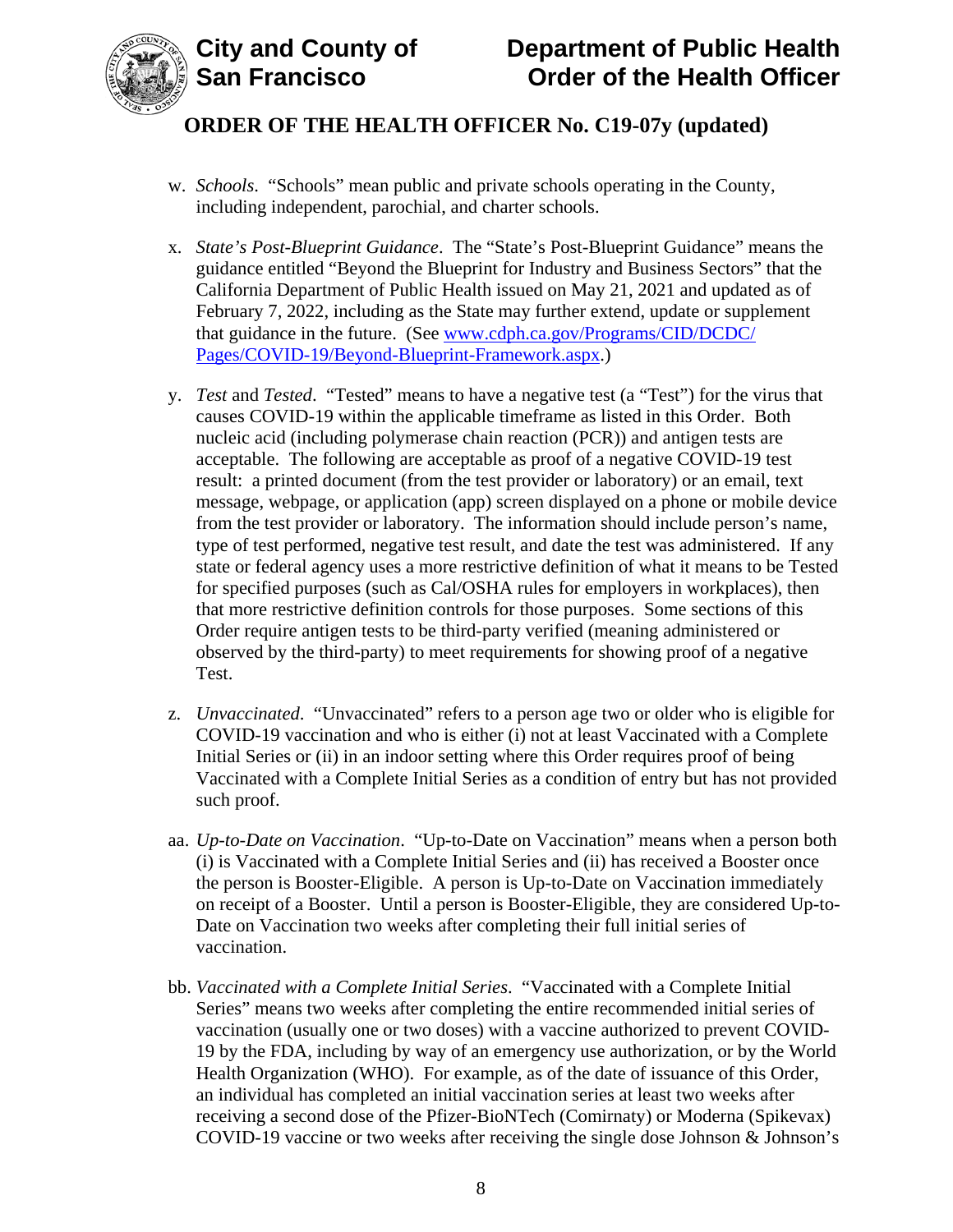



# **City and County of Department of Public Health Order of the Health Officer**

## **ORDER OF THE HEALTH OFFICER No. C19-07y (updated)**

Janssen COVID-19 vaccine. A list of FDA-authorized vaccines is available at [www.fda.gov/emergency-preparedness-and-response/coronavirus-disease-2019](https://www.fda.gov/emergency-preparedness-and-response/coronavirus-disease-2019-covid-19/covid-19-vaccines) [covid-19/covid-19-vaccines.](https://www.fda.gov/emergency-preparedness-and-response/coronavirus-disease-2019-covid-19/covid-19-vaccines) A list of WHO-authorized vaccines is available at [https://extranet.who.int/pqweb/vaccines/covid-19-vaccines.](https://extranet.who.int/pqweb/vaccines/covid-19-vaccines) On August 23, 2021, the FDA granted full approval for the Pfizer-BioNTech (Comirnaty) vaccine for people age 16 and older, and on January 31, 2022, the FDA granted full approval for the Moderna (Spikevax) vaccine for people age 18 and older. And, on October 29, 2021, the FDA granted emergency use authorization for the Pfizer-BioNTech vaccine for children age five to 11.

Unless otherwise specified, the following are acceptable as proof of being Vaccinated with a Complete Initial Series or Up-to-Date on Vaccination: (i) the CDC vaccination card, which includes name of person vaccinated, type of vaccine provided, and date last dose administered, or similar documentation issued by another foreign governmental jurisdiction, (ii) a photo of a vaccination card as a separate document, (iii) a photo of the a vaccination card stored on a phone or electronic device, (iv) documentation of vaccination from a healthcare provider, (v) unless prohibited elsewhere in this Order in a specific context, written self-attestation of vaccination signed (including an electronic signature) under penalty of perjury and containing the name of the person vaccinated, type of vaccine taken, and date of last dose administered, or (vi) a personal digital COVID-19 vaccine record issued by the State of California and available by going to [https://myvaccinerecord.cdph.ca.gov](https://myvaccinerecord.cdph.ca.gov/) or similar documentation issued by another State, local, or foreign governmental jurisdiction, or by an approved private company (a list of approved companies offering digital vaccine verification is available at [www.sfdph.org/dph/alerts/files/vaccine-verification-sites.asp\)](https://www.sfdph.org/dph/alerts/files/vaccine-verification-sites.asp). If any state or federal agency uses a more restrictive definition of what it means to be Vaccinated with a Complete Initial Series or to prove that status for specified purposes (such as Cal/OSHA rules for employers in workplaces), then that more restrictive definition controls for those purposes. Also, to the extent Cal/OSHA approves an alternate means of documenting whether an employee has completed the full initial series or is "fully vaccinated," even if less restrictive than the definition contained here, employers may use the Cal/OSHA standard to document their employees' vaccination status.

- cc. *Ventilation Guidelines*. "Ventilation Guidelines" means ventilation guidance from recognized authorities such as the CDC, the American Society of Heating, Refrigerating and Air-Conditioning Engineers, or the State of California (available online at [www.cdph.ca.gov/Programs/CID/DCDC/Pages/COVID-19/Interim-](https://www.cdph.ca.gov/Programs/CID/DCDC/Pages/COVID-19/Interim-Guidance-for-Ventilation-Filtration-and-Air-Quality-in-Indoor-Environments.aspx)[Guidance-for-Ventilation-Filtration-and-Air-Quality-in-Indoor-Environments.aspx\)](https://www.cdph.ca.gov/Programs/CID/DCDC/Pages/COVID-19/Interim-Guidance-for-Ventilation-Filtration-and-Air-Quality-in-Indoor-Environments.aspx), including Cal/OSHA.
- dd. *Well-Fitted Mask*. A "Well-Fitted Mask" means a face covering that is well-fitted to an individual and covers the nose and mouth especially while talking, consistent with the Face Covering Requirements. CDC guidance regarding Well-Fitted Masks may be found at [www.cdc.gov/coronavirus/2019-ncov/your-health/effective-masks.html.](https://www.cdc.gov/coronavirus/2019-ncov/your-health/effective-masks.html)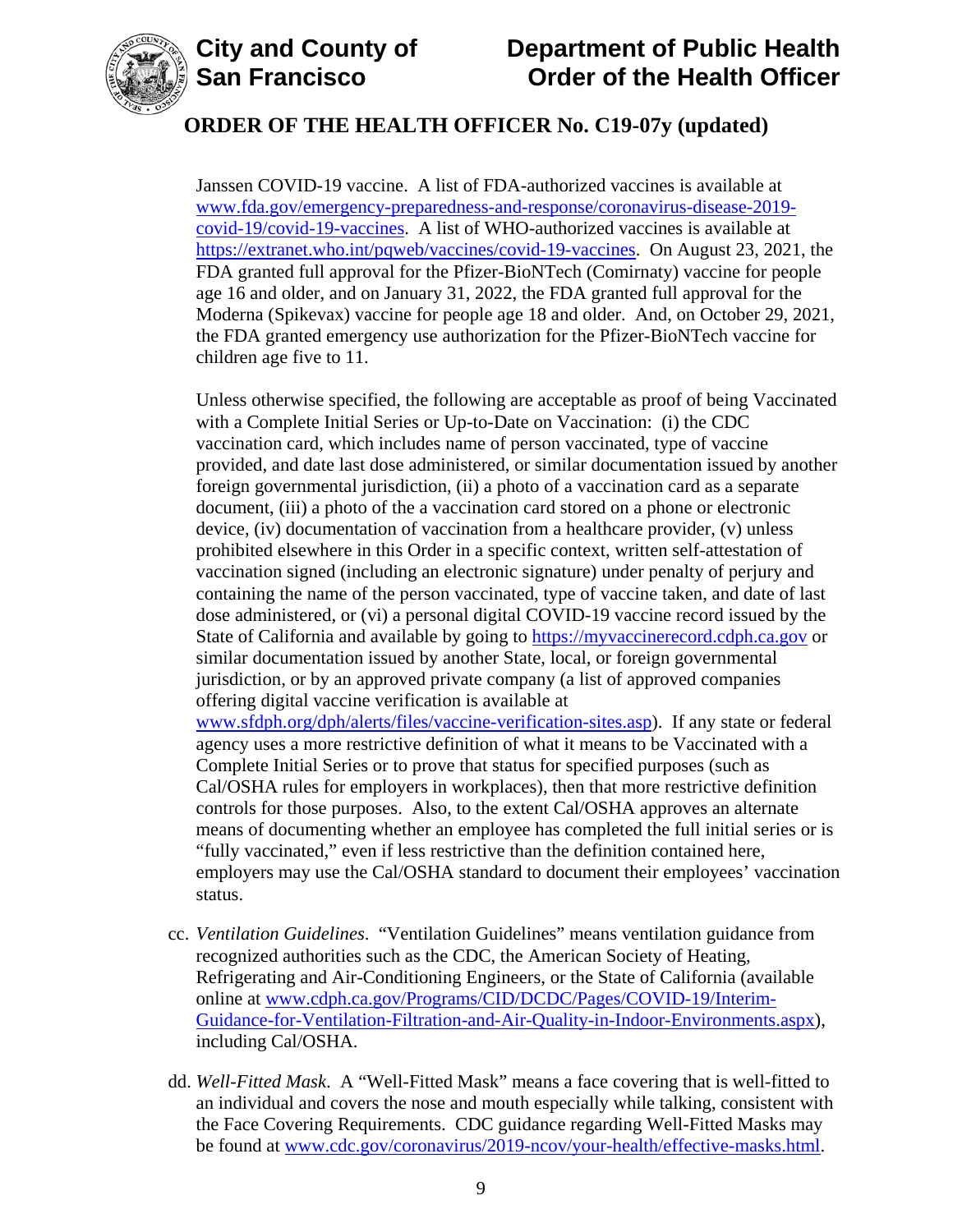

A well-fitting non-vented N95, KN95, or KF94 respirator is strongly recommended as a Well-Fitted Mask, even if not fit-tested, to provide maximum protection. A wellfitting surgical/procedural mask with a cloth mask worn over it to increase fit is also recommended. Given higher transmissibility of the Omicron variant, cloth masks alone are no longer recommended. A Well-Fitted Mask does not include a scarf, ski mask, balaclava, bandana, turtleneck, collar, or single layer of fabric or any mask that has an unfiltered one-way exhaust valve.

#### 2. Purpose and Intent.

- a. Purpose. The public health threat of serious illness or death from COVID-19 is much lower in the County and the Bay Area than many parts of the State and country due to the high rate of vaccination of the community. But COVID-19 continues to pose a risk especially to individuals who are not eligible to be vaccinated or are not yet Upto-Date on Vaccination, and certain safety measures continue to be necessary or strongly recommended to protect against COVID-19 cases and deaths. Being Up-to-Date on Vaccination, including receiving a Booster as soon as Booster-Eligible, is the most effective method to prevent transmission and ultimately COVID-19 hospitalizations and deaths. It is important to ensure that as many eligible people as possible are vaccinated against COVID-19. Further, it is critical to ensure there is continued reporting of cases to protect individuals and the larger community. Accordingly, this Order allows Businesses, schools, and other activities to resume fully while at the same time putting in place certain requirements or recommendations designed to (1) extend vaccine coverage to the greatest extent possible; (2) limit transmission risk of COVID-19; (3) contain any COVID-19 outbreaks; and (4) generally align with guidance issued by the CDC and the State relating to COVID-19 except in limited instances where local conditions require more restrictive measures. This Order is based on evidence of continued community transmission of SARS-CoV-2 within the County as well as scientific evidence and best practices to prevent transmission of COVID-19. The Health Officer will continue to monitor data regarding the evolving scientific understanding of the risks posed by COVID-19, including the impact of vaccination, and may amend or rescind this Order based on analysis of that data and knowledge. It is possible that the Health Officer will determine in the future that prior health precautions that have been relaxed or removed need to be imposed again, based on changes in local health conditions and the course of the pandemic.
- b. Intent. The primary intent of this Order is to continue to protect the community from COVID-19, including by providing health recommendations as requirements are lifted, and to also increase vaccination rates to reduce transmission of COVID-19 long-term, so that the whole community is safer and the COVID-19 health emergency can come to an end.
- c. Interpretation. All provisions of this Order must be interpreted to effectuate the purposes and intent of this Order as described above. The note and summary at the beginning of this Order as well as the headings and subheadings of sections contained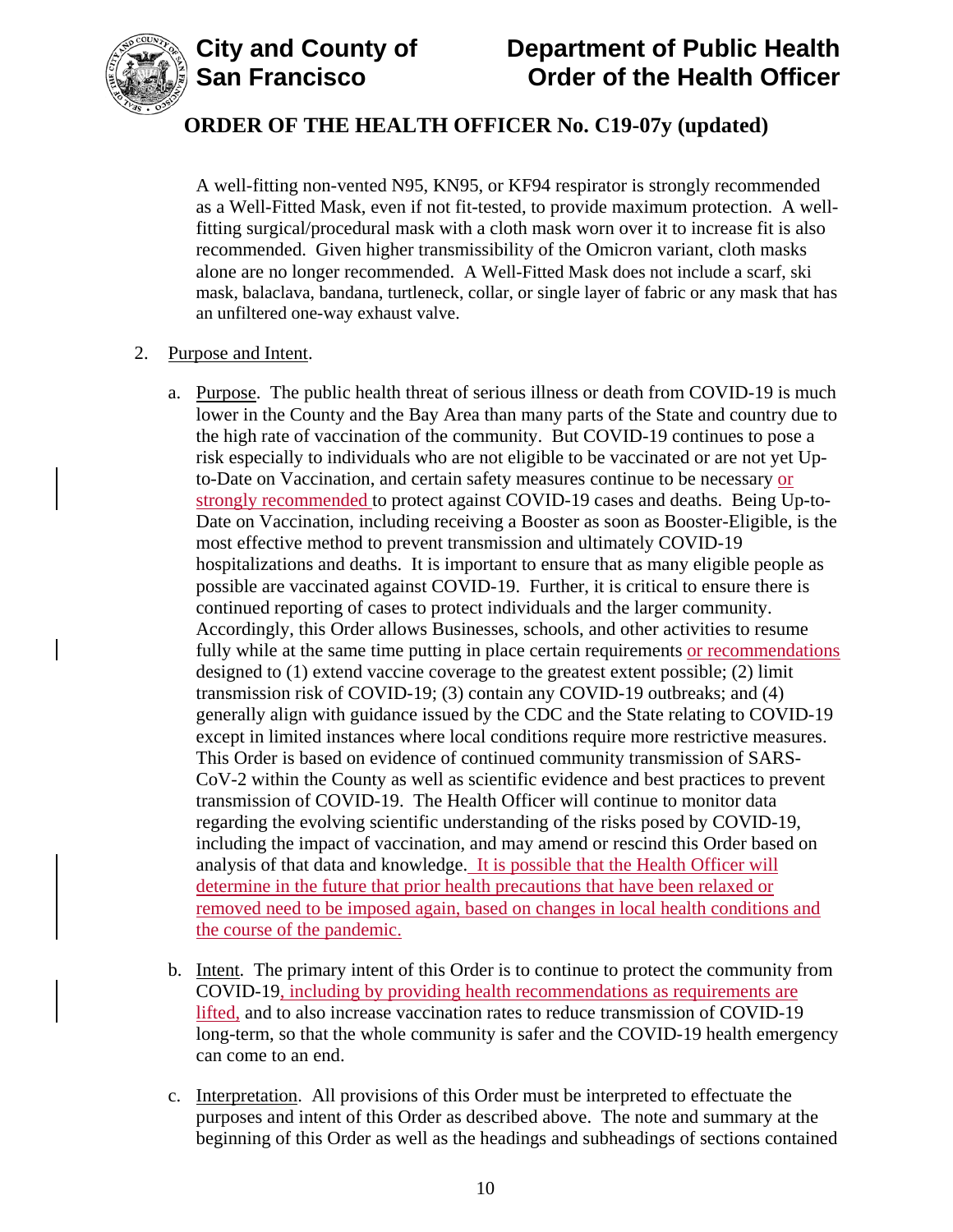



in this Order are for convenience only and may not be used to interpret this Order. In the event of any inconsistency between the summary, headings, or subheadings and the text of this Order, the text will control. Certain initially capitalized terms used in this Order have the meanings given them in Section 1 above. The interpretation of this Order in relation to the health orders or guidance of the State is described in Section 10 below.

- d. Application. This Order applies to all individuals, Businesses, and other entities in the County. For clarity, the requirements of this Order apply to all individuals who do not currently reside in the County when they are in the County. Governmental entities must follow the requirements of this Order that apply to Businesses, unless otherwise specifically provided in this Order or directed by the Health Officer.
- e. DPH Core Guidance. All individuals and Businesses are strongly urged to follow the DPH Core Guidance (available online at [sf.gov/core-guidance-covid-19\)](https://sf.gov/core-guidance-covid-19) containing health and safety recommendations for COVID-19.
- f. Effect of Failure to Comply. Failure to comply with any of the provisions of this Order constitutes an imminent threat and menace to public health, constitutes a public nuisance, and is punishable by fine, imprisonment, or both, as further provided in Section 12 below.
- 3. General Requirements for Individuals.
	- a. Vaccination. Individuals are strongly urged to be Up-to-Date on Vaccination, meaning, as further provided in Section 1, that they are Vaccinated with a Complete Initial Series and, as soon as they are Booster-Eligible, receive their Booster. In particular, people at risk for severe illness with COVID-19—such as unvaccinated older adults and unvaccinated individuals with health risks—and members of their Household, are urged to be Up-to-Date on Vaccination, including receiving a Booster, as soon as they can. Information about who is at increased risk of severe illness and people who need to take extra precautions can be found at [www.cdc.gov/coronavirus/2019-ncov/need-extra-precautions/people-with-medical](https://www.cdc.gov/coronavirus/2019-ncov/need-extra-precautions/people-with-medical-conditions.html)[conditions.html.](https://www.cdc.gov/coronavirus/2019-ncov/need-extra-precautions/people-with-medical-conditions.html) For those who are not yet Up-to-Date on Vaccination, making informed choices about the risk of different activities, wearing a Well-Fitted Mask indoors, or choosing outdoor activities as much as possible with physical distancing from other Households whose vaccination status is unknown, are the best ways to prevent the risk of COVID-19 transmission. Individuals who are Up-to-Date on Vaccination are subject to fewer restrictions as provided in this Order, and there are allowances for certain large gatherings where all the participants are Up-to-Date on Vaccination or have been Tested and received a negative Test resultthe best protection against COVID-19.
	- b. Face Coverings. All persons must follow the Face Covering Requirements. More specifically, people everyone, and especially those who are remain Unvaccinated must, are strongly recommended to continue to wear a Well-Fitted Mask in public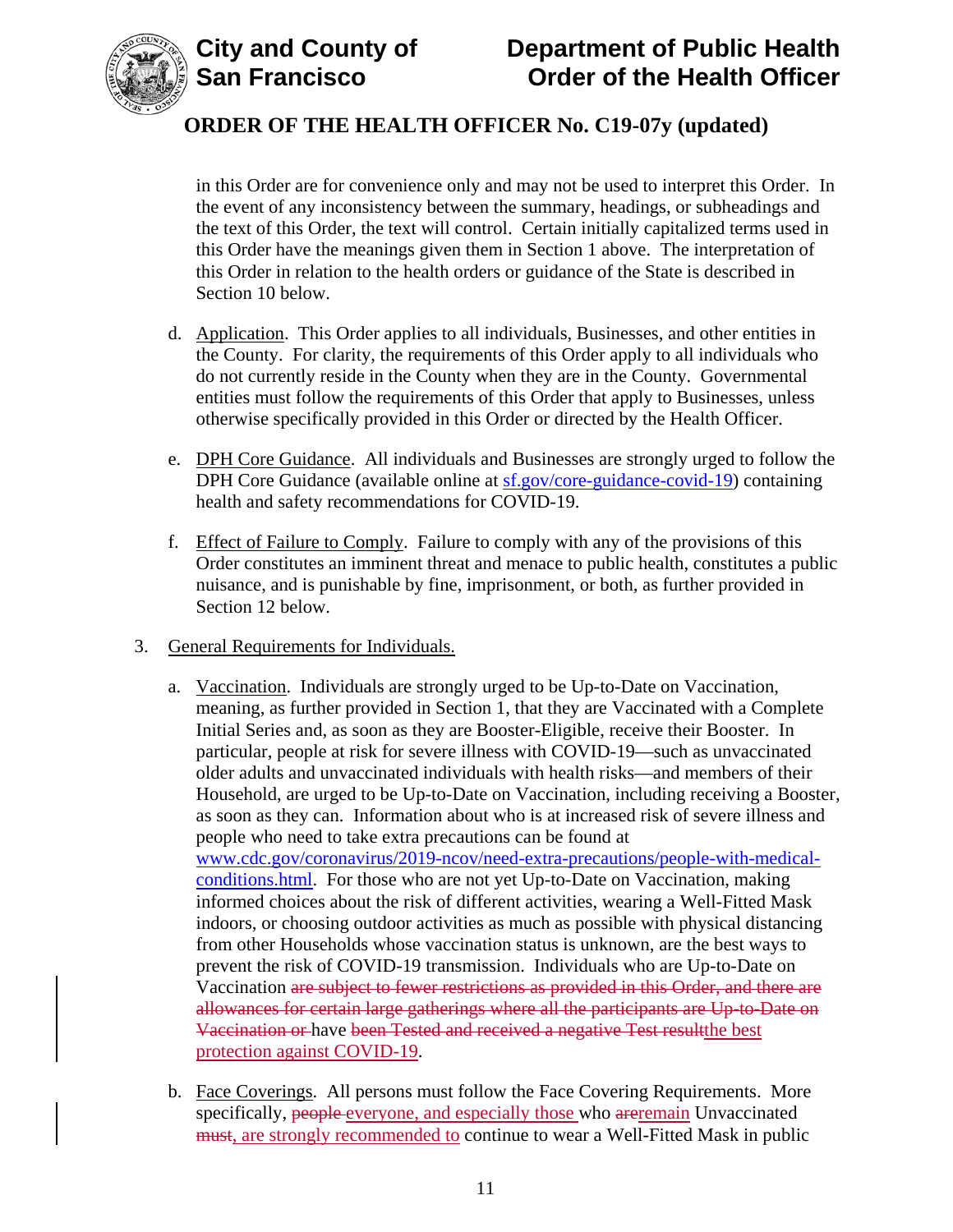

# **City and County of Department of Public Health Order of the Health Officer**

## **ORDER OF THE HEALTH OFFICER No. C19-07y (updated)**

settings indoors, as further described in Appendix A to this Order where masking is not otherwise required by the Business, especially when indoors with people whose vaccination status is unknown. Also, everyone is required to wear a Well-Fitted Mask, regardless of vaccination status, in the following indoor settings: public transit; TK-12 schools and childcare; High-Risk Settings; health care and other longterm care facilities where masking is required by regulatory orders and rules; and anywhere else that federal or state health orders require doing so, as described in Section  $3(b)(i)$  and Appendix A<sub>r</sub> to this Order. Appendix A lists exceptions and allowances in such settings when a Well-Fitted Mask is not required, including an exception in certain situations where a person is Vaccinated with a Complete Initial Series or Up-to-Date on Vaccination. People who are Vaccinated with a Complete Initial Series or Up-to-Date on Vaccination are encouraged to continue to wear a Well-Fitted Mask when in indoor public settings where masking is not otherwise required. EveryoneFace covering requirements in Schools and Programs for Children and Youth are covered in Health Officer Directive Nos. 2020-33 and 2020-14, respectively, including as those directives are further updated in the future. When wearing a mask, everyone should consistently wear the best mask they can obtain, considering fit and filtration (and without using a one-way exhalation valve that is not filtered), when they are indoors with other people, especially with people whose vaccination status is unknown.). As provided in the definition of a Well-Fitted Mask, a well-fitting non-vented N95, KN95, or KF94 respirator is strongly recommended. A well-fitting surgical/procedural mask with a cloth mask worn over it to increase fit is also recommended. More information about fit and filtration and the best mask options is available online at [www.cdph.ca.gov/Programs/CID/DCDC/Pages/](https://www.cdph.ca.gov/Programs/CID/DCDC/Pages/COVID-19/Get-the-Most-out-of-Masking.aspx) [COVID-19/Get-the-Most-out-of-Masking.aspx.](https://www.cdph.ca.gov/Programs/CID/DCDC/Pages/COVID-19/Get-the-Most-out-of-Masking.aspx) People should respect an individual's decision to wear face coverings even in settings where they are not required, such as crowded outdoor settings, and no Business or other person should take an adverse action against individuals who chose to wear a face covering to protect their health.

i. Other Federal and State Requirements. Under current federal law, when riding or waiting to ride on public transit people who are inside the vehicle or other mode of transportation or are indoors at a public transit stop or station, must wear Well-Fitted Masks. This requirement extends to all modes of transportation other than private vehicles, such as airplanes, trains, subways, buses, taxis, ride-shares, maritime transportation, street cars, and cable cars, and school buses. But any passenger who is outdoors or in open-air areas of the mode of transportation, such as open-air areas of ferries, buses, and cablecars, is not required by federal law to wear a face covering. Personnel and passengers on public transit are urged to be Up-to-Date on Vaccination, and those who are not Up-to-Date on Vaccination are strongly urged to wear a Well-Fitted Mask or respirator when not otherwise required by the Face Covering Requirements. Under Cal/OSHA's regulations, employers may also be required to ensure employees continue to wear Well-Fitted Masks or respirators, particularly in indoor settings. Businesses and other entities must adhere toshould also follow any additional Cal/OSHA regulations relating to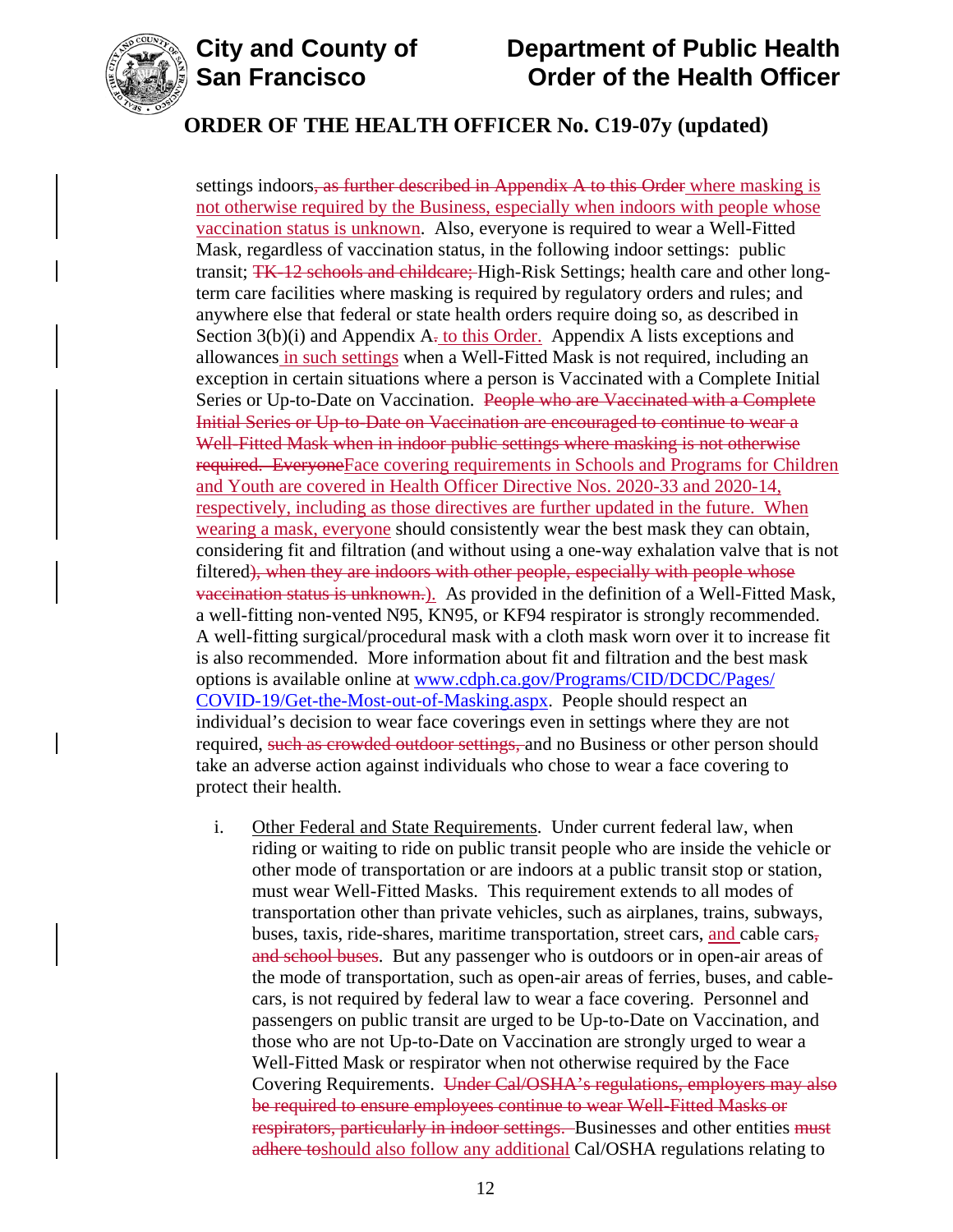

COVID-19 health and safety measures in the workplace, including regarding masking, and more information can be found online at [www.dir.ca.gov/dosh/coronavirus/covid19faqs.html.](https://www.dir.ca.gov/dosh/coronavirus/covid19faqs.html) Nothing in this Order is intended to reduce any of those requirements or otherwise modify them in a way that is less protective of public health, or to limit an individual's own choices to take more health protective measures.

- ii. Additional Face Covering Recommendations.
	- 1. Outdoor Crowded Gatherings. People who are outdoors in close proximity to other people who are not part of their Household are recommended to wear a Well-Fitted Mask.
	- Indoor Private Gatherings. It is safest when everyone participating in indoor private gatherings in Residences with members from different Households is Up-to-Date on Vaccination (including having a Booster as soon as Booster-Eligible). An additional layer of protection is for people to Test negative before the gathering. And if not everyone at the gathering is Up-to-Date on Vaccination, or if their vaccination status is not known, everyone attending is encouraged to wear a Well-Fitted Mask at all times during the gathering while they are indoors. For clarity, anyone who is Unvaccinated must wear a Well-Fitted Mask in common areas of a Residence that are used as a shared rental with multiple Households.
- c. Monitor for Symptoms. Individuals should monitor themselves for symptoms of COVID-19. A list of COVID-19 symptoms is available online at [www.cdc.gov/coronavirus/2019-ncov/symptoms-testing/symptoms.html.](https://www.cdc.gov/coronavirus/2019-ncov/symptoms-testing/symptoms.html) Anyone with any symptom that is new or not explained by another condition must comply with subsections 3(d) and 3(e) below regarding isolation and quarantine.
- d. Isolation. Anyone who has or likely has COVID-19, meaning that person (i) has a positive COVID-19 test result, (ii) is diagnosed with COVID-19, or (iii) has a COVID-19 symptom that is new or not explained by another condition, must refer to the latest COVID-19 isolation health directive issued by the Health Officer (available online at [www.sfdph.org/directives\)](https://www.sfdph.org/directives) and follow the requirements detailed there. There are special requirements for healthcare workers and emergency medical services personnel in healthcare settings.
- e. Quarantine. Anyone who had Close Contact must refer to the latest COVID-19 quarantine health directive issued by the Health Officer (available online at [www.sfdph.org/directives\)](https://www.sfdph.org/directives) and follow the requirements detailed there. There are special requirements for healthcare workers and emergency medical services personnel in healthcare settings.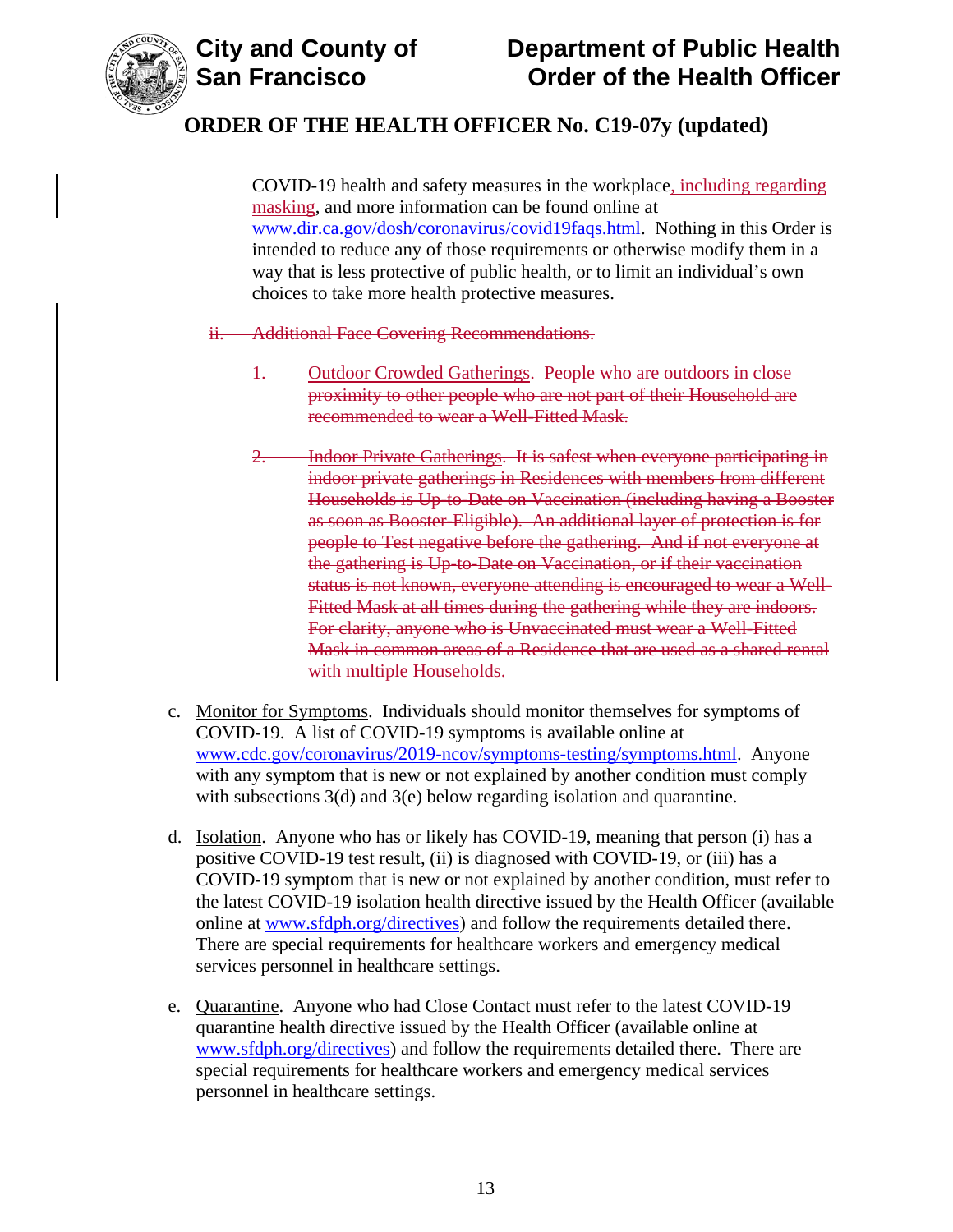

- f. Moving to, Traveling to, or Returning to the County. Everyone is strongly encouraged to comply with (1) any State travel advisories (available online at [www.cdph.ca.gov/Programs/CID/DCDC/Pages/COVID-19/Travel-Advisory.aspx\)](https://www.cdph.ca.gov/Programs/CID/DCDC/Pages/COVID-19/Travel-Advisory.aspx) and (2) CDC travel guidelines (available online at [www.cdc.gov/coronavirus/2019](https://www.cdc.gov/coronavirus/2019-ncov/travelers/travel-during-covid19.html) [ncov/travelers/travel-during-covid19.html\)](https://www.cdc.gov/coronavirus/2019-ncov/travelers/travel-during-covid19.html).
- g. Minimum Requirements. Based on their risk preferences, individuals may decide for themselves to take greater safety precautions than required or even recommended under this Order. Also, nothing in this section limits any requirements that apply under this Order to indoor public settings, indoor Mega-Events, or that Cal/OSHA or other State authority may impose on any indoor setting involving gatherings.
- 4. General Requirements for Businesses and Governmental Entities.
	- a. Vaccination. Businesses and governmental entities are generally encouraged to require Personnel and patrons to be Up-to-Date on Vaccination, meaning they are Vaccinated with a Complete Initial Series and have received a Booster when they are Booster-Eligible.
		- i. Complete Initial Series Vaccination Requirement for ListedCovered Indoor Businesses. The following Businesses (1) must require patrons and staff (as distinguished from the broader term "Personnel") to provide either proof of being Vaccinated with a Complete Initial Series or proof of a negative Test (as detailed in Appendix B to this Order), (2) are strongly urged to implement measures as soon as possible to require those patrons and staff to be Up-to-Date on Vaccination, including requiring them to show proof of receipt of a Booster once they are Booster-Eligible, and (3) must comply with the other requirements detailed in Appendix B to this Order:
			- Operators or hosts of establishments or events where food or drink is served indoors—including, but not limited to, dining establishments, bars, clubs, theaters, and entertainment venues.
			- Gyms, recreation facilities, yoga studios, dance studios, and other fitness establishments, where any patrons engage in cardiovascular, aerobic, strength training, or other exercise involving elevated breathing.

Beginning on February 16, 2022, operators of such Businesses are allowed, but not required by this Order, and as an alternative to checking proof of vaccination status for patrons and staff, to instead accept proof of a negative COVID-19 Test taken within one day (for antigen tests) or two days (for PCR tests) before entry into the facility (but people are not required to be Tested more than twice each week so long as each Test is done at least three days apart).

For proof of a Test as listed in the preceding paragraph, self-administered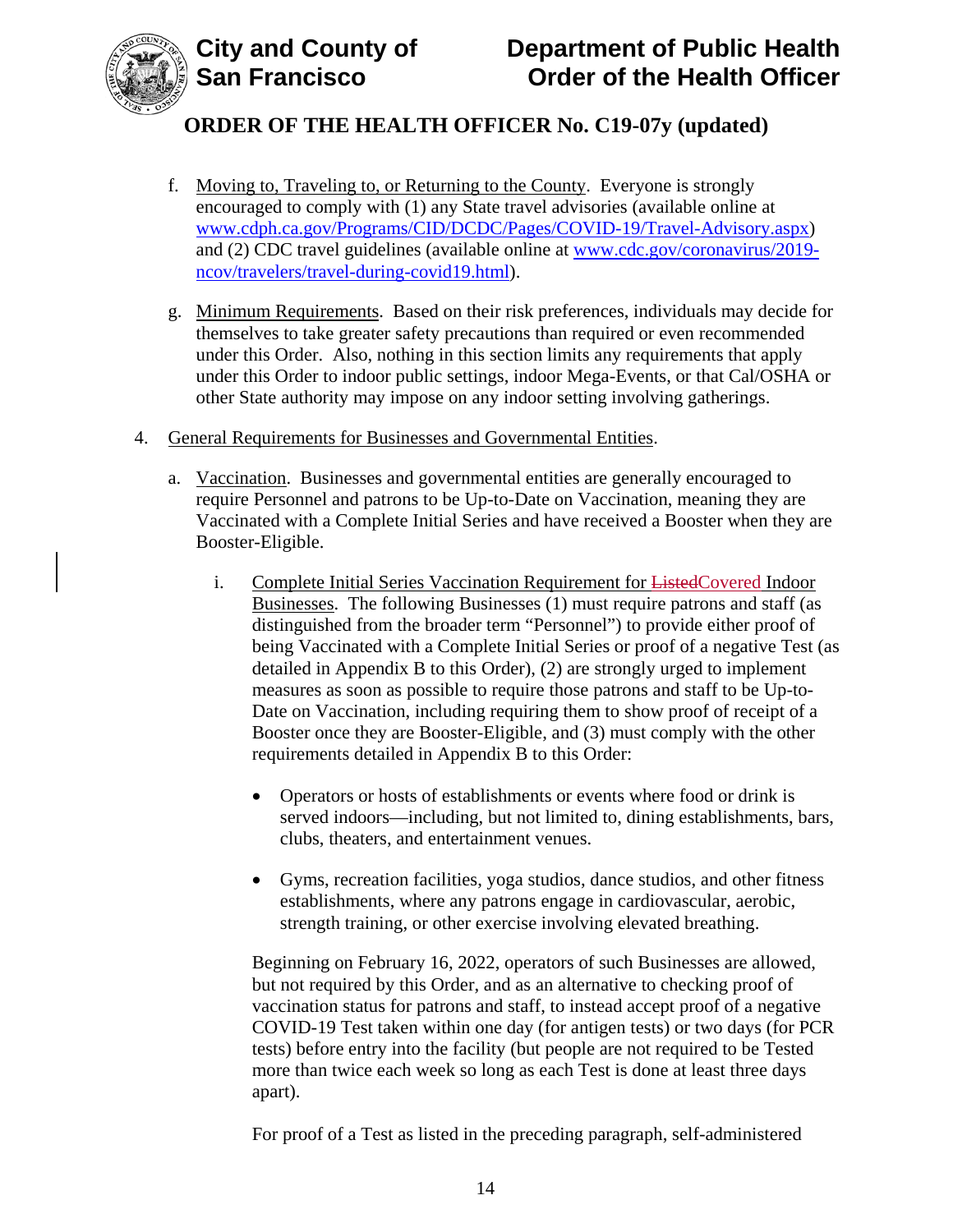



antigen testing is not acceptable at this time unless there is third-party verification—the Business must require proof of a negative Test as outlined by CDPH's guidance in the section titled "What can be used as proof of a negative pre-entry test in settings where pre-entry testing is required?", available online at [www.cdph.ca.gov/Programs/CID/DCDC/Pages/COVID-](https://www.cdph.ca.gov/Programs/CID/DCDC/Pages/COVID-19/Updated-COVID-19-Testing-Guidance.aspx#pre-entry-testing)[19/Updated-COVID-19-Testing-Guidance.aspx#pre-entry-testing.](https://www.cdph.ca.gov/Programs/CID/DCDC/Pages/COVID-19/Updated-COVID-19-Testing-Guidance.aspx#pre-entry-testing)

Such Businesses must comply with the requirement listed in Section 4(e) below to conspicuously post signage at entrances regarding pre-entry vaccination and Testing requirements.

Because testing and masking is not as effective as being Up-to-Date on Vaccination at preventing the spread of COVID-19, a Business may determine that the minimum requirements in this subsection are not sufficient for its operations to protect the health and safety of patrons, staff, or others.

ii. Mega-Events. Operators and hosts of indoor Mega-Events are subject to the proof of vaccination or negative Test requirements for entry by patrons and staff set forth in Section 7 below.

And operators and hosts of indoor or outdoor Mega-Events are encouraged to consider requiring patrons and staff to provide proof that they are Up-to-Date on Vaccination (including proof of a Booster if Booster-Eligible) before entering the venue or outdoor area where the event is held.

- b. Masking.
	- i. Mask Requirements and Allowances. Businesses and governmental entities must follow the requirements for masking listed in this Order and Appendix A to this Order and may, but are not required by this Order, allow patrons and Personnel (or staff) who are Vaccinated with a Complete Initial Series to remove masks indoors consistent with the requirements listed in Appendix A to this Order.
	- ii. Providing a Well-Fitted Mask. Businesses and other entities subject to this Order are encouraged to provide a Well-Fitted Mask at no cost to people (patrons and Personnel) who do not have one upon entry inside the facility.
- c. Encourage Activities that Can Occur Outdoors. All Businesses and governmental entities are encouraged to remember that moving operations or activities outdoors, if it makes sense to do so under the circumstances and to the extent allowed by local law and permitting requirements, generally includes less risk of COVID-19 transmission as opposed to indoors.
- d.c.Personnel Health Screening. Businesses and governmental entities should develop and implement a process for screening Personnel for COVID-19 symptoms, but this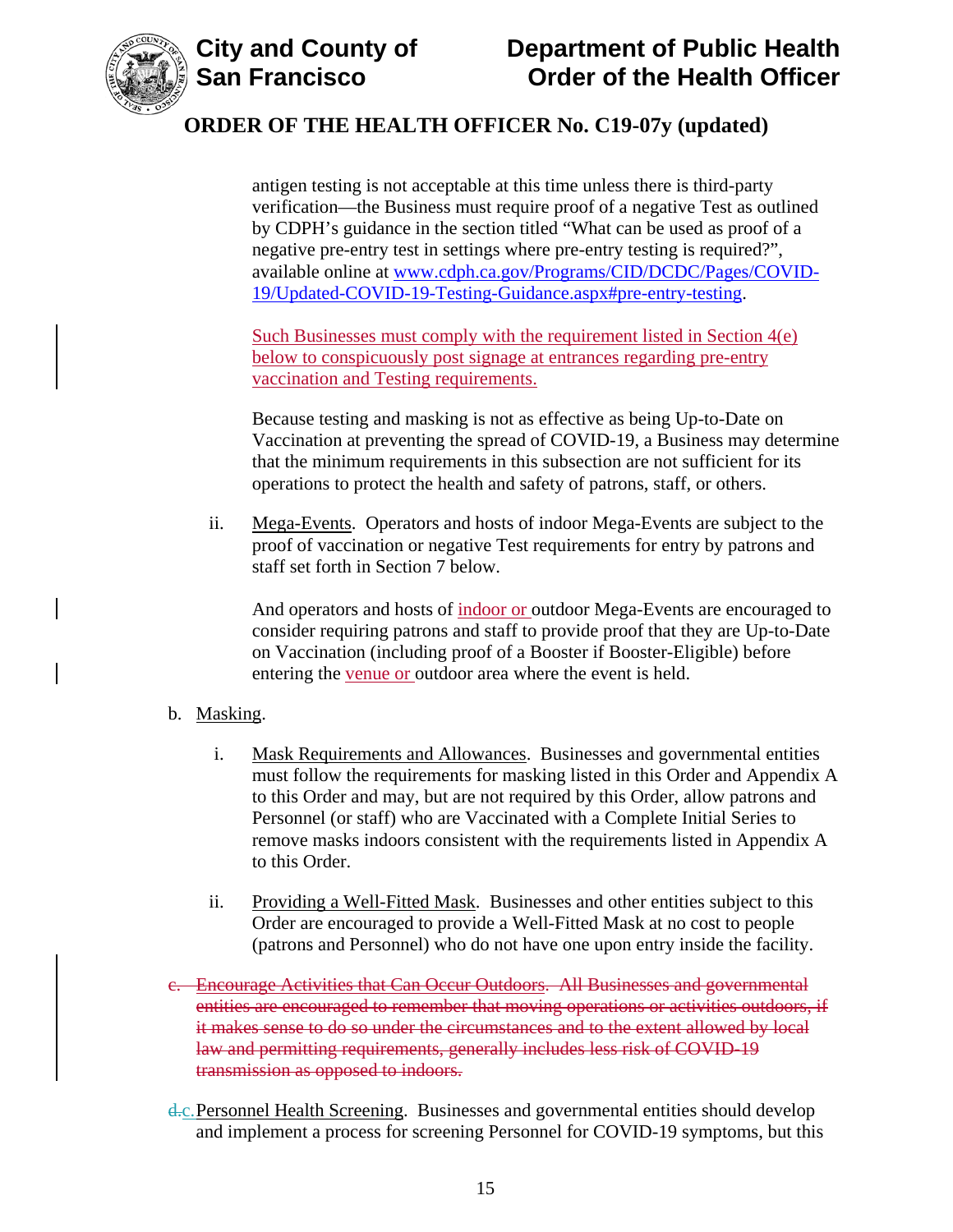



# **City and County of Department of Public Health Order of the Health Officer**

## **ORDER OF THE HEALTH OFFICER No. C19-07y (updated)**

requirement does not mean they must perform on-site screening of Personnel. Businesses and governmental entities should ask Personnel to evaluate their own symptoms before reporting to work. If Personnel have symptoms consistent with COVID-19, they should follow subsections 3(d) and 3(e) above. Businesses and governmental entities may be required to conduct such screenings for Personnel under Cal/OSHA's regulations. Businesses and other entities must adhere to applicable Cal/OSHA regulations relating to COVID-19 health and safety measures in the workplace and should frequently check for updates to those regulations such as by checking online at [www.dir.ca.gov/dosh/coronavirus/covid19faqs.html.](https://www.dir.ca.gov/dosh/coronavirus/covid19faqs.html)

- e.d.Businesses Must Allow Personnel to Stay Home When Sick. Businesses are required to follow Cal/OSHA regulations allowing Personnel to stay home where they have symptoms associated with COVID-19 that are new or not explained by another condition or if they have been diagnosed with COVID-19 (by a test or a clinician) even if they have no symptoms, and to not to have those Personnel return to work until they have satisfied certain conditions, all as further set forth in the Cal/OSHA rules. Also, Businesses must comply with California Senate Bill 114 (Labor Code, sections 248.6 and 248.7), which provides that employers with more than 25 employees must give every employee up to 80 hours of COVID-related sick leave retroactive to January 1, 2022 and through September 30, 2022 (pro-rated for less than full time employees), including that employees may use this paid sick leave to get vaccinated or for post-vaccination illness. Each Business is prohibited from taking any adverse action against any Personnel for staying home in any of the circumstances described in this subsection.
- f.e. Signage. In addition to any signage otherwise required in this Order or any directives issued by the Health Officer for specific Business or other sectors, the following general signage requirement applies. All Businesses and governmental entities are requiredencouraged to conspicuously post signage reminding individuals of the following COVID-19 prevention best practices to reduce transmission:

Get vaccinated and boosted;

Stay home if sick;

Wear a mask indoors if you are unvaccinated; and

Clean your hands.

Businesses and governmental entities are also encouraged to include in signage any custom requirements the business or entity requires of its patrons or Personnel regarding testing, vaccination, and masking. Sample signage is available online at [https://sf.gov/outreach-toolkit-coronavirus-covid-19.](https://sf.gov/outreach-toolkit-coronavirus-covid-19) Businesses or governmental entities may modify the sign described above to reflect the rules they adopt related to vaccination status, mask removal, or other restrictions, as long as those restrictions are consistent with Section 4(j) below.

Operators or hosts of covered indoor businesses listed in Section 4(a)(i) above and of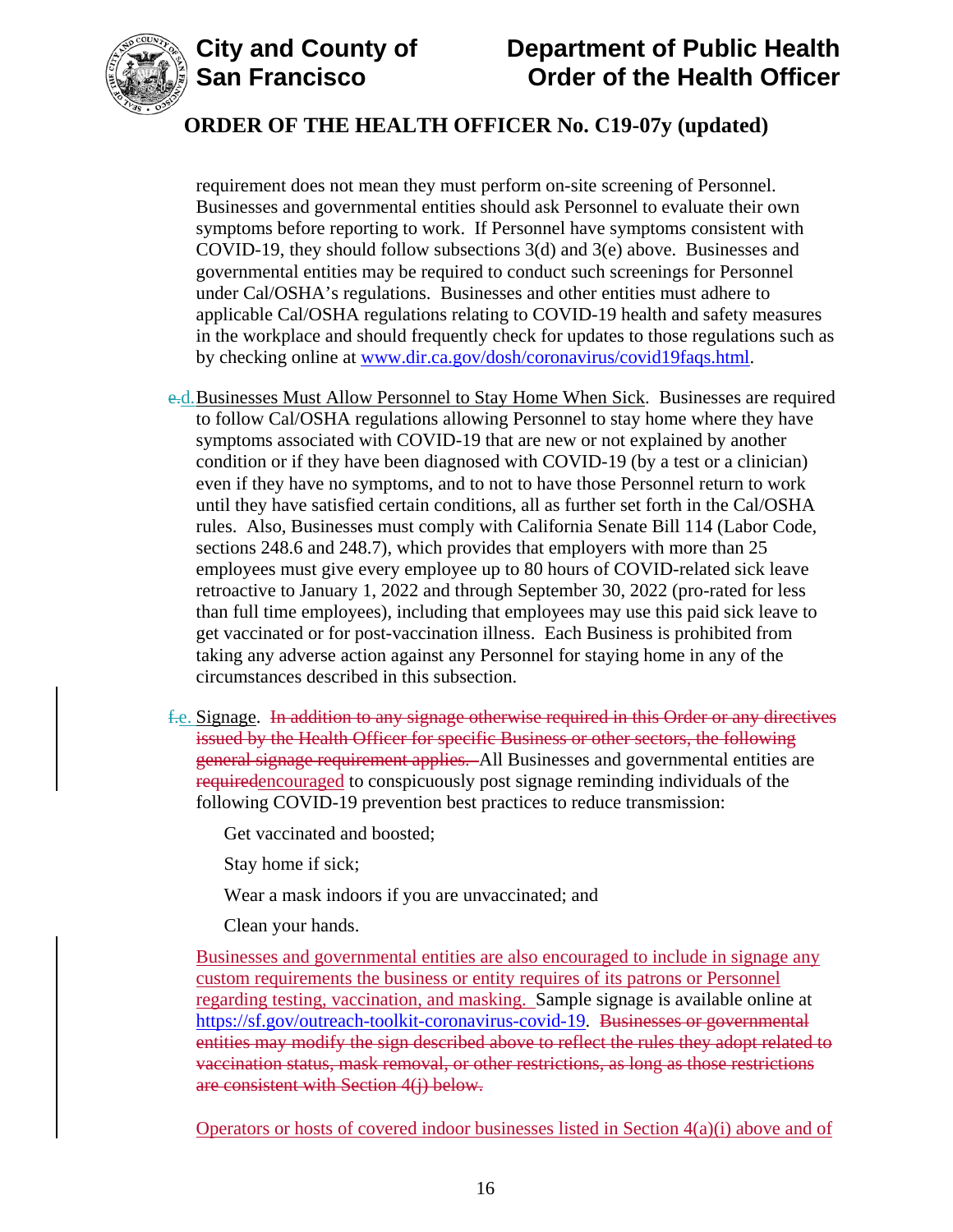

# **City and County of Department of Public Health Order of the Health Officer**

## **ORDER OF THE HEALTH OFFICER No. C19-07y (updated)**

indoor Mega-Events (as provided in Section 7 below) must conspicuously post signage at entrances regarding pre-entry vaccination and Testing requirements.

- g.f. Ventilation Guidelines. All Businesses and governmental entities with indoor operations are urged to review the Ventilation Guidelines and implement ventilation strategies for indoor operations as feasible. Nothing in this subsection limits any ventilation requirements that apply to particular settings under federal, state, or local law.
- h.g.Mandatory Reporting by Businesses and Governmental Entities. Consistent with Cal/OSHA regulations, Businesses and governmental entities must require that all Personnel immediately alert the Business or governmental entity if they test positive for COVID-19 and were present in the workplace either (1) within 48 hours before onset of symptoms or within 10 days after onset of symptoms if they were symptomatic; or (2) within 48 hours before the date on which they were tested or within 10 days after the date on which they were tested if they were asymptomatic. If a Business or governmental entity is concerned about a workplace outbreak among Personnel, it may get additional information [www.sfcdcp.org/covid19-positive](http://www.sfcdcp.org/covid19-positive-workplace)[workplace.](http://www.sfcdcp.org/covid19-positive-workplace) Businesses and governmental entities must also comply with all case investigation and contact tracing measures directed by DPH including providing any information requested within the timeframe provided by DPH, instructing Personnel to follow isolation and quarantine protocols specified by CDPH and Cal/OSHA and any additional protocols specified by DPH, and excluding positive cases and unvaccinated close contacts from the workplace during these isolation and quarantine periods.

Schools and Programs for Children and Youth are subject to separate reporting requirements set forth in Health Officer Directive Nos. 2020-33 and 2020-14, updated as of January 4, 2022, respectively, including as those directives are further updated in the future.

- i.h. Compliance with CDPH Vaccination Status Order's Mask Requirements. Businesses and governmental entities with Personnel in Acute Health Care Settings, Long-Term Care Settings, High-Risk Congregate Settings, and Other Health Care Settings—as those terms are defined in the CDPH Vaccination Status Order, available online at [www.cdph.ca.gov/Programs/CID/DCDC/Pages/COVID-19/Order-of-the-State-](https://www.cdph.ca.gov/Programs/CID/DCDC/Pages/COVID-19/Order-of-the-State-Public-Health-Officer-Unvaccinated-Workers-In-High-Risk-Settings.aspx)[Public-Health-Officer-Unvaccinated-Workers-In-High-Risk-Settings.aspx—](https://www.cdph.ca.gov/Programs/CID/DCDC/Pages/COVID-19/Order-of-the-State-Public-Health-Officer-Unvaccinated-Workers-In-High-Risk-Settings.aspx)must provide appropriate face coverings as required by the CDPH Vaccination Status Order.
- $\frac{1}{2}$ . Minimum Requirements; Ability to Adopt More-Restrictive Measures. This Order establishes the minimum requirements related to COVID-19 protections. Nothing in this Order is intended to reduce any other federal, state, or local legal requirements or otherwise modify them in a way that is less protective of public health, or to limit an individual Business' or governmental entity's choices to take more health protective measures. Businesses or governmental entities may impose further restrictions that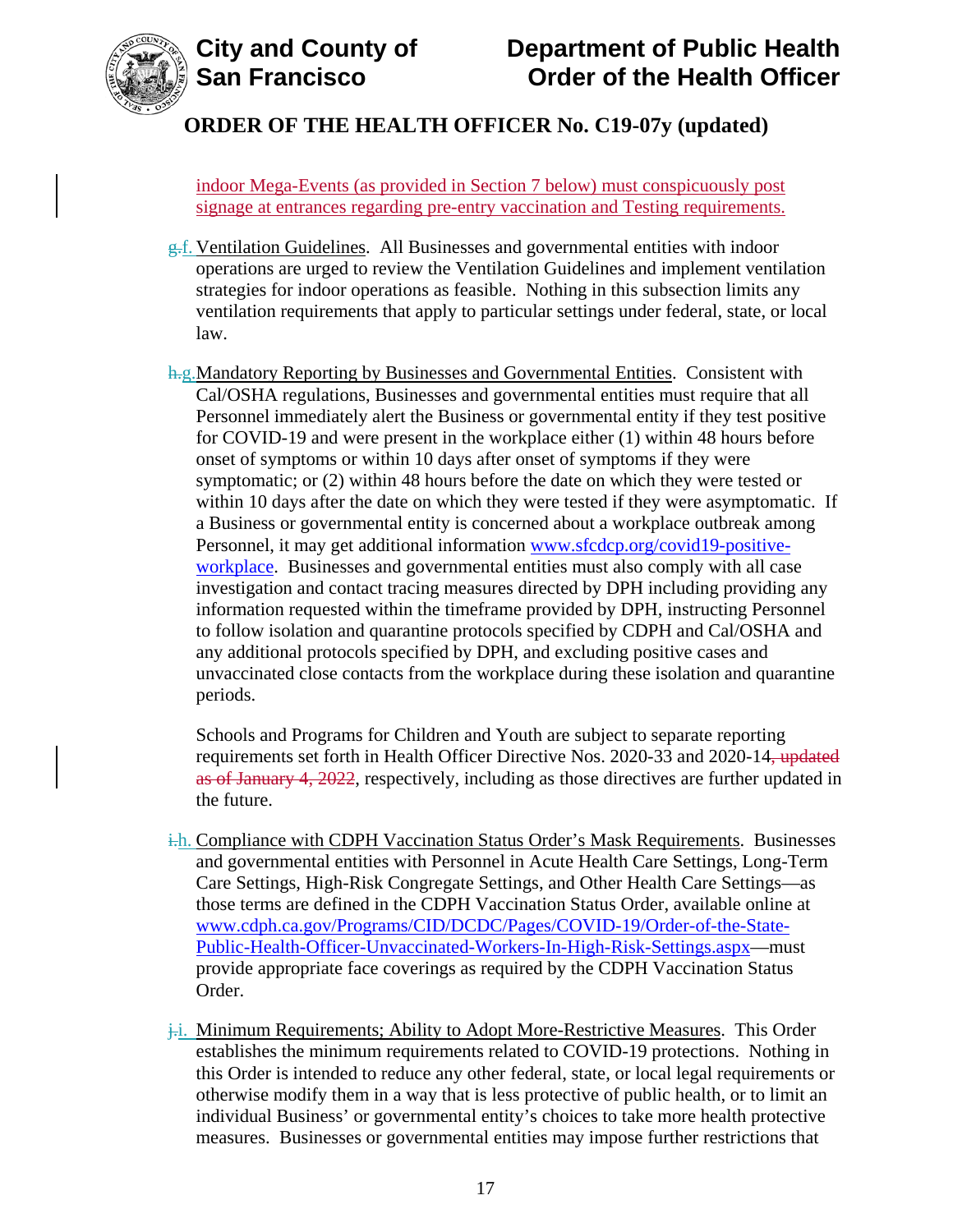

are more protective of public health than the minimum requirements or recommendations under this Order, including requiring patrons or Personnel to be Vaccinated with a Complete Initial Series or Up-to-Date on Vaccination, requiring them to wear a Well-Fitted Mask, requiring them to have a negative Test, or taking other more restrictive measures that are more protective of public health and meet their operational needs.

### 5. Schools and Programs for Children and Youth

- a. Schools. Based on the demonstrated effectiveness of measures that reduce the risk of transmission in school settings, including the requirement for universal masking indoors, the use of rapid testing, and vaccinations for children age five and older, the Health Officer strongly believes that schools can and should remain open for inperson classes for all grades. Largely because some children are not eligible to be vaccinated against COVID-19 at this time andLargely because many children are not yet Vaccinated with a Complete Initial Series or eligible for a Booster, schools must follow the health and safety requirements set forth in Health Officer Directive No. 2020-33, including as it may be amended in the future, to ensure the safety of all students and Personnel at the school site. All children who are Booster-Eligible (including under an emergency use authorization) are strongly urged to receive a Booster as soon as possible. Also, adult Personnel in TK-12 schools, including educators, aides, administrators, and other staff, are strongly encouraged to be Up-to-Date on Vaccination.
- b. Programs for Children and Youth. Largely because some children are not eligible to be vaccinated against COVID-19 at this time and many children are not yet Vaccinated with a Complete Initial Series or eligible for a Booster, the following Programs for Children and Youth must operate in compliance with the health and safety requirements set forth in Health Officer Directive No. 2020-14, including as it may be amended in the future: (1) group care facilities for children who are not yet in elementary school—including, for example, licensed childcare centers, daycares, family daycares, and preschools (including cooperative preschools); and (2) with the exception of schools, which are addressed in subsection (a) above, educational or recreational institutions or programs that provide care or supervision for school-aged children and youth—including for example, learning hubs, other programs that support and supplement distance learning in schools, school-aged childcare programs, youth sports programs, summer camps, and afterschool programs.
- c. Mega-Events. Operators or hosts of indoor events held at schools or under Programs for Children and Youth that meet the definition of an indoor Mega-Event must comply with the rules for indoor Mega-Events specified in Section 7 of this Order. Operators or hosts of such outdoor events are urged to follow the rules for outdoor Mega-Events.
- 6. Vaccination Requirements for Personnel in High-Risk Settings and Other Health Care Personnel.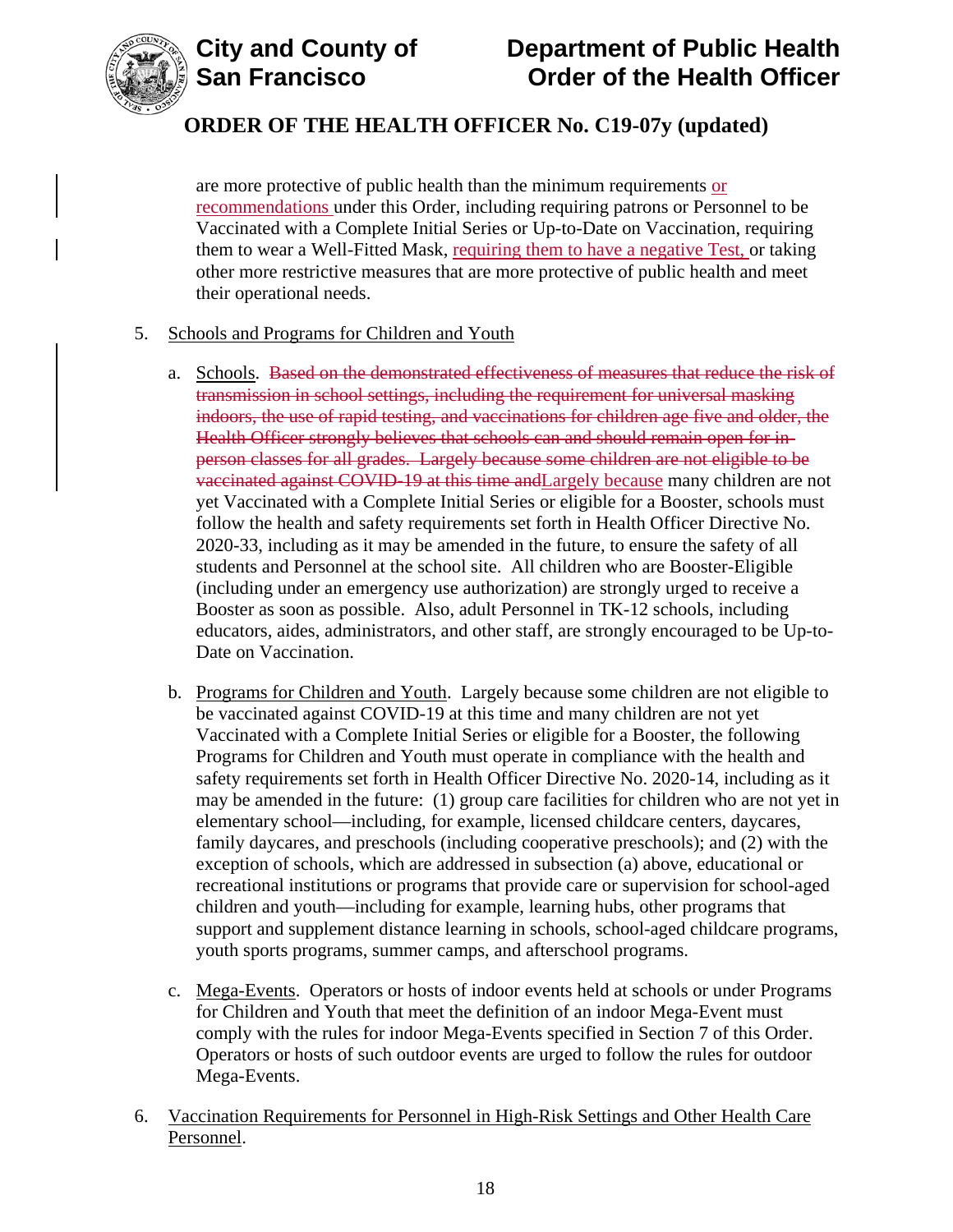

- a. High-Risk Settings. Except for some Personnel as provided in subsections (a)(iii), (b), and (c) below, and for Personnel exempt under subsection (d) below, all of the following requirements apply in High-Risk Settings:
	- i. Businesses and governmental entities with Personnel in High-Risk Settings must:
		- 1. As of September 30, 2021, ascertain vaccination status of all Personnel in High-Risk Settings who routinely work onsite;
		- 2. As of September 30, 2021, ensure that before entering or working in any High-Risk Setting, all Personnel who routinely work onsite have received their first dose of a one-dose COVID-19 vaccine regimen or their second dose of a two-dose COVID-19 vaccine regimen authorized to prevent COVID-19 by the FDA, including by way of an emergency use authorization, or by the World Health Organization. Until such Personnel are Vaccinated with a Complete Initial Series, they are subject to at least the minimum public health and safety requirements in subsection (a)(iv) below; and
		- 3. No later than March 1, 2022, ensure that all such Personnel who routinely work onsite, within 15 days of being Booster-Eligible, receive a Booster. And for the period between when such Personnel are Booster-Eligible but have not yet received one and when they become Up-to-Date on Vaccination (meaning one week after receipt of a Booster), the operator of the High-Risk Setting must ensure that each such person comply with the public health and safety requirements in subsection (a)(iv) below regarding testing even though they have already received their full initial course of vaccination. For clarity, those who are Booster-Eligible on or before February 14, 2022 must have received their Booster by March 1, 2022, and those who are Booster-Eligible after February 14, 2022 must receive it within 15 days after they become eligible.

And consistent with updated CDPH "Health Care Worker Vaccine Requirement" guidance (linked below in Section 6(b)), such Personnel who provide proof of COVID-19 infection after being Vaccinated with a Complete Initial Series (a "Recent Pre-Booster Infection") may defer Booster administration under this subsection for up to 90 days from the date of their first positive COVID-19 test or clinical diagnosis, which in some situations may extend the deadline for receipt of a Booster beyond March 1, 2022. Such Personnel who are not eligible for a Booster by March 1, 2022 must be in compliance no later than 15 days after the timeframe specified in this paragraph for receiving the Booster. Personnel with a deferral due to a proven COVID-19 infection must be in compliance no later than 15 days after the expiration of their deferral.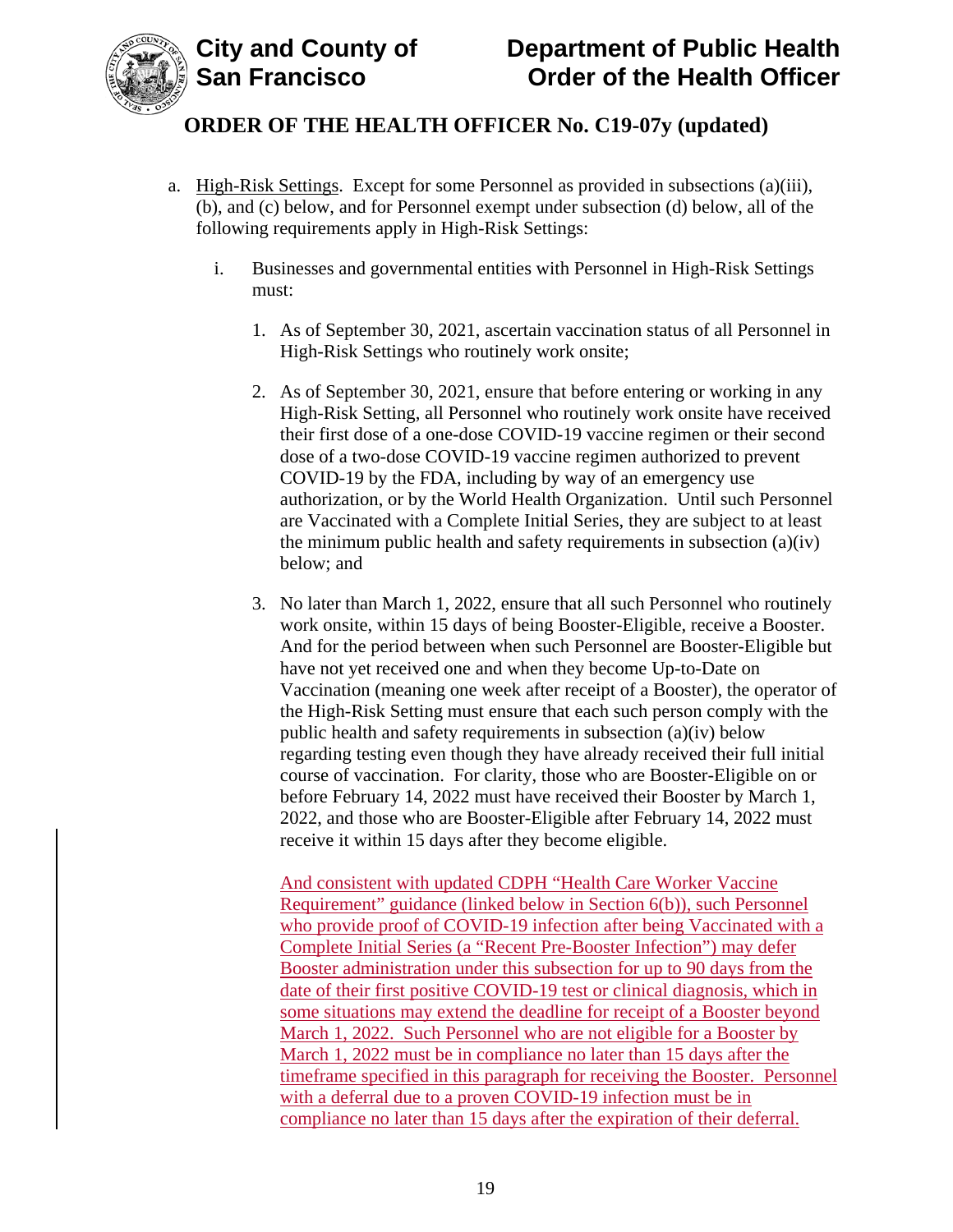

- ii. As of September 30, 2021, Personnel who routinely work onsite in High-Risk Settings must have received their first dose of a one-dose COVID-19 vaccine regimen or their second dose of a two-dose COVID-19 vaccine regimen authorized to prevent COVID-19 by the FDA, including by way of an emergency use authorization, or by the World Health Organization. Until such Personnel are Vaccinated with a Complete Initial Series, they are subject to at least the minimum public health and safety requirements in subsection (a)(iv) below. Beginning on March 1, 2022, Personnel who routinely work onsite in High-Risk Settings must, within 15 days of being Booster-Eligible, receive a Booster. For clarity, those who are Booster-Eligible on or before February 14, 2022 must have received their Booster by March 1, 2022, and those who are Booster-Eligible after February 14, 2022 must receive it within 15 days after they become eligible. Personnel who are required by this subsection 6(a)(ii) to receive a Booster may use the Recent Pre-Booster Infection deferral described above in subsection  $6(a)(i)(3)$  and must be in compliance no later than 15 days after the expiration of the deferral described in that subsection.
- iii. For purposes of this Order, Personnel who are not permanently stationed or regularly assigned to a High-Risk Setting but who in the course of their duties may enter or work in High-Risk Settings even on an intermittent or occasional basis or for short periods of time are considered to routinely work onsite in High-Risk Settings. Businesses and governmental entities with such Personnel are required to (1) ascertain vaccination status of all such Personnel and (2) ensure that before entering or working in any High-Risk Setting, all such Personnel are Vaccinated with a Complete Initial Series with any vaccine authorized to prevent COVID-19 by the FDA, including by way of an emergency use authorization, or by the World Health Organization, unless exempt under subsection (d) below. Additionally, as of September 29, 2021, all such Personnel must have received their first dose of a one-dose COVID-19 vaccine regimen or their second dose of a two-dose COVID-19 vaccine regimen authorized to prevent COVID-19 by the FDA, including by way of an emergency use authorization, or by the World Health Organization. Until such Personnel are Vaccinated with a Complete Initial Series, they are subject to at least the minimum public health and safety requirements in subsection (a)(iv) below. And no later than March 1, 2022, Personnel who are not permanently stationed or regularly assigned to a High-Risk Setting but who in the course of their duties may enter or work in High-Risk Settings even on an intermittent or occasional basis or for short periods of time—including for example, but not limited to, paramedics, emergency medical technicians, police officers and other law enforcement, and attorneys who enter jail settings or other High-Risk Settings as part of their work—must, within 15 days of being Booster-Eligible, receive a Booster. For clarity, those who are Booster-Eligible on or before February 14, 2022 must have received their Booster by March 1, 2022, and those who are Booster-Eligible after February 14, 2022 must receive it within 15 days after they become eligible. Personnel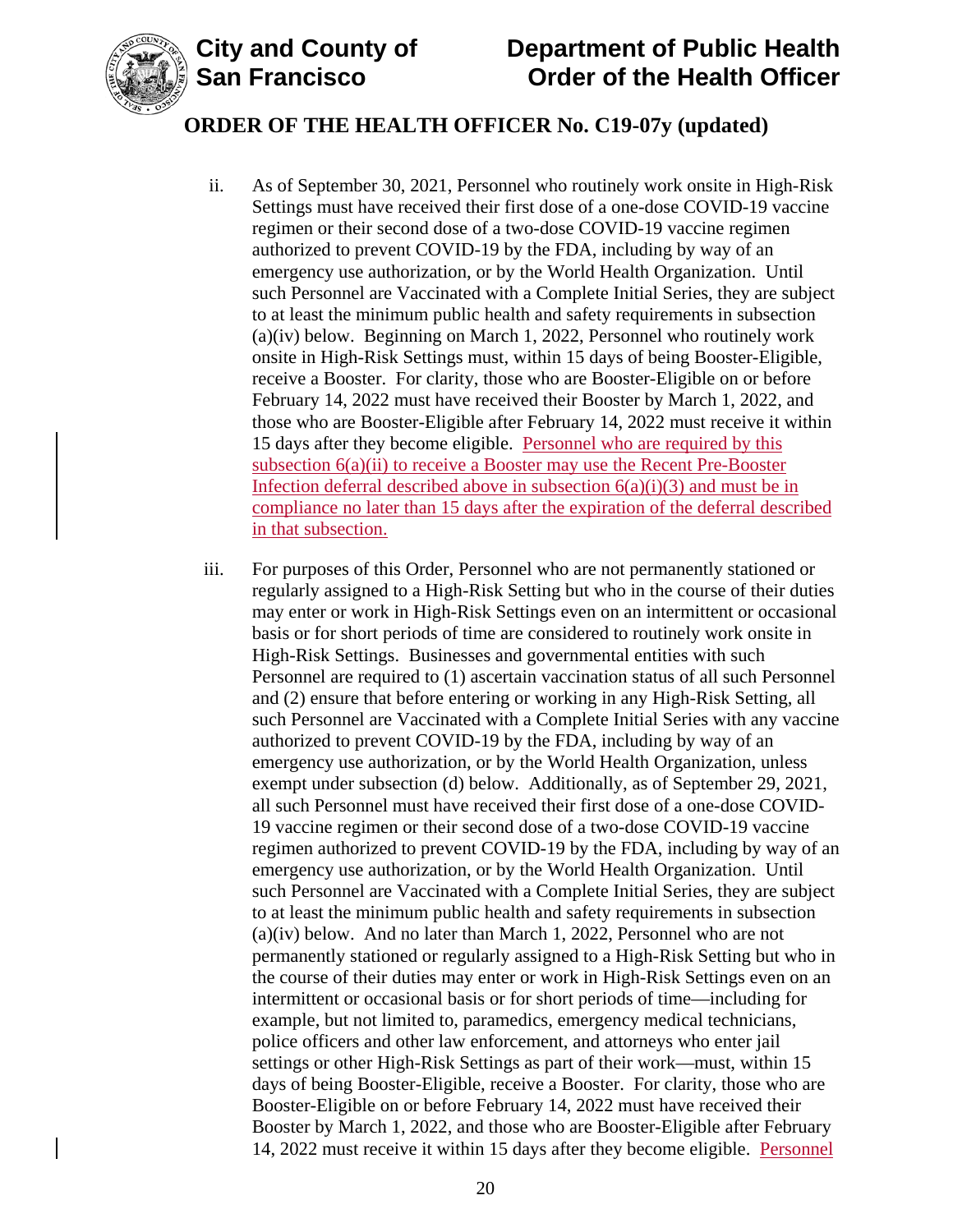

# **City and County of Department of Public Health Order of the Health Officer**

## **ORDER OF THE HEALTH OFFICER No. C19-07y (updated)**

who are required by this subsection  $6(a)(iii)$  to receive a Booster may use the Recent Pre-Booster Infection deferral described above in subsection  $6(a)(i)(3)$ and must be in compliance no later than 15 days after the expiration of the deferral described in that subsection.

For purposes only of this subsection (iii), Businesses and governmental entities that have Personnel who are not permanently stationed or regularly assigned to a High-Risk Setting but who in the course of their duties may enter or work in High-Risk Settings even on an intermittent or occasional basis or for short periods of time as provided above, may qualify for a temporary extension beyond the March 1, 2022 deadline for such Personnel to receive a Booster, until no later than April 15, 2022, if they meet both of the following criteria: (1) they determine that there is a critical staffing shortage (determined in writing by the chief executive officer or department head); and (2) they ensure that only such Personnel who are Vaccinated with a Complete Initial Series, are free of any COVID-19 symptom, who wear a Well-Fitted Mask, and who have a negative Test in the manner required by subsection (iv)(1) below may continue to work in the High-Risk Setting.

- iv. All Businesses and governmental entities subject to this Section 6 must require any Personnel who are exempt or who are otherwise not Up-to-Date on Vaccination (for clarity, the reference to these Personnel means any person who is Booster-Eligible for but not yet received a Booster or who has received a Booster for the seven days after receipt of the Booster before becoming Upto-Date on Vaccination) to comply with at least the following public health and safety measures:
	- 1. get Tested for COVID-19 at least once a week—and at least twice a week for Personnel who are in general acute care hospitals, skilled nursing facilities, intermediate care facilities, and jails—using either a nucleic acid (including polymerase chain reaction (PCR)) or antigen test; and
	- 2. at all times at the worksite in the High-Risk Setting wear a face covering in compliance with the State Public Health Officer Order of July 26, 2021 ("CDPH Vaccination Status Order"), available at [https://www.cdph.ca.gov/Programs/CID/DCDC/Pages/COVID-19/Order](https://www.cdph.ca.gov/Programs/CID/DCDC/Pages/COVID-19/Order-of-the-State-Public-Health-Officer-Unvaccinated-Workers-In-High-Risk-Settings.aspx)[of-the-State-Public-Health-Officer-Unvaccinated-Workers-In-High-Risk-](https://www.cdph.ca.gov/Programs/CID/DCDC/Pages/COVID-19/Order-of-the-State-Public-Health-Officer-Unvaccinated-Workers-In-High-Risk-Settings.aspx)[Settings.aspx.](https://www.cdph.ca.gov/Programs/CID/DCDC/Pages/COVID-19/Order-of-the-State-Public-Health-Officer-Unvaccinated-Workers-In-High-Risk-Settings.aspx)

Because of the COVID-19 risks to any exempt Personnel who are not Upto-Date on Vaccination, the High-Risk Setting must provide such Personnel, on request, with a well-fitting non-vented N95 respirator and strongly encourage such Personnel to wear that respirator at all times when working with patients, residents, clients, or incarcerated people.

Regular testing and masking as required under this Section 6 are not as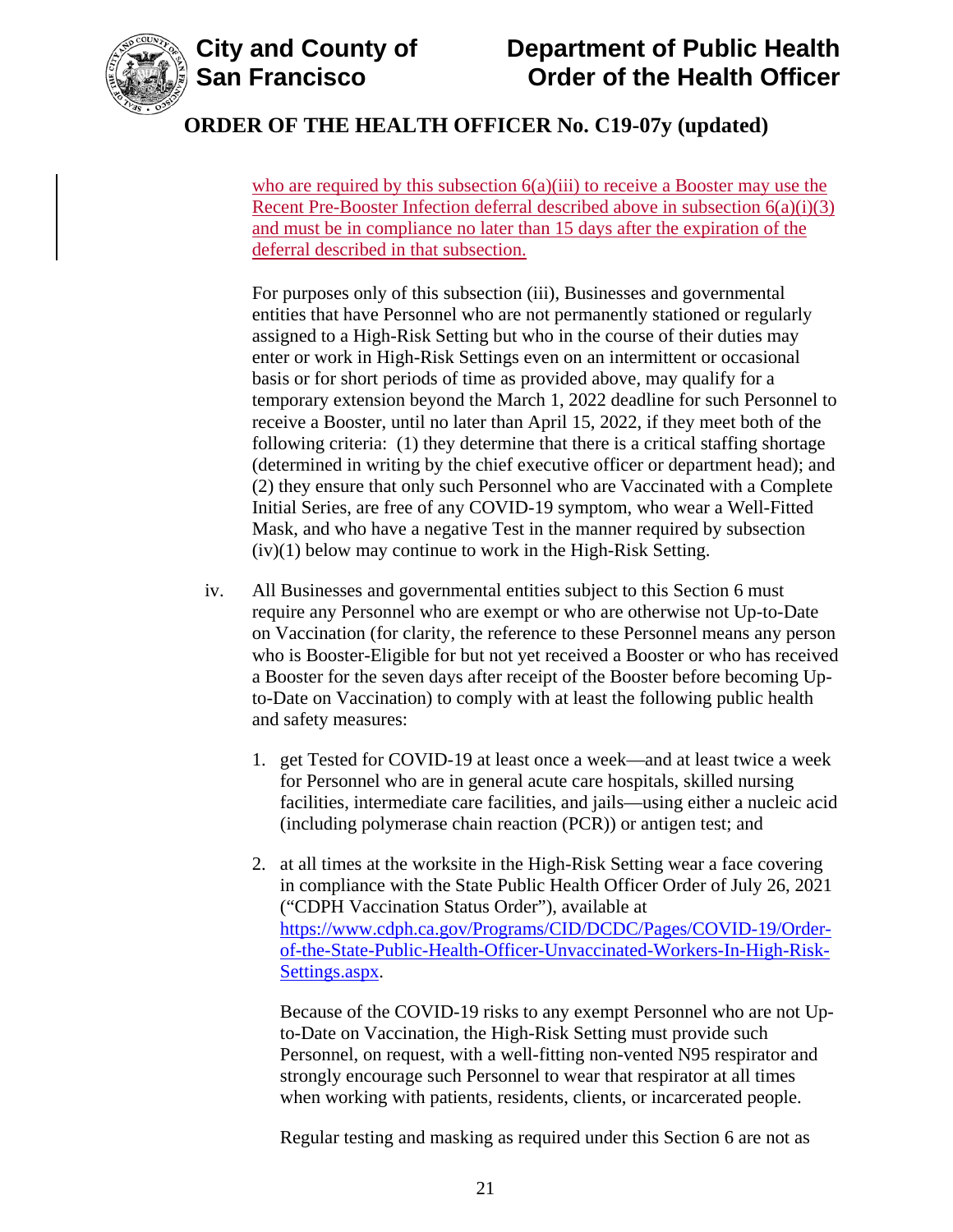

protective of public health as being Up-to-Date on Vaccination in helping prevent transmission of COVID-19; accordingly, those measures are a minimum safety requirement for exempt Personnel in High-Risk Settings. Businesses and governmental entities subject to this Section 6 may require additional safety measures for such Personnel. For example, factors a Business or governmental entity may consider in determining appropriate safety measures for exempt Personnel include, but are not limited to:

- a) Whether the Personnel will place other people at risk of transmission of COVID-19 because they are required to come into contact (including on an emergency basis) with other Personnel or with persons whose vaccination status is unknown, who are not yet eligible for the vaccine, or who are members of a vulnerable population (*e.g.*, the elderly, incarcerated people, and acute care patients);
- b) The type and frequency of testing available to the Personnel and whether the Business or governmental entity has the ability to provide testing to Personnel, without relying on public health resources, and track the requisite testing;
- c) Whether the Business or governmental entity can ensure compliance with the mask mandate whenever the Personnel are around other people in the workplace; and
- d) Whether the proposed accommodation imposes an undue burden because it is costly, infringes on other Personnel's job rights or benefits, compromises workplace safety, decreases workplace efficiency, or requires other Personnel to do more than their share of potentially hazardous or burdensome work.

Nothing under the Order limits the ability of a Business or governmental entity under applicable law to determine whether they are unable to offer a reasonable accommodation to unvaccinated Personnel with an approved exemption and to exclude such exempt Personnel from a High-Risk Setting.

- v. All Businesses and governmental entities subject to this Section 6 must, consistent with applicable privacy laws and regulations, maintain records of employee vaccination or exemption status.
- vi. All Businesses and governmental entities subject to this Section 6 must provide these records to the Health Officer or other public health authorities promptly upon request, and in any event no later than the next business day after receiving the request.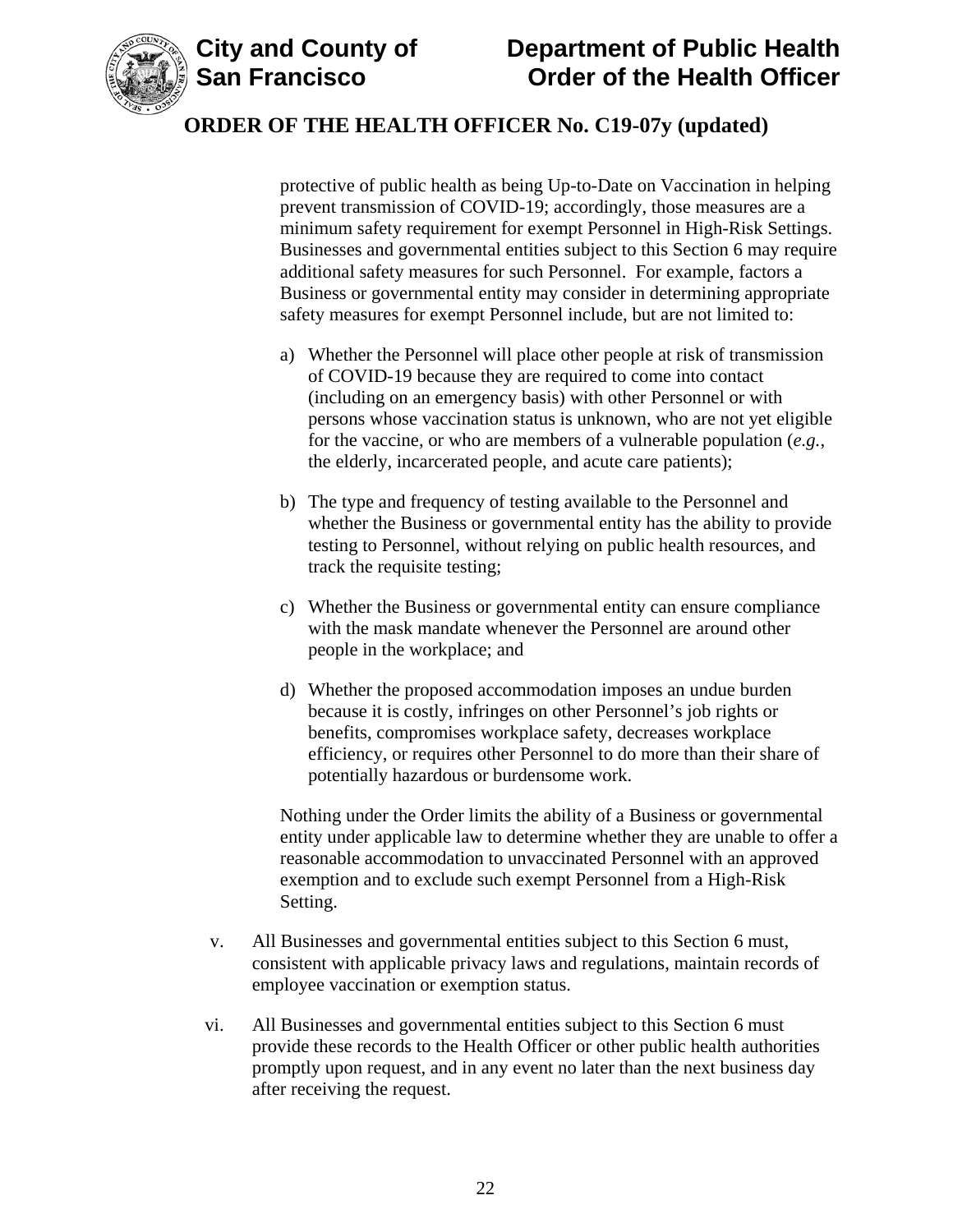



vii. This mandated vaccination schedule allows Businesses, governmental entities, and affected Personnel adequate time to comply with this Order. In the interest of protecting residents of High-Risk Settings, Personnel, and their families, Businesses, governmental entities, and affected Personnel are strongly urged to meet these vaccination requirements as soon as possible.

For clarity, this requirement applies to Personnel in other buildings in a site containing a High-Risk Setting, such as a campus or other similar grouping of related buildings, where such Personnel do any of the following: (i) access the acute care or patient, resident, client, or incarcerated person areas of the High-Risk Setting; or (ii) work in-person with patients, residents, clients, or incarcerated people who visit those areas. All people in San Francisco who work in a clinical setting with a population that is more vulnerable to COVID-19 are strongly urged to be Up-to-Date on Vaccination, including receiving a Booster as soon as Booster-Eligible.

If a person covered by the requirements of this Section 6 to be Up-to-Date on Vaccination recently had COVID-19 when that person would otherwise have been Booster-Eligible based on the period since becoming Vaccinated with a Complete Initial Series, then that person should try to obtain the Booster as soon as possible at least 10 days after recovering and ending isolation. But to continue working in the High-Risk Setting that person does not need to receive the Booster until 30 days after recovering from infection and discontinuing isolation, unless a healthcare provider recommends in a note that the Booster be delayed for a longer specified period.

b. CDPH Requirements For Adult Care Facilities, Direct Care Workers, Other Health Care Workers, and Pharmacists. Businesses and governmental entities with Personnel in certain types of facilities and contexts, including those that provide health care, certain other care services, services in congregate settings, and the Personnel who work in those settings must comply with the following CDPH Orders and All Facilities Letters, including as they are updated in the future, which require Personnel of such Businesses and governmental entities to be Up-to-Date on Vaccination, including receipt of a Booster when Booster-Eligible, unless exempt under those Orders and All Facilities Letters by the deadlines listed in each order or letter:

"Adult Care Facilities and Direct Care Worker Vaccine Requirement", updated January 25 February 22, 2022, available online at [www.cdph.ca.gov/Programs/CID/DCDC/Pages/COVID-19/Order-of-the-State-](https://www.cdph.ca.gov/Programs/CID/DCDC/Pages/COVID-19/Order-of-the-State-Public-Health-Officer-Adult-Care-Facilities-and-Direct-Care-Worker-Vaccine-Requirement.aspx)[Public-Health-Officer-Adult-Care-Facilities-and-Direct-Care-Worker-Vaccine-](https://www.cdph.ca.gov/Programs/CID/DCDC/Pages/COVID-19/Order-of-the-State-Public-Health-Officer-Adult-Care-Facilities-and-Direct-Care-Worker-Vaccine-Requirement.aspx)[Requirement.aspx](https://www.cdph.ca.gov/Programs/CID/DCDC/Pages/COVID-19/Order-of-the-State-Public-Health-Officer-Adult-Care-Facilities-and-Direct-Care-Worker-Vaccine-Requirement.aspx)

"Health Care Worker Vaccine Requirement", updated January 25 February 22, 2022, available online at [www.cdph.ca.gov/Programs/CID/DCDC/Pages/COVID-19/Order](https://www.cdph.ca.gov/Programs/CID/DCDC/Pages/COVID-19/Order-of-the-State-Public-Health-Officer-Health-Care-Worker-Vaccine-Requirement.aspx)[of-the-State-Public-Health-Officer-Health-Care-Worker-Vaccine-Requirement.aspx](https://www.cdph.ca.gov/Programs/CID/DCDC/Pages/COVID-19/Order-of-the-State-Public-Health-Officer-Health-Care-Worker-Vaccine-Requirement.aspx)

"Coronavirus Disease 2019 (COVID-19) Testing, Vaccination Verification and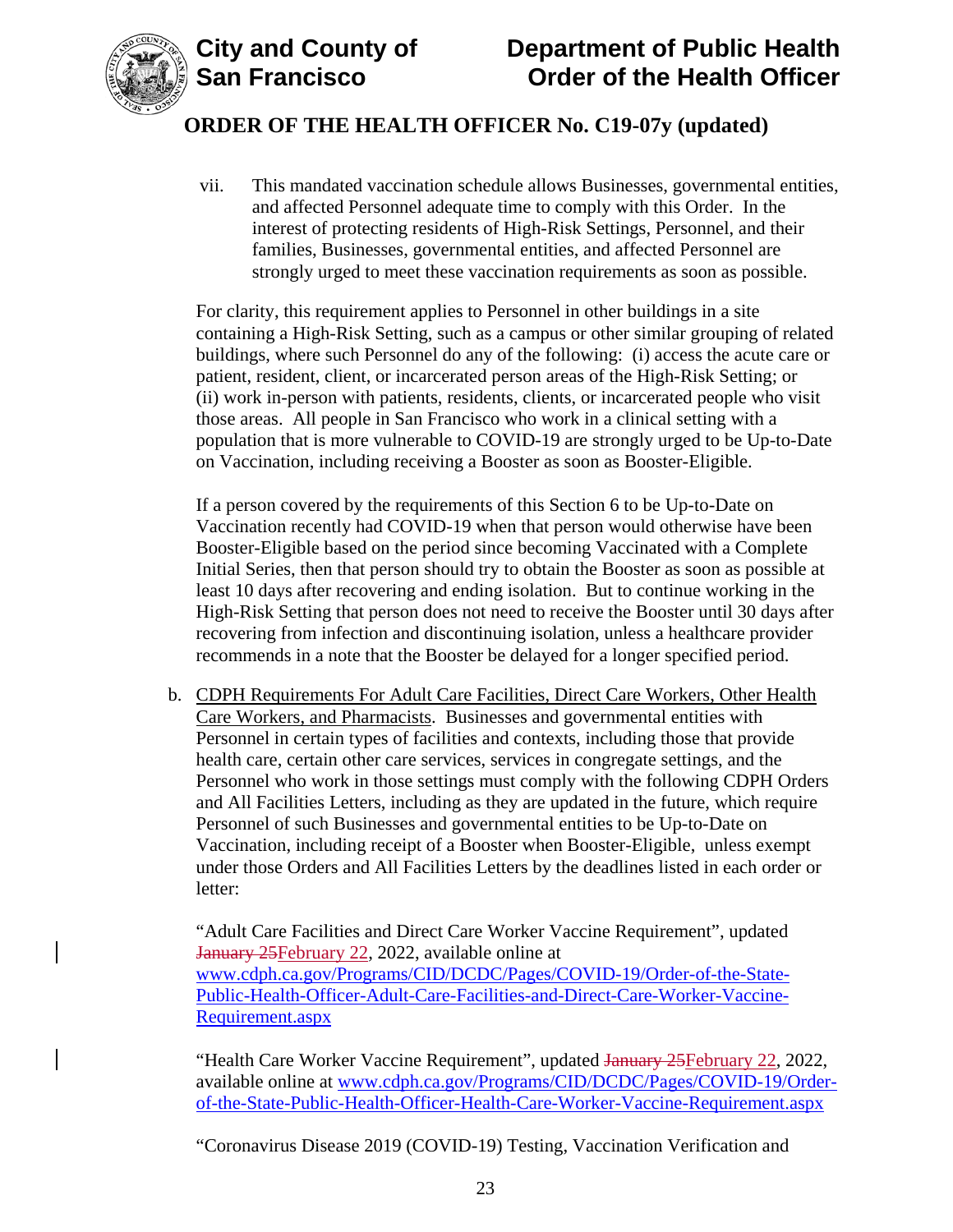

Personal Protective Equipment for Health Care Personnel (HCP) at Health Care Facilities" (AFL 21-29.23), updated January 26 February 22, 2022, available online at [www.cdph.ca.gov/Programs/CHCQ/LCP/Pages/AFL-21-29.aspx](https://www.cdph.ca.gov/Programs/CHCQ/LCP/Pages/AFL-21-29.aspx)

"Coronavirus Disease 2019 (COVID-19) Testing, Vaccination Verification and Personal Protective Equipment for Health Care Personnel (HCP) at the Various Types of Intermediate Care Facilities" (AFL 21-30.23), updated January 26 February 22, 2022, available online at [www.cdph.ca.gov/Programs/CHCQ/LCP/Pages/AFL-21-](https://www.cdph.ca.gov/Programs/CHCQ/LCP/Pages/AFL-21-30.aspx) [30.aspx](https://www.cdph.ca.gov/Programs/CHCQ/LCP/Pages/AFL-21-30.aspx)

"Coronavirus Disease 2019 (COVID-19) Vaccine Requirement for Healthcare Personnel (HCP)" (AFL 21-34.23), updated January 26February 22, 2022, available online at [www.cdph.ca.gov/Programs/CHCQ/LCP/Pages/AFL-21-34.aspx.](https://www.cdph.ca.gov/Programs/CHCQ/LCP/Pages/AFL-21-34.aspx)

- c. Dental Offices. Personnel who provide healthcare in dental offices are considered to provide care in "Clinics & Doctor Offices (including behavioral health, surgical)" under the following CDPH order and must comply with the requirements in that order: "Health Care Worker Vaccine Requirement", updated January 25 February 22, 2022, available online at [www.cdph.ca.gov/Programs/CID/DCDC/Pages/COVID-](https://www.cdph.ca.gov/Programs/CID/DCDC/Pages/COVID-19/Order-of-the-State-Public-Health-Officer-Health-Care-Worker-Vaccine-Requirement.aspx)[19/Order-of-the-State-Public-Health-Officer-Health-Care-Worker-Vaccine-](https://www.cdph.ca.gov/Programs/CID/DCDC/Pages/COVID-19/Order-of-the-State-Public-Health-Officer-Health-Care-Worker-Vaccine-Requirement.aspx)[Requirement.aspx.](https://www.cdph.ca.gov/Programs/CID/DCDC/Pages/COVID-19/Order-of-the-State-Public-Health-Officer-Health-Care-Worker-Vaccine-Requirement.aspx)
- d. Limited Exemptions. Personnel covered by this Section 6 may be exempt from the vaccination requirements under this section only upon providing the requesting Business or governmental entity a declination form stating either of the following: (1) the individual is declining vaccination based on Religious Beliefs or (2) the individual is excused from receiving any COVID-19 vaccine due to Qualifying Medical Reasons. A sample ascertainment and declination form is available online at [www.sfdph.org/dph/covid-19/files/declination.pdf.](https://www.sfdph.org/dph/covid-19/files/declination.pdf) As to declinations for Qualifying Medical Reasons, to be eligible for this exemption Personnel must also provide to their employer or the Business a written statement signed by a physician, nurse practitioner, or other licensed medical professional practicing under the license of a physician stating that the individual qualifies for the exemption (but the statement should not describe the underlying medical condition or disability) and indicating the probable duration of the individual's inability to receive the vaccine (or if the duration is unknown or permanent, so indicate). As to declinations based on Religious Beliefs, a Business or governmental entity may seek additional information as allowed or required by applicable law to determine whether Personnel have a qualifying Religious Belief. Personnel who qualify for and are granted by the employing Business or governmental entity an exemption due to Religious Beliefs or Qualifying Medical Reasons, as provided above, must still follow at least the minimum health and safety requirements in subsection (a)(iv), above. Nothing in this Order is intended to limit any Business's or governmental entity's ability under applicable law to determine whether they are able to offer a reasonable accommodation to Personnel with an approved exemption. Because testing and masking is not as effective as being Up-to-Date on Vaccination at preventing the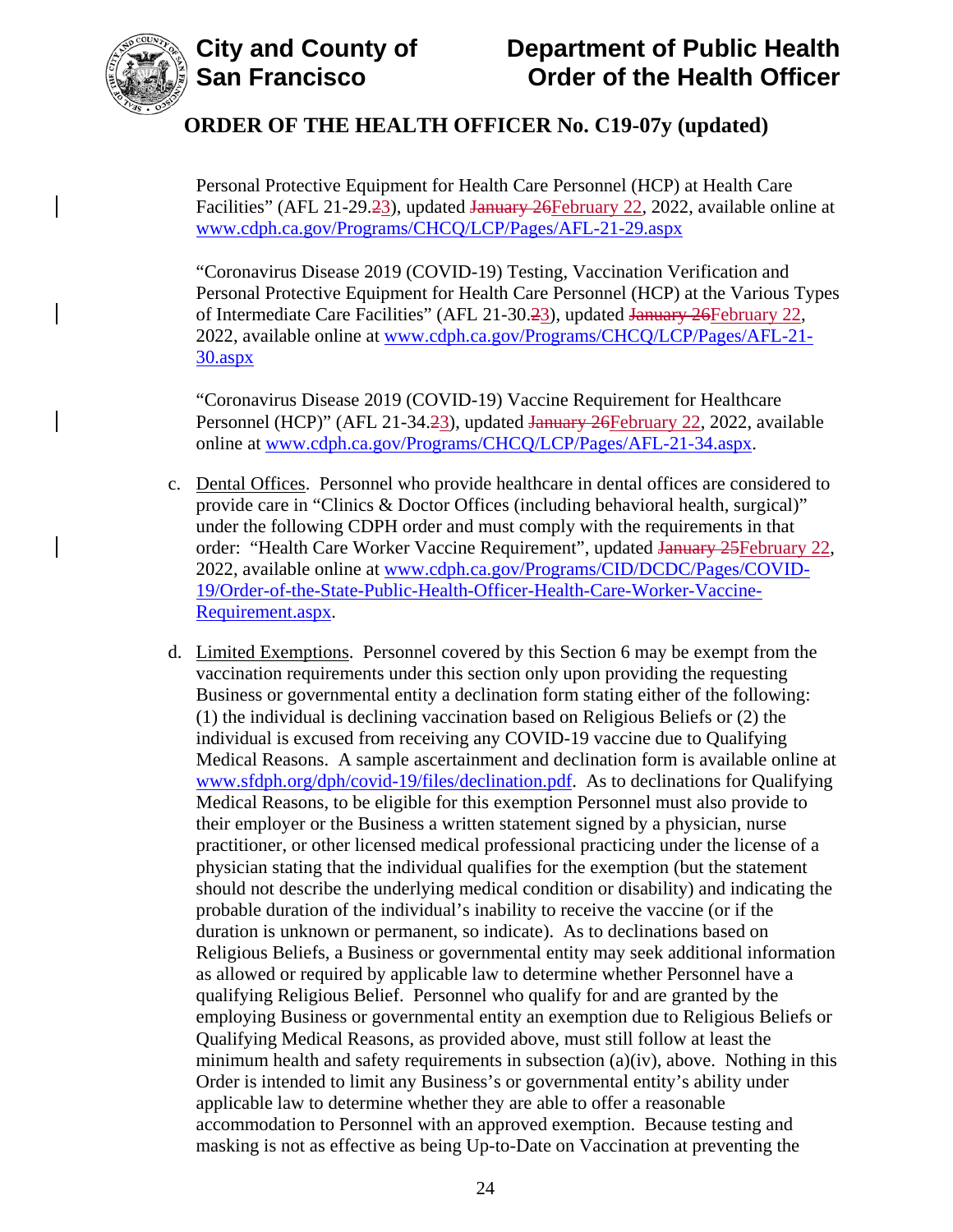



spread of COVID-19, a Business may determine that the minimum requirements in subsection (a)(iv) above are not sufficient to protect the health and safety of people in High-Risk Settings.

- e. Record Keeping Requirements. Businesses or governmental entities subject to this Section 6 must maintain records with following information:
	- i. For Personnel who are Vaccinated with a Complete Initial Series, and also for Personnel where being Up-to-Date on Vaccination is required by this Order: (1) full name and date of birth; (2) vaccine manufacturer; and (3) date of vaccine administration (for first dose and, if applicable, all subsequent doses required by this Order). Nothing in this subsection is intended to prevent an employer from requesting additional information or documentation to verify vaccination status, to the extent permissible under the law.
	- ii. For unvaccinated Personnel: signed declination forms with written health care provider's statement where applicable, as described in subsection (d) above.
- f. Compliance with CDPH Orders. In addition to the requirements set forth above:
	- i. Until any more health protective requirements in this section take effect, Businesses and governmental entities with Personnel in High-Risk Settings must comply with the requirements of the CDPH Vaccination Status Order; and
	- ii. Businesses and governmental entities with Personnel in adult care facilities and Other Health Care Settings—as that term is defined in the CDPH Vaccination Status Order—must be in full compliance with the requirements of the CDPH Vaccination Status Order.
	- iii. Businesses and governmental entities with Personnel who provide services or work in facilities covered by the State Public Health Officer Order of August 5, 2021, updated most recently on DecemberFebruary 22, 2021 and January 25, 2022 (titled "Health Care Worker Vaccine Requirement"), must comply with the requirements of that order, including as that order may be amended in the future. See [www.cdph.ca.gov/Programs/CID/DCDC/Pages/COVID-19/Order-of-the-](https://www.cdph.ca.gov/Programs/CID/DCDC/Pages/COVID-19/Order-of-the-State-Public-Health-Officer-Health-Care-Worker-Vaccine-Requirement.aspx)[State-Public-Health-Officer-Health-Care-Worker-Vaccine-Requirement.aspx.](https://www.cdph.ca.gov/Programs/CID/DCDC/Pages/COVID-19/Order-of-the-State-Public-Health-Officer-Health-Care-Worker-Vaccine-Requirement.aspx)
- g. Cooperation with Public Health Authorities. Businesses or governmental entities with Personnel subject to this Section 6 must cooperate with Health Officer or DPH requests for records, documents, or other information regarding the Business or governmental entity's implementation of these vaccination requirements. This cooperation includes, but is not limited to, identifying all jobs or positions within the organization and describing: (1) whether a given job or position is subject to the vaccination requirements of this Section 6, (2) how the Business or governmental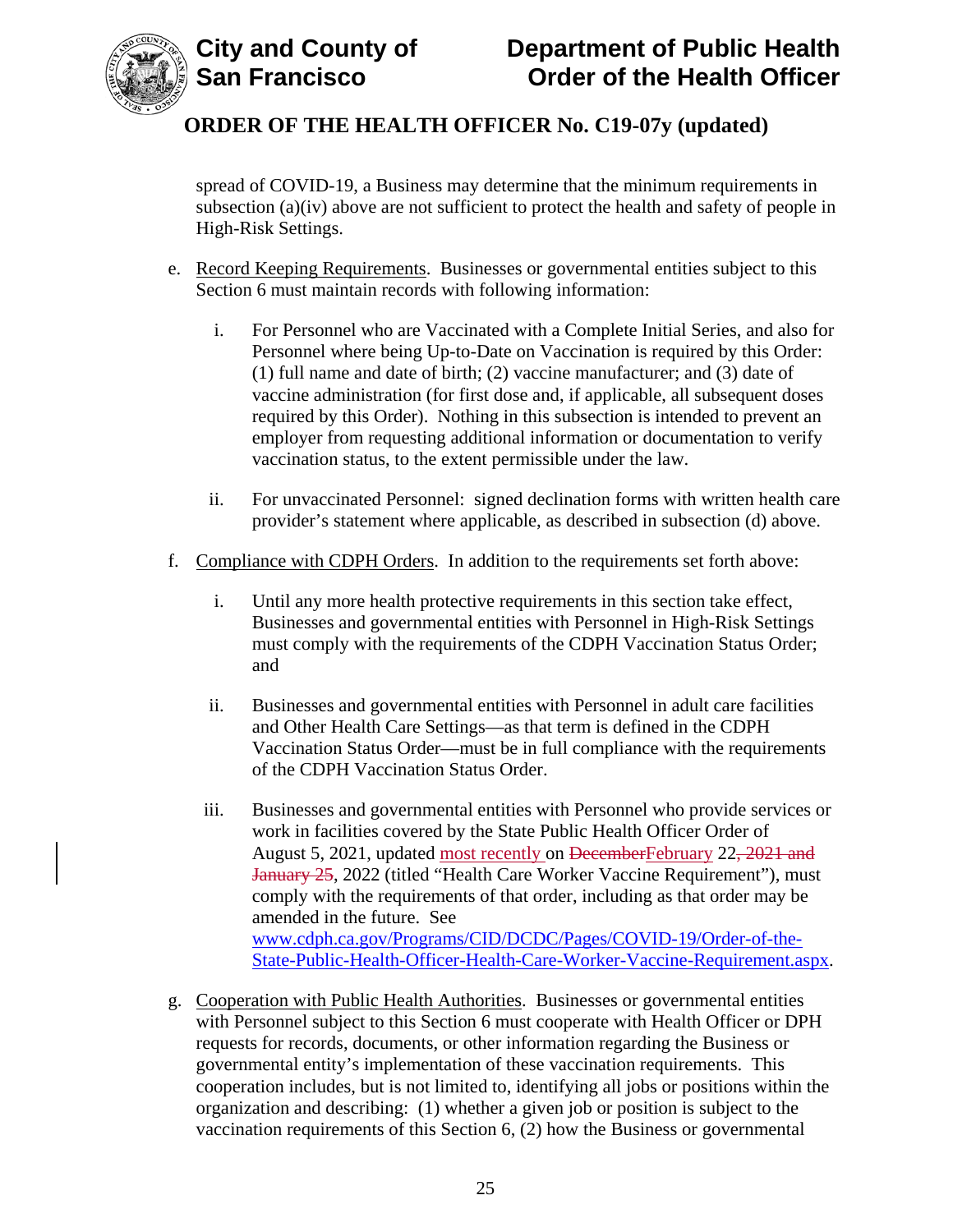

entity determined a job or position is subject to vaccination requirements of this Section 6, and (3) how the Business or governmental entity is ensuring full compliance with the vaccination requirements set forth in this Section 6. Complete responses to these requests must be provided to the Health Officer or DPH promptly upon request, and in any event within three business days after receiving the request.

- h. Chart. For convenience of reference, a chart summarizing which settings and Personnel are subject to which state and local vaccination requirements is available at [https://www.sfdph.org/dph/alerts/files/C19-07-State-and-Local-Mandates-Chart.pdf.](https://www.sfdph.org/dph/alerts/files/C19-07-State-and-Local-Mandates-Chart.pdf)
- 7. Mega-Events.
	- a. Compliance with State's Post-Blueprint Guidance. All Businesses, governmental entities, and other organizations hosting Mega-Events, including when held at schools or under Programs for Children and Youth as provided in Section 5 above, must comply with the requirements in the State's Post-Blueprint Guidance for indoor Mega-Events, available online at [www.cdph.ca.gov/Programs/CID/DCDC/Pages/COVID-19/Beyond-Blueprint-](https://www.cdph.ca.gov/Programs/CID/DCDC/Pages/COVID-19/Beyond-Blueprint-Framework.aspx)[Framework.aspx,](https://www.cdph.ca.gov/Programs/CID/DCDC/Pages/COVID-19/Beyond-Blueprint-Framework.aspx) and are strongly urged to follow the recommendations in the State's Post-Blueprint Guidance for outdoor Mega-Events.
	- b. Vaccine Verification or Negative Test Requirements.
		- i. Patron Vaccination or Testing Pre-Entry Requirements. Operators or hosts of indoor Mega-Events must require all patrons to show proof, before entering the facility, of either a) being  $U_{p-to-Date}$  on Vaccination, including for patrons age 12 and up receipt of a Booster as soon as they are Booster-Eligible,Vaccinated with a Complete Initial Series or b) having had a negative COVID-19 Test taken within one day (for antigen tests) or two days (for PCR tests) before entry into the facility. For multi-day indoor Mega-Events, patrons are not required to be Tested more than twice each week so long as each Test is done at least three days apart. For patrons aged 12 to 15, operators or hosts of indoor Mega-Events are urged to enforce the mandate to show proof of a Booster as part of being Up-to-Date on Vaccination as soon as possible and are required to do so beginning March 1, 2022 unless the patron aged 12 to 15 shows proof of having had a negative COVID-19 Test taken within one day (for antigen tests) or two days (for PCR tests) before entry into the facility. Patrons age five to 11 (or their parents or guardians) must show for each such child either proof of being Vaccinated with a Complete Initial Series or a negative COVID-19 test taken within one day (for antigen tests) or two days (for PCR tests) before entry into the facility. Patrons age two to four (or their parents or guardians) must show for each such child proof of a negative COVID-19 test taken within one day (for antigen tests) or two days (for PCR tests) before entry into the facility.

Operators or hosts of indoor Mega-Events may not accept a written self-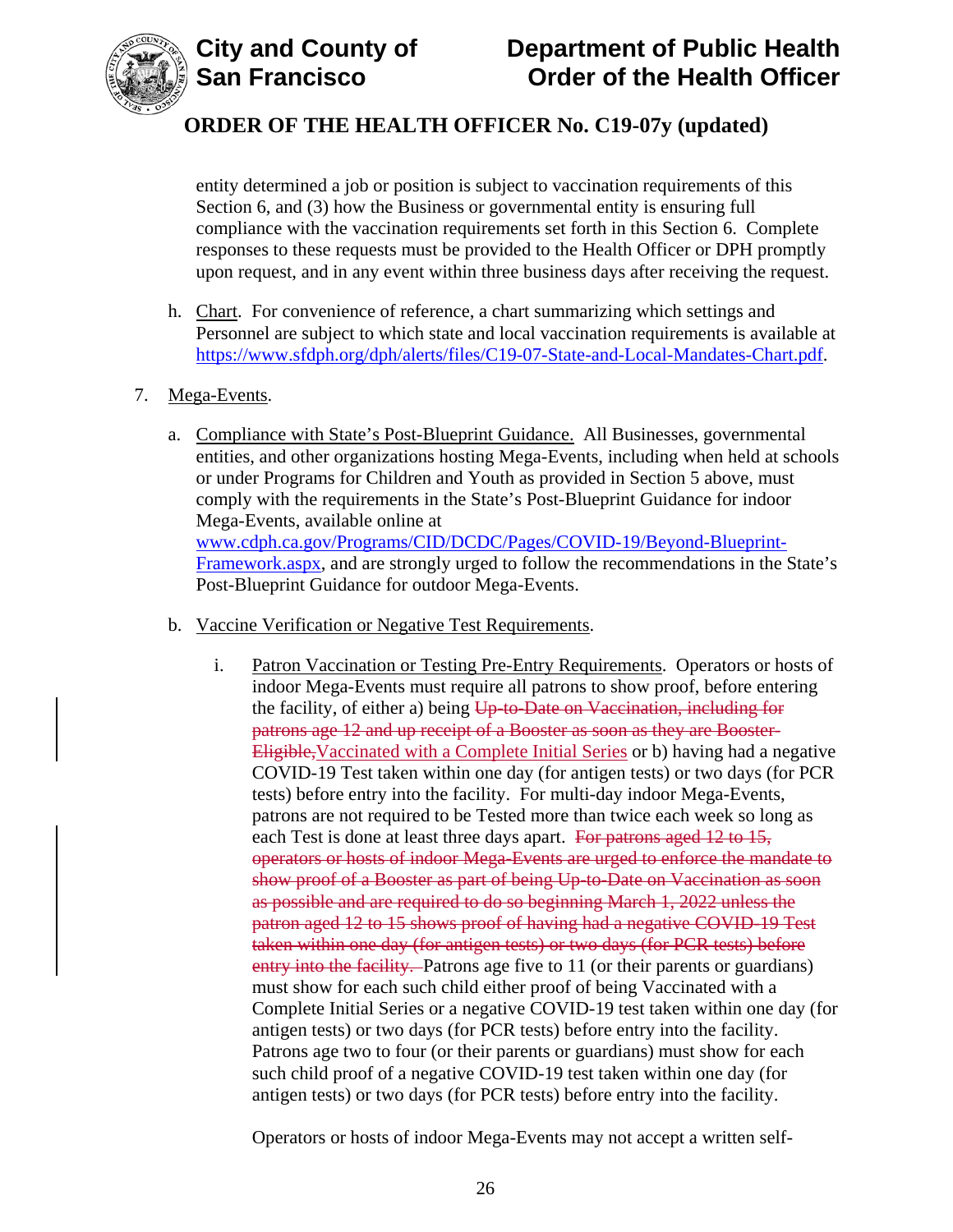

attestation as proof of being Vaccinated with a Complete Initial Series or Upto-Date on Vaccination.. For proof of a Test, self-administered antigen testing is not acceptable at this time unless there is third-party verification—the Business must require proof of a negative Test as outlined by CDPH's guidance in the section titled "What can be used as proof of a negative preentry test in settings where pre-entry testing is required?", available online at [www.cdph.ca.gov/Programs/CID/DCDC/Pages/COVID-19/Updated-COVID-](https://www.cdph.ca.gov/Programs/CID/DCDC/Pages/COVID-19/Updated-COVID-19-Testing-Guidance.aspx#pre-entry-testing)[19-Testing-Guidance.aspx#pre-entry-testing.](https://www.cdph.ca.gov/Programs/CID/DCDC/Pages/COVID-19/Updated-COVID-19-Testing-Guidance.aspx#pre-entry-testing) And consistent with State rules, operators or hosts of indoor Mega-Events are required to cross check proof of being Vaccinated with a Complete Initial Series or proof of negative COVID-19 test, as provided below, for each patron age 18 and up against a photo identification, unless photo identification is integrated into the digital COVID-19 vaccine record. Under no circumstance—including in response to a claim by a patron of an exemption of any kind—is the operator or host of an indoor Mega-Event allowed to admit a patron (except children under age two) who has not shown, as listed in this subsection, proof of either being Vaccinated with a Complete Initial Series or of a negative Test. All patrons are still strongly encouraged to be Up-to-Date on Vaccination, including receipt of a Booster as soon as eligible.

ii. Staff Vaccination or Testing Pre-Entry Requirements. Operators or hosts of indoor Mega-Events must require all staff to show proof, before entering the facility, of either (1) being Up-to-Date on Vaccination, including receipt ofVaccinated with a Booster within 15 days of their being Booster-EligibleComplete Initial Series or (2) having a negative COVID-19 Test taken within one day (for antigen tests) or two days (for PCR tests) before entry into the facility (but staff is not required to be Tested more than twice each week so long as each Test is done at least three days apart). Staff can work at the Mega-Event so long as they get the Booster by the 15th day of being Booster-Eligible. These requirements for staff are subject to any applicable requirements for federal, state, or local laws requiring accommodation. Unvaccinated Staff must wear a Well-Fitted Mask at all times except while actively performing or playing or as otherwise allowed to remove the mask by Appendix A of this Order.

If a staff member covered by the requirements of this Section 7 to be Up-to-Date on Vaccination (in lieu of testing and masking for those who with a qualified exemption) recently had COVID-19 when that person would otherwise have been Booster-Eligible based on the period since becoming Vaccinated with a Complete Initial Series, then that person should try to obtain the Booster as soon as possible at least 10 days after recovering and ending isolation. But to continue working in the indoor Mega-Event setting that person does not need to receive the Booster until 30 days after recovering from infection and discontinuing isolation, unless a healthcare provider recommends in a note that the Booster be delayed for a longer specified periodAll staff are still strongly encouraged to be Up-to-Date on Vaccination,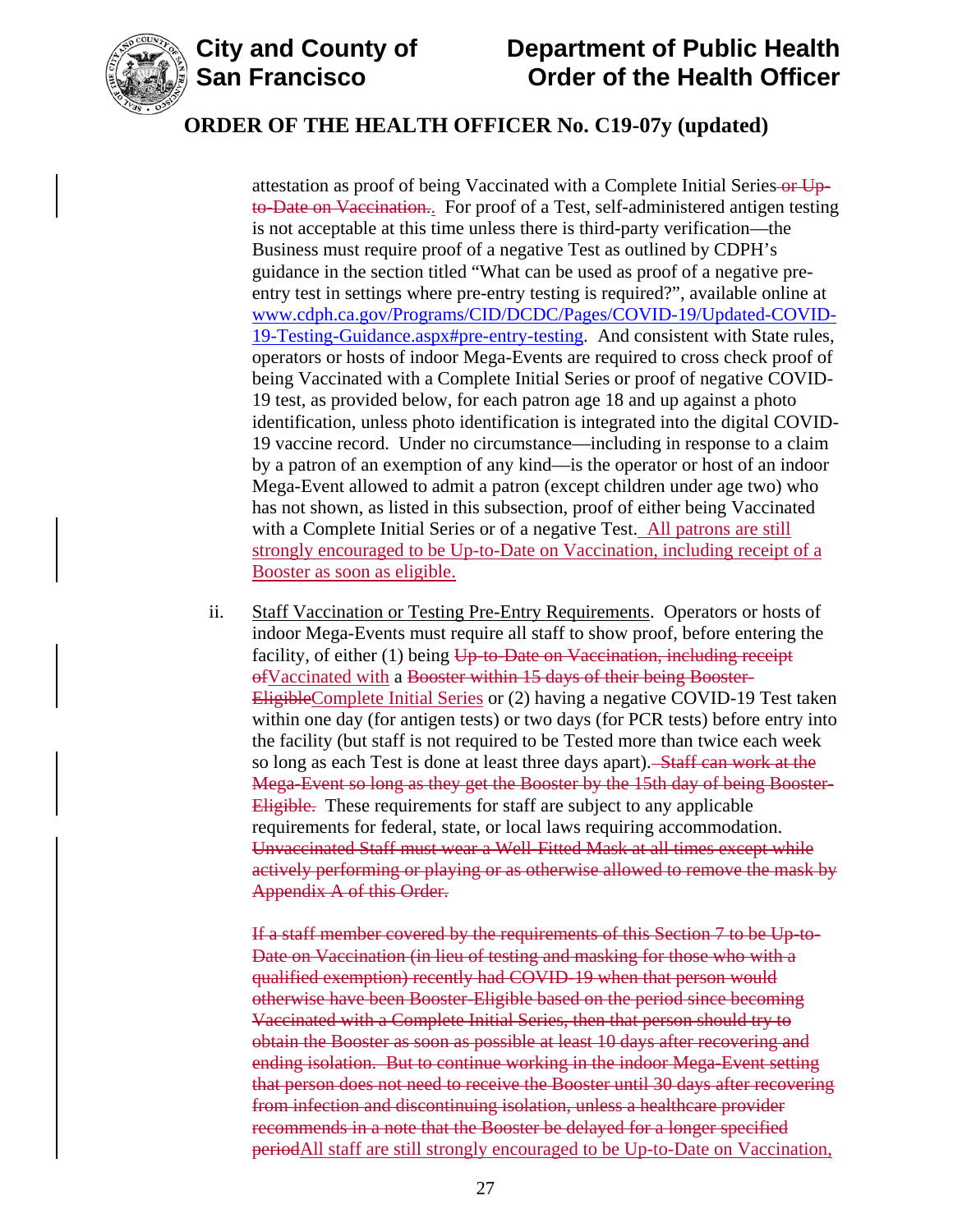

# **City and County of County of Department of Public Health<br>San Francisco Corder of the Health Officer Order of the Health Officer**

## **ORDER OF THE HEALTH OFFICER No. C19-07y (updated)**

## including receipt of a Booster as soon as eligible.

For clarity, "staff" as used in this Section 7 does not include all individuals included in the broader term "Personnel." Individuals who enter or work in a Mega-Event facility for short periods of time (*e.g.*, individuals who deliver goods or packages) are not covered by the requirements in this Section, but anyone who is present for a single event or who provides setup or post-event services onsite for even part of a day is considered staff and is covered by this Section.

- iii. Masking Requirements-Indoors.
	- a. Mask Requirements and Allowances.Recommendations. Operators or hosts of indoor Mega-Events must follow the requirements for masking listed in this Order and Appendix Aare strongly recommended to this Order and may, but are not required by this Order, allow patrons and Personnel (or staff)require everyone, and especially anyone who are Vaccinated with a Complete Initial Seriesremains Unvaccinated, to remove masks continue to wear a Well-Fitted Mask indoors consistent with the requirements listed in Appendix A to this Order, especially when people are indoors with people whose vaccination status is unknown.
	- b. Providing a Well-Fitted Mask. Operators or hosts of indoor Mega-Events are encouraged to provide a Well-Fitted Mask at no cost to people (patrons and Personnel (or staff)) who do not have one upon entry inside the facility.
- c. Recommendations Signage for OutIndoor Events. All Businesses, governmental entities, and other organizations hosting outindoor Mega-Events, including when held at schools or under Programs for Children and Youth as provided must comply with the requirement listed in Section 54(e) above, are encouraged to consider requiring all patrons age 12 and up to show proof, before entering the event, that they are Up-to-Date on Vaccination (including having received a Booster as soon as they are Booster-Eligible) or have a negative Test, subject to any applicableconspicuously post signage at entrances regarding pre-entry vaccination and Testing requirements of federal, state, or local laws requiring accommodation, and to follow the recommendations in the State's Post-Blueprint Guidance for outdoor Mega-Events.
- d. Summary Chart. For convenience of reference, a chart summarizing the requirements for Mega-Events is available at [www.sfdph.org/dph/alerts/files/C19-07-Mega-and-](https://www.sfdph.org/dph/alerts/files/C19-07-Mega-and-Large-Event-Chart.pdf)[Large-Event-Chart.pdf.](https://www.sfdph.org/dph/alerts/files/C19-07-Mega-and-Large-Event-Chart.pdf)
- 8. COVID-19 Health Indicators. The City will continue to make publicly available on its website updated data on COVID-19 case rates, hospitalizations and vaccination rates. That information can be found online at [https://sf.gov/resource/2021/covid-19-data-and-](https://sf.gov/resource/2021/covid-19-data-and-reports)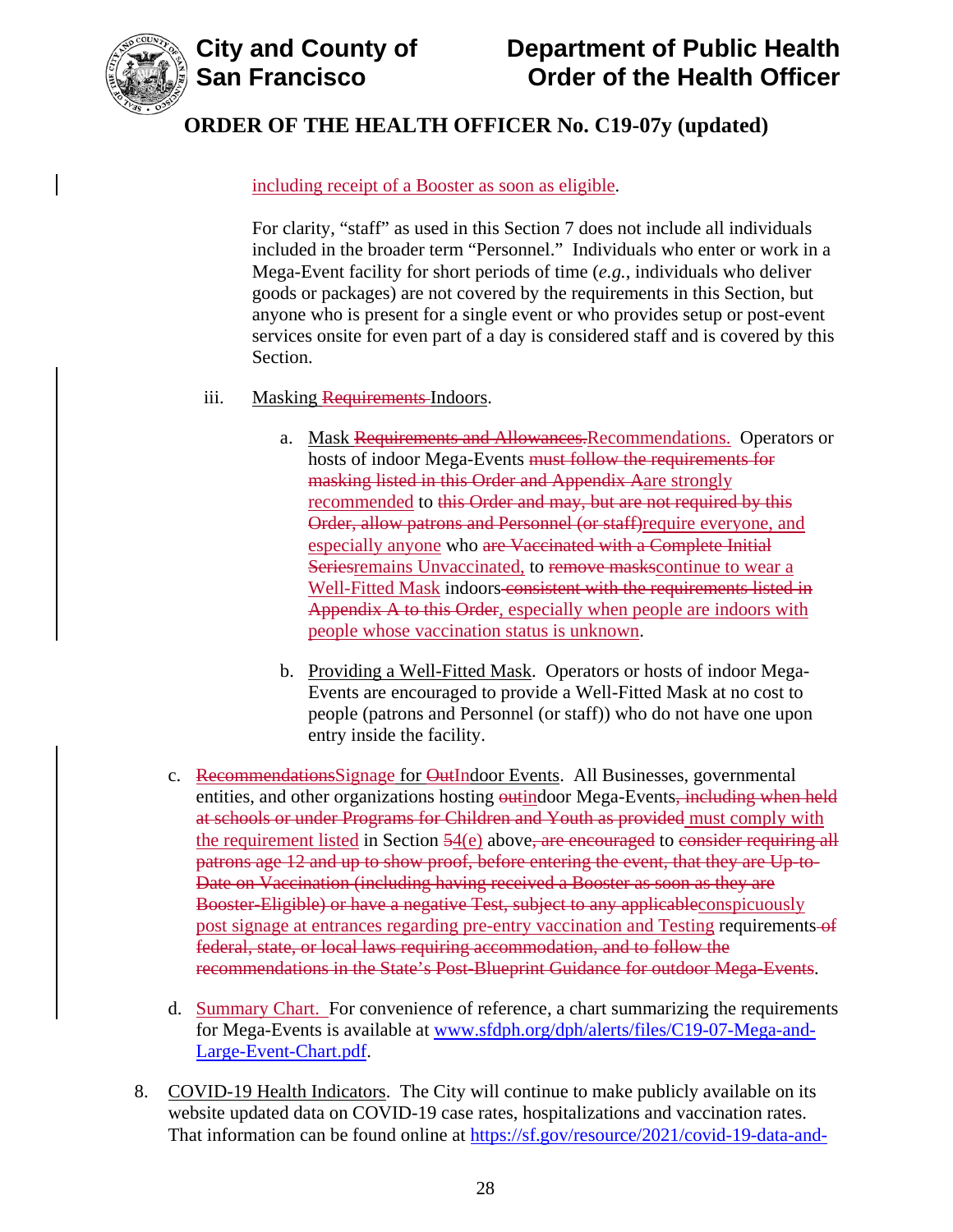

[reports.](https://sf.gov/resource/2021/covid-19-data-and-reports) The Health Officer will monitor this data, along with other data and scientific evidence, in determining whether to modify or rescind this Order, as further described in Section 2(a) above.

- 9. Incorporation of State and Local Emergency Proclamations and Federal and State Health Orders. The Health Officer is issuing this Order in accordance with, and incorporates by reference, the emergency proclamations and other federal, state, and local orders and other pandemic-related orders described below in this Section. But this Order also functions independent of those emergency proclamations and other actions, and if any State, federal, or local emergency declaration, or any State or federal order or other guidance, is repealed, this Order remains in full effect in accordance with its terms (subject to Section 13 below).
	- a. State and Local Emergency Proclamations. This Order is issued in accordance with, and incorporates by reference, the March 4, 2020 Proclamation of a State of Emergency issued by the Governor, the February 25, 2020 Proclamation by the Mayor Declaring the Existence of a Local Emergency, and the March 6, 2020 Declaration of Local Health Emergency Regarding Novel Coronavirus 2019 (COVID-19) issued by the Health Officer, as each of them have been and may be modified, extended, or supplemented.
	- b. State Health Orders. This Order is also issued in light of the various orders, directives, rules, and regulations of the State, including, but not limited to, those of the State's Public Health Officer and Cal/OSHA. The State has expressly acknowledged that local health officers have authority to establish and implement public health measures within their respective jurisdictions that are more restrictive than those implemented by the State Public Health Officer.
	- c. Federal Orders. This Order is further issued in light of federal emergency declarations and orders, including, but not limited to, the January 20, 2021 Executive Order on Protecting the Federal Workforce and Requiring Mask-Wearing, which requires all individuals in Federal buildings and on Federal land to wear masks, maintain physical distance, and adhere to other public health measures, and the February 2, 2021 Order of the CDC, which requires use of masks on public transportation, as each of them may have been and may be modified, extended or supplemented.

#### 10. Obligation to Follow Stricter Requirements of Orders.

Based on local health conditions, this Order includes a limited number of health and safety restrictions that are more stringent or more detailed than those contained under State orders. Where a conflict exists between this Order and any state or federal public health order related to the COVID-19 pandemic, the most restrictive provision (*i.e.*, the more protective of public health) controls. Consistent with California Health and Safety Code section 131080 and the Health Officer Practice Guide for Communicable Disease Control in California, except where the State Health Officer may issue an order expressly directed at this Order and based on a finding that a provision of this Order constitutes a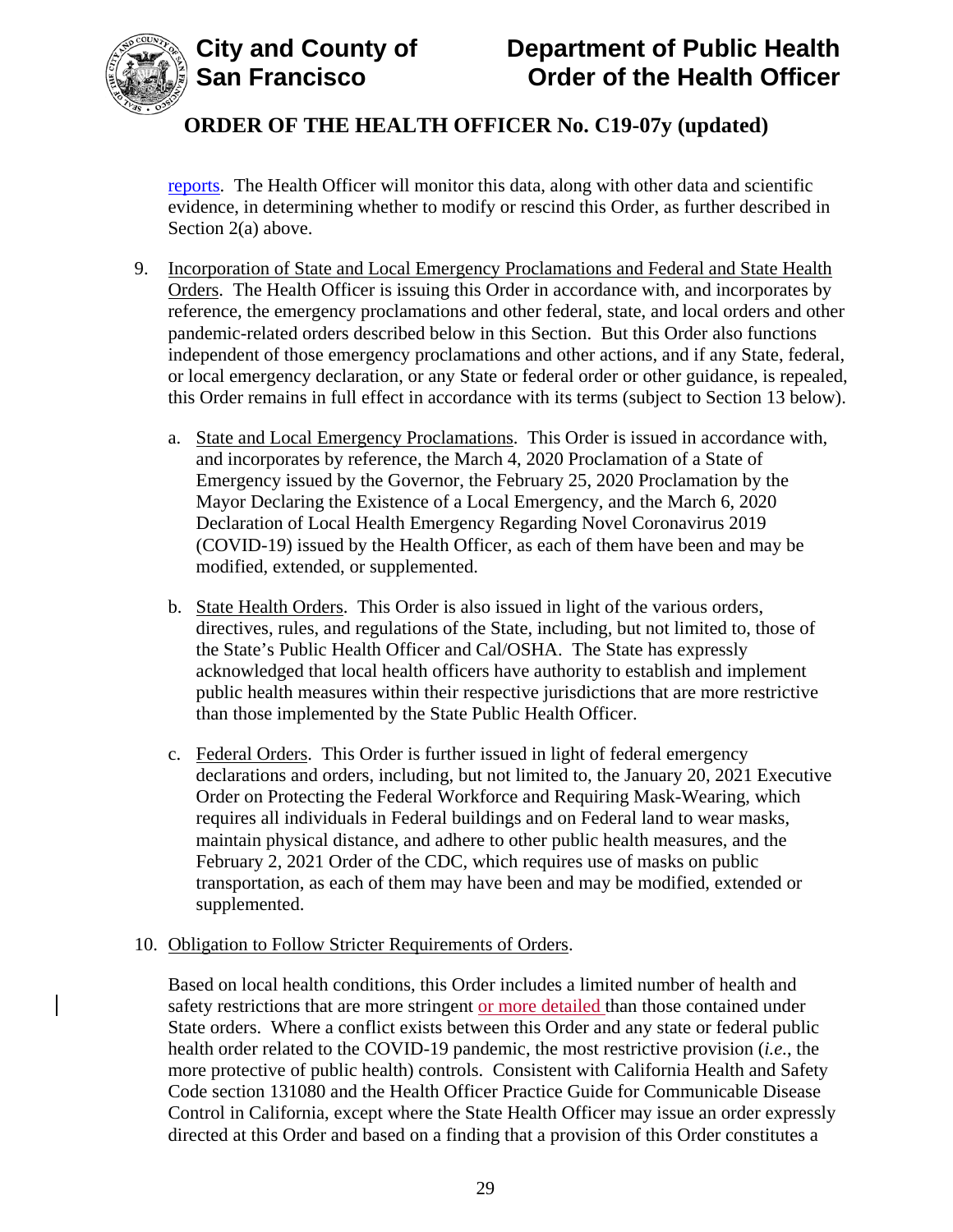

menace to public health, any more restrictive measures in this Order continue to apply and control in this County.

## 11. Obligation to Follow Health Officer Orders and Directives and Mandatory State Guidance.

In addition to complying with all provisions of this Order, all individuals and entities, including all Businesses and governmental entities, must also follow any applicable orders and directives issued by the Health Officer (available online at [www.sfdph.org/healthorders](http://www.sfdph.org/healthorders) and [www.sfdph.org/directives\)](https://www.sfdph.org/directives) and any applicable mandatory guidance issued by the State Health Officer or California Department of Public Health. To the extent that provisions in the orders or directives of the Health Officer and the mandatory guidance of the State conflict, the more restrictive provisions (*i.e.*, the more protective of public health) apply. In the event of a conflict between provisions of any previously-issued Health Officer order or directive and this Order, this Order controls over the conflicting provisions of the other Health Officer order or directive.

## 12. Enforcement.

Under Government Code sections 26602 and 41601 and Health and Safety Code section 101029, the Health Officer requests that the Sheriff and the Chief of Police in the County ensure compliance with and enforce this Order. The violation of any provision of this Order (including, without limitation, any health directives) constitutes an imminent threat and immediate menace to public health, constitutes a public nuisance, and is punishable by fine, imprisonment, or both. DPH is authorized to respond to such public nuisances by issuing Notice(s) of Violation and ordering premises vacated and closed until the owner, tenant, or manager submits a written plan to eliminate all violations and DPH finds that plan satisfactory. Such Notice(s) of Violation and orders to vacate and close may be issued based on a written report made by any City employees writing the report within the scope of their duty. DPH must give notice of such orders to vacate and close to the Chief of Police or the Chief's designee to be executed and enforced by officers in the same manner as provided by San Francisco Health Code section 597. As a condition of allowing a Business to reopen, DPH may impose additional restrictions and requirements on the Business as DPH deems appropriate to reduce transmission risks, beyond those required by this Order and other applicable health orders and directives.

## 13. Effective Date.

This Order is effective at 12:01 a.m. on June 15, 2021 and will continue, as updated, to be in effect until the Health Officer rescinds, supersedes, or amends it in writing. The changes made in the February 14March 2, 2022 update are effective at  $12:01$ a.m.immediately on February 16, 2022. For clarity, issuance, and the January 26, 2022 update remainschanges regarding masking in effect until 12:01 a.m. on February 16indoor settings (other than for TK-12 schools) listed in this Order are retroactive to March 1, 2022.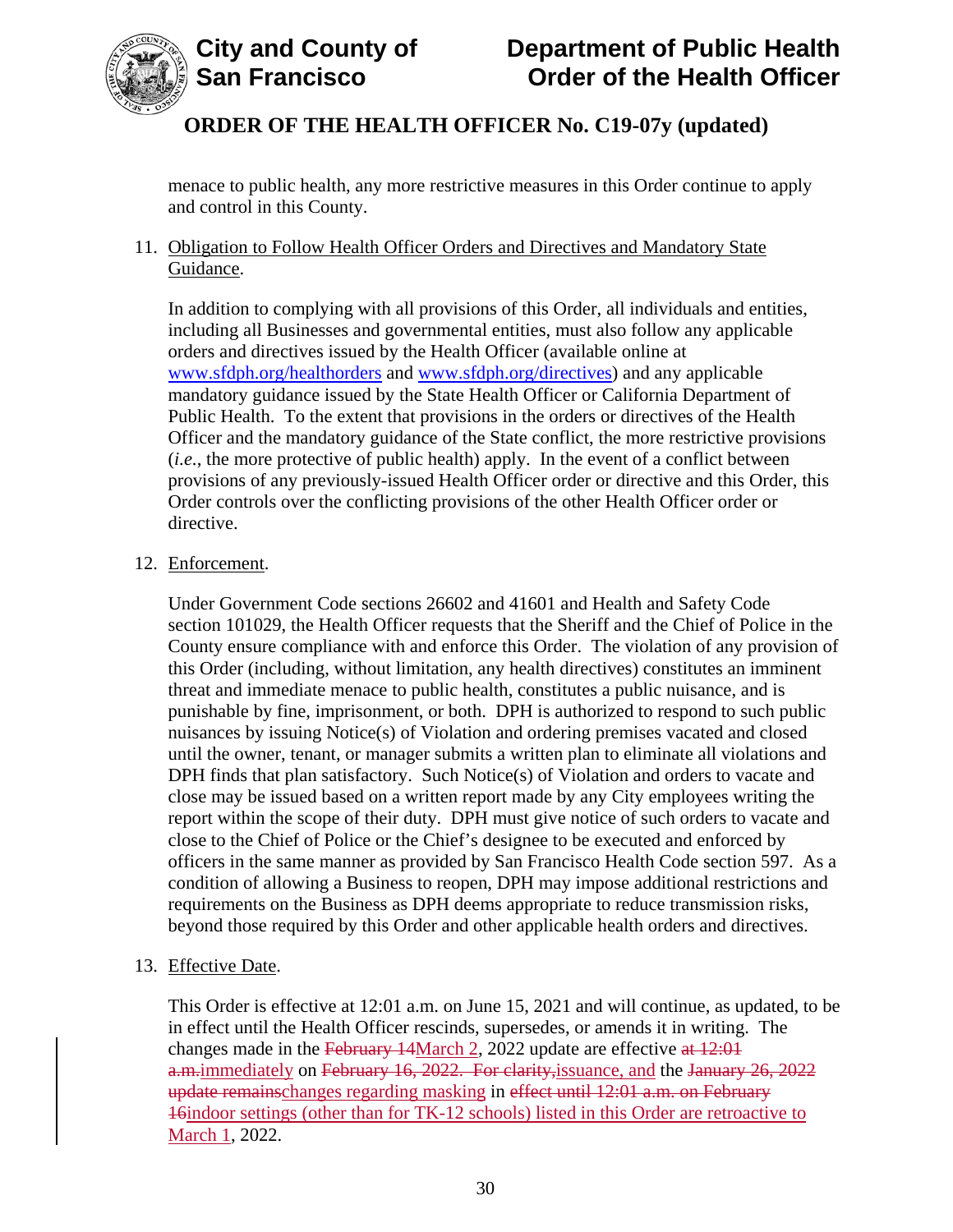

# **City and County of Department of Public Health Order of the Health Officer**

# **ORDER OF THE HEALTH OFFICER No. C19-07y (updated)**

## 14. Relation to Other Orders of the San Francisco Health Officer.

At 12:01 a.m. on February 16, 2022, Immediately on issuance this Order revises and entirely replaces the prior update to Health Officer Order No. C19-07y (issued January 26February 14, 2022). Leading up to and in connection with the effective date of this Order, the Health Officer has rescinded a number of other orders and directives relating to COVID-19, including those listed in the Health Officer's Omnibus Rescission of Health Officer Orders and Directives, dated June 11, 2021. On and after the effective date of this Order, the following orders and directives of the Health Officer shall continue in full force and effect: Order Nos. C19-16 (hospital patient data sharing), C19-18 (vaccine data reporting), C19-19 (minor consent to vaccination), and C19-20 (test collection sites); and the directives that this Order references in Sections 3 and 5, as the Health Officer may separately amend or later terminate any of them. Health Officer Order No. C19-15 was also reinstated on August 19, 2021, and remains in effect as outlined in that order (including as it is amended in the future). Also, this Order also does not alter the end date of any other Health Officer order or directive having its own end date or that continues indefinitely.

15. Copies.

The County must promptly provide copies of this Order as follows: (1) by posting on the DPH website [\(www.sfdph.org/healthorders\)](https://www.sfdph.org/healthorders); (2) by posting at City Hall, located at 1 Dr. Carlton B. Goodlett Pl., San Francisco, CA 94102; and (3) by providing to any member of the public requesting a copy.

16. Severability.

If a court holds any provision of this Order or its application to any person or circumstance to be invalid, then the remainder of the Order, including the application of such part or provision to other persons or circumstances, shall not be affected and shall continue in full force and effect. To this end, the provisions of this Order are severable.

## **IT IS SO ORDERED:**

Susan Philip, MD, MPH, Dated: February 14March 2, 2022

Health Officer of the City and County of San Francisco

Attachments:

- Appendix A Face Covering Requirements (last updated February 14March 2, 2022)
- Appendix B Proof of Vaccination Requirements (last updated February 14March 2, 2022)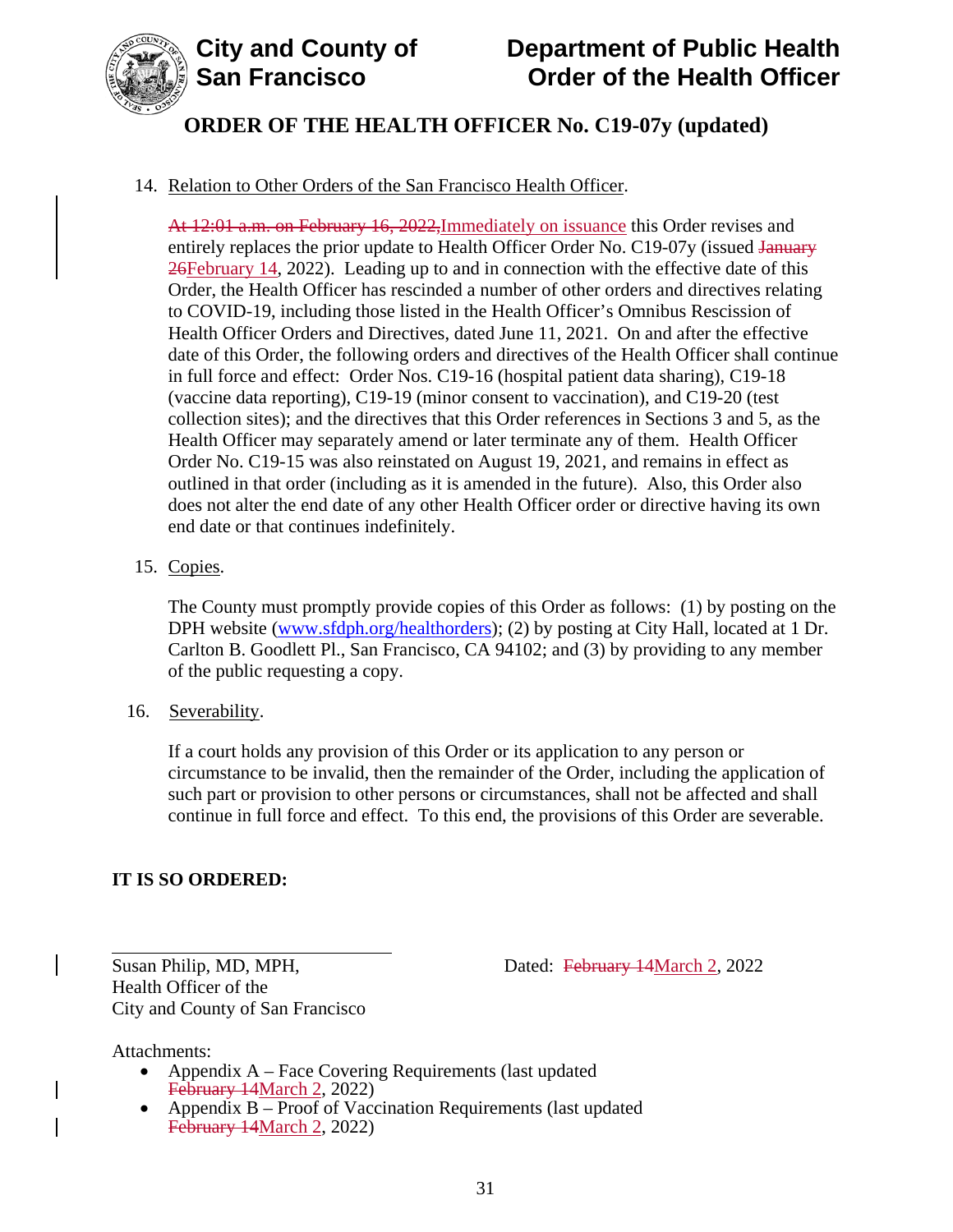#### **[February 14March 2, 2022]**

#### 1. General Requirement-Recommendation to Wear a Well-Fitted Mask; Requirement in Limited Indoor Settings.

People who are Vaccinated with a Complete Initial Series or are even The intent of this Order and the masking rules in this Appendix is to align with the masking rules and recommendations issued by the State of California and the federal government, with this Appendix providing additional information for specific situations to help Businesses, governmental entities, and individuals comply with those rules and recommendations and make informed choices to improve safety during the pandemic.

Everyone, including even people who are Vaccinated with a Complete Initial Series or are Up-to-Date on Vaccination (meaning they have completed their initial course of vaccination and have received a Booster once eligible for a Booster, as further defined in Section 1 of the body of the Order), areis strongly recommended, for the time being, to continue to wear a Well-Fitted Mask in indoor public settings where they are not otherwise required to do so, subject to the exemptions and allowances in Sections 4 through 8, below. But anyone who is Unvaccinated is required for the time being to wear a Well-Fitted Mask in indoor public setting at all times, except as provided in Sections 4 through 7, below. Additional Face Covering Requirements may be imposed elsewhere in this Order or by state or federal rules or regulations.

Also, everyone is required to wear a Well-Fitted Mask, regardless of vaccination status, in the following indoor settings: public transit; TK-12 schools and childcare (through March 11, 2022, consistent with State rules, as provided in associated directives issued by the Health Officer); emergency shelters and cooling and heating centers; High-Risk Settings (as defined in Section  $1(p)$  of the Order); health care and other long-term care and adult and senior care facilities where masking is required by regulatory orders and rules; and anywhere else that federal or state health orders require doing so, as described in Section 3(b)(i) of the Order and this Appendix.

Employees may be subject to additional restrictions or be required to provide additional documentation under state or federal laws and regulations, including Cal/OSHA's regulations. Businesses and other entities must adhere to applicable Cal/OSHA regulations relating to COVID-19 health and safety measures in the workplace and should frequently check for updates to those regulations such as by checking online at [www.dir.ca.gov/dosh/coronavirus/covid19faqs.html.](https://www.dir.ca.gov/dosh/coronavirus/covid19faqs.html)

And as provided in Section  $\frac{108}{100}$  below, individual Businesses, governmental entities, or venue operators or hosts may impose requirements regarding masking, in addition to those in this Order, that are more protective of public health.

2. Ventilation.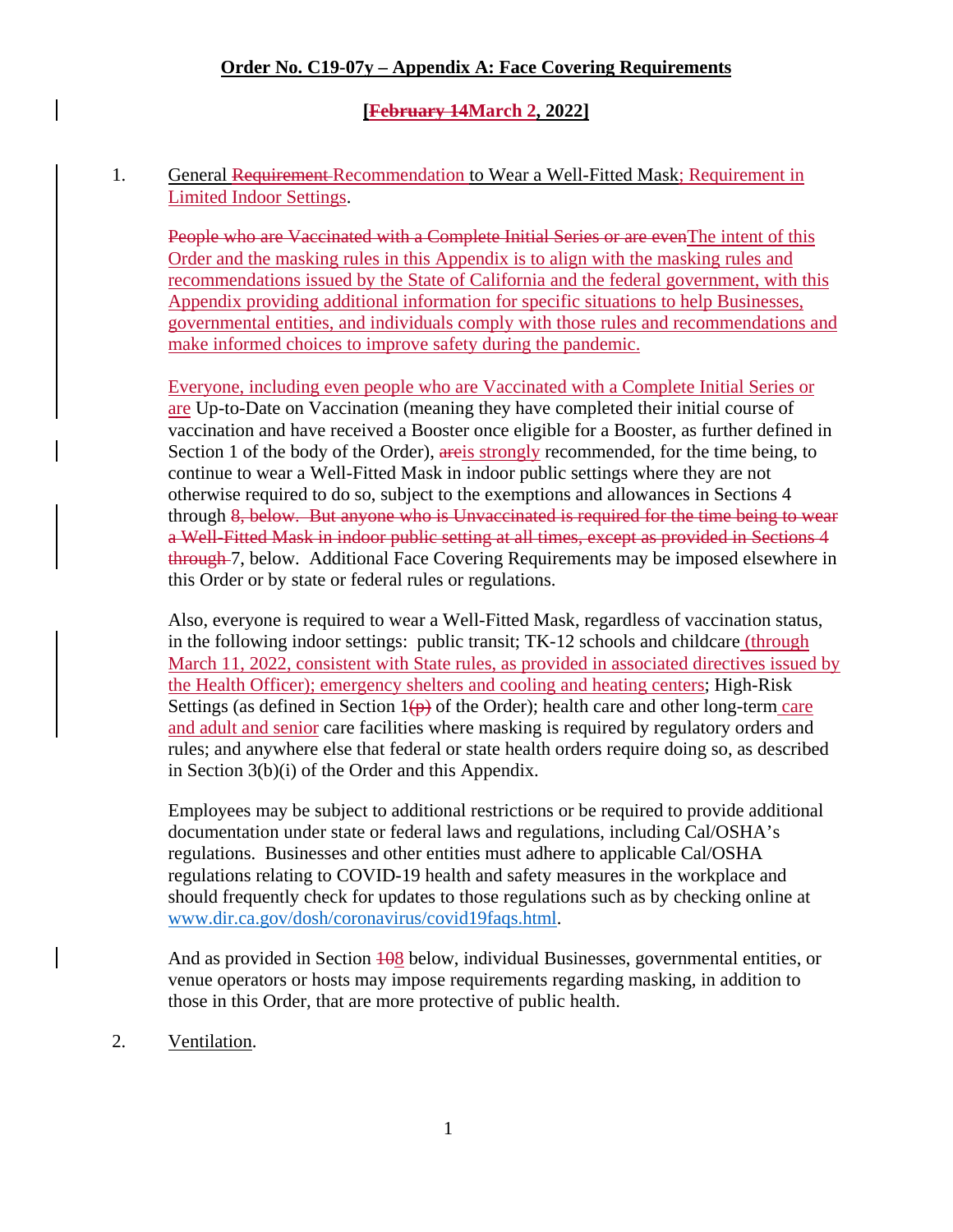#### **[February 14March 2, 2022]**

Businesses and operators of other public and private facilities where people are allowed tomay remove their Well-Fitted Masks indoors are encouraged to allow people to remove their Well-Fitted Masks only if they use at least one of the following ventilation strategies: (1) all available windows and doors accessible to fresh outdoor air are kept open as long as air quality and weather conditions permit; (2) fully operational HVAC system; or (3) appropriately sized portable air cleaners in each room. For clarity, if windows and doors are closed due to air quality or weather conditions, then a Business or operator of a public or private facility should whenever feasible follow at least one of remaining ventilation strategies before allowing people to remove their Well-Fitted Masks under this Order.

#### 3. Proof of Vaccination.

Businesses, governmental entities, and other venue operators or hosts are encouraged to require people to provide proof that they are Vaccinated with a Complete Initial Series or are Up-to-Date on Vaccination (including receipt of a Booster once Booster-Eligible) before allowing people to remove their Well-Fitted Mask (to the extent they are allowed to do so in Sections 5 through 8, below). For clarity, even if a Business or other entity does verify that people are Vaccinated with a Complete Initial Series, people who are Unvaccinated still must wear a Well-Fitted Mask unless otherwise exempted under this Order.indoors (subject to the limitations on mask removal set forth in Sections 5 through 7, below). And as provided in the Order, each Business, governmental entity, and other entity that is required to confirm proof of being Vaccinated with the Complete Initial Series is strongly urged to implement measures as soon as possible to require its patrons and staff (as distinct from Personnel) to be Up-to-Date on Vaccination, including requiring them to show proof of receipt of a Booster once they are eligible.

Except as required by more stringent Despite the easing of masking requirements imposed elsewhere in under this update to the Order or Appendix, in indoor settings where people who are Vaccinated with a Complete Initial Series are allowed to remove their Well-Fitted Masks, Businesses, governmental entities, and other venue operators or hosts may confirm the vaccination status of patrons (including, without limitation, guests, attendees, and other visitors) in any of the following ways:

- a. Self-attestation, by providing information to all patrons regarding vaccination requirements, such as by posting signs at public entrances and at appropriate locations inside the facility, and allowing vaccinated individuals to self-attest that they are in compliance before entry;
- b. Verification, by confirming proof of vaccination status using the methods listed in the definition of "Vaccinated with a Complete Initial Series" in Section 1(n) of the Order (*e.g.*, checking the CDC vaccination card, a personal digital vaccination record issued by the State or other jurisdiction or entity, or documentation from a healthcare provider); or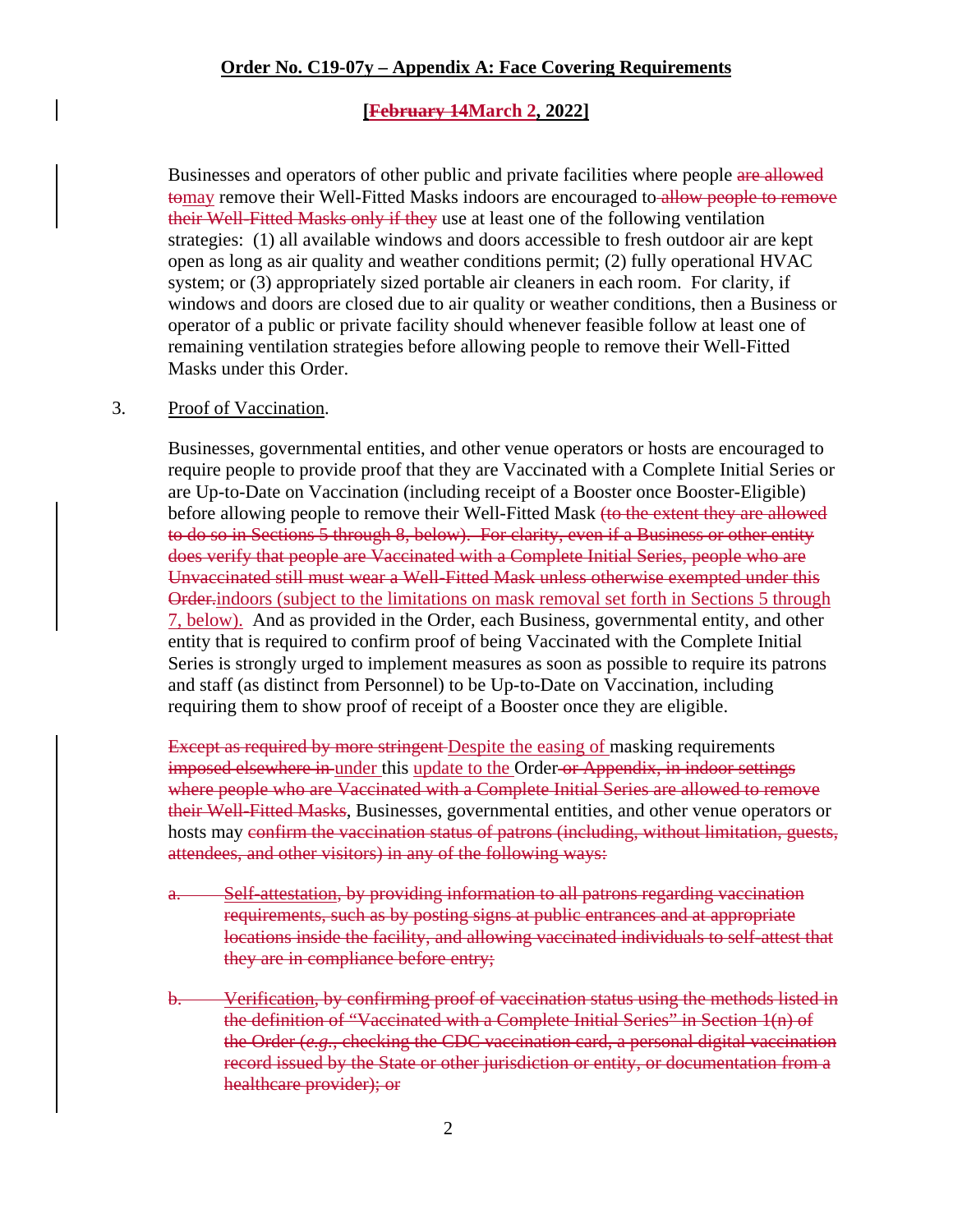## **[February 14March 2, 2022]**

c. Imposing another, more restrictive option, that meets their operational needs.

In the alternative, Businesses, governmental entities, and other venue operators or hosts maystill require all patrons to wear a Well-Fitted Mask in their facilities. And no person can be prevented from wearing a Well-Fitted Mask as a condition of participation in an activity or entry into a Business.

4. Status-Based Exemptions. The following exemptions apply in the limited situations where Well-Fitted Masks are still required under this Order.

a. Medical or Safety Exemption. A person does not need to wear a Well-Fitted Mask when they can show: (1) a medical professional has provided a written exemption to the Face Covering Requirement, based on the person's medical condition, other health concern, or disability; or (2) that they are hearing impaired, or communicating with a person who is hearing impaired, where the ability to see the mouth is essential for communication; or (3) wearing a Well-Fitted Mask while working would create a risk to the person related to their work as determined by local, state, or federal regulators or workplace safety guidelines. In accordance with CDPH and CDC guidelines, if a person is required by this Order to wear a Well-Fitted Mask but is exempt from wearing one under this paragraph, they still must wear an alternative face covering, such as a face shield with a drape on the bottom edge, unless they can show either: (1) a medical professional has provided a written exemption to this alternative face covering requirement, based on the person's medical condition, other health concern, or disability; or (2) wearing an alternative face covering while working would create a risk to the person related to their work as determined by local, state, or federal regulators or workplace safety guidelines.

A Well-Fitted Mask should also not be used by anyone who has trouble breathing or is unconscious, incapacitated, or otherwise unable to remove the Well-Fitted Mask without assistance.

b. Children. In accordance with CDPH and CDC guidelines, any child younger than two years old must not wear a Well-Fitted Mask because of the risk of suffocation. When required to do so by this Order, Children age two to nine years must wear Well-Fitted Masks to the greatest extent feasible. Children age two to nine years may wear an alternative face covering (as that term is described in Section 4(a), above) if their parent or caregiver determines it will improve the child's ability to comply with this Order. Children age two to nine and their accompanying parents or caregivers should not be refused any essential service based on a child's inability to wear a Well-Fitted Mask (for example, if a four-year old child refuses to keep a Well-Fitted Mask on in a grocery store), but the parent or caregiver should when possible take reasonable steps to have the child, when required to do so by this Order, wear a Well-Fitted Mask to protect others and minimize instances when children without Well-Fitted Masks are brought into settings with other people. Parents and caregivers of children age two to nine years must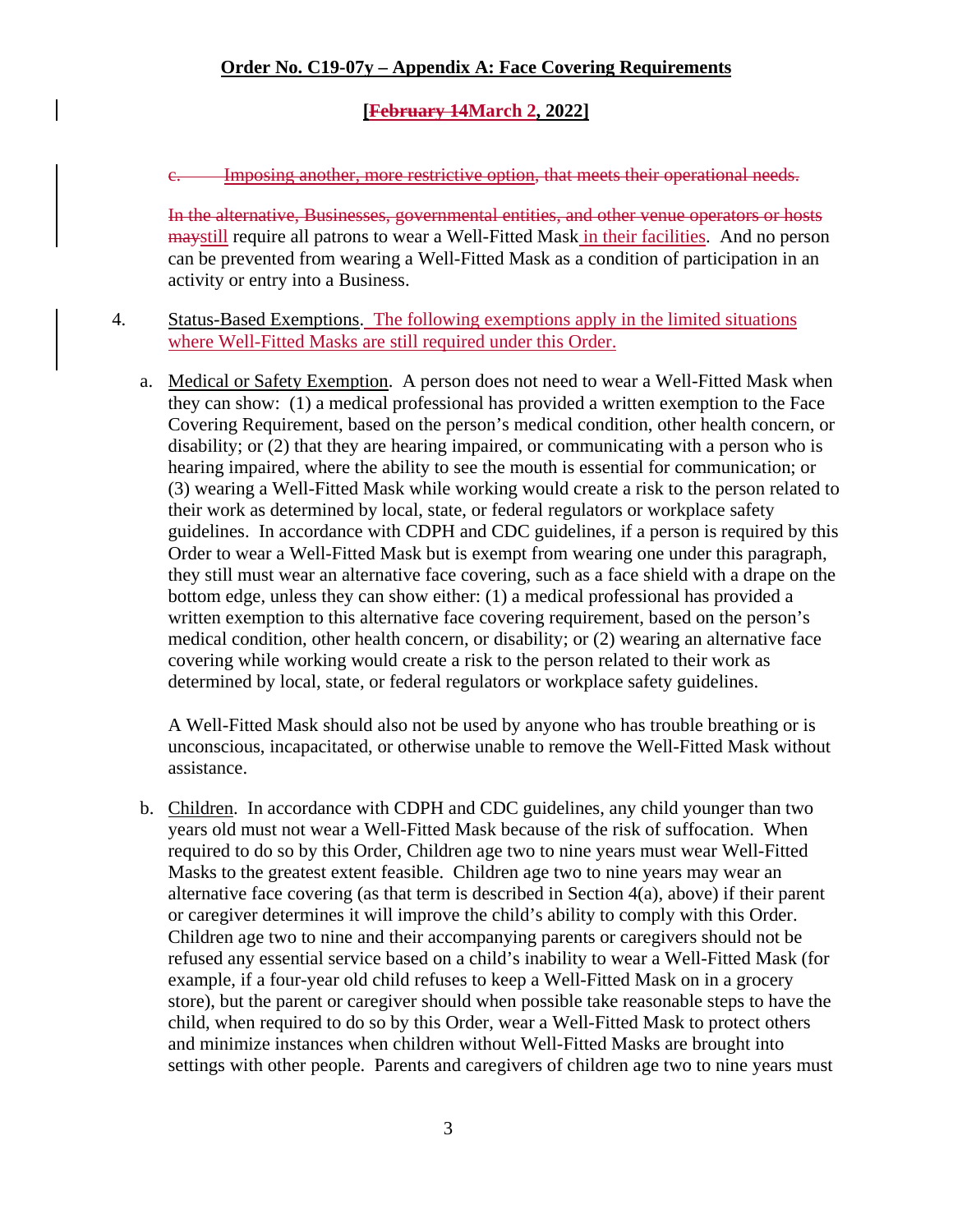#### **[February 14March 2, 2022]**

supervise the use of Well-Fitted Masks to ensure safety and avoid misuse. Children must wear face coverings in schools as required under State health rules.

- c. Personal Protective Equipment. A person required by this Order to wear a Well-Fitted Mask does not need to do so when wearing personal protective equipment ("PPE") that is more protective than a Well-Fitted Mask, including when required by (i) any workplace policy or (ii) any local, state, or federal law, regulation, or other mandatory guidance. When a person is not required to wear such PPE and in an indoor public setting, they must wear a Well-Fitted Mask or PPE that is more protective unless otherwise exempted under this Order.
- d. People who are Vaccinated with a Complete Initial Series. Anyone who is Vaccinated with a Complete Initial Series may be allowed by the Business, governmental entity, or other venue operator or host to remove their Well-Fitted Mask as provided in this Appendix and subject to the vaccination status verification methods listed in Section 3 above.
- 5. Activity- and Location-Based Exemptions.

The activity- and location-based exemptions in this Section apply to Unvaccinated people and also to everyone in the designated settings where this Order requires everyone, regardless of vaccination status, to wear a Well-Fitted Mask. To the extent allowed by state or federal rules requiring face coverings,under Face Covering Requirements and subject to any additional health restrictions a particular Business, governmental entity, or other venue operator or host may impose for a facility or other setting it owns, operates, or controls, people who are Unvaccinated—or everyone, regardless of vaccination status, in settings where this Order requires everyone to wearwearing a Well-Fitted Mask —are not required to wear a Well-Fitted Maskdo so in any of the following situations:

a. Indoor Public Setting While Alone or With a Member of Household. An Unvaccinated A person does not need to wear a Well-Fitted Mask when they are alone or with a member of their Household in a public building or completely enclosed space such as an office, and people who are not part of their Household are not likely to be in the same space. If someone who is not part of a person's Household enters the enclosed space, both people must wear a Well-Fitted Mask for the duration of the interaction unless otherwise exempt under Sections 4 and 5 of this Appendix. For clarity, Unvaccinated people must wear Well-Fitted Masks whenever they are in semi-enclosed spaces such as cubicles and common areas for shared living settings, such as hotels, shared rentals with multiple Households, dormitories, fire stations, lobbies, and elevators. A Well-Fitted Mask must be worn if the person is in an indoor public space where others who are not part of their Household routinely are present unless otherwise exempt under Sections 4 and 5 of this Appendix.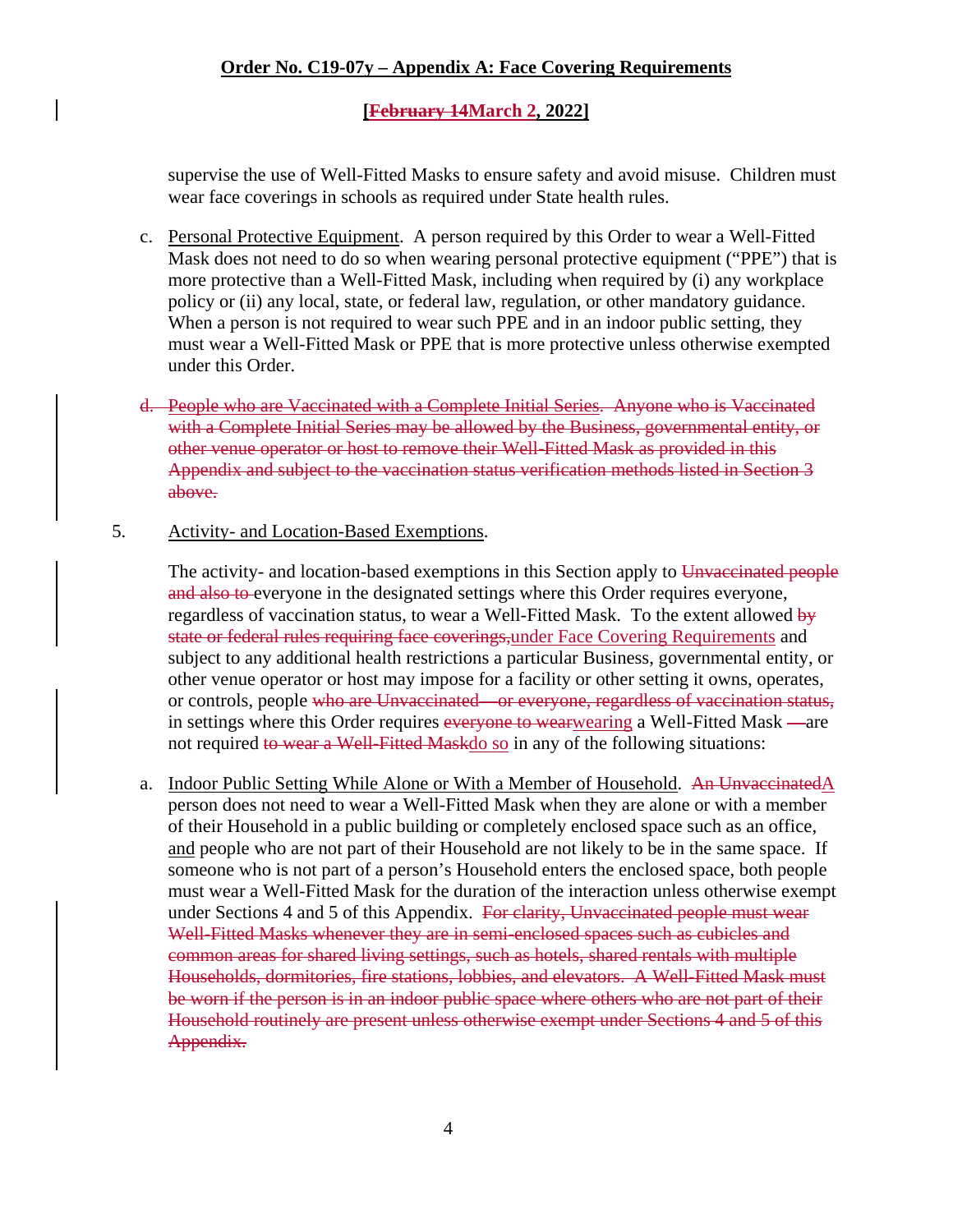#### **[February 14March 2, 2022]**

- b. Active Eating and Drinking. People may remove their Well-Fitted Mask while actively eating or drinking. For clarity, Well-Fitted Masks may be removed while actively eating or drinking in both indoor dining and indoor settings other than indoor dining where patrons may eat or drink, such as live performances and movies.
- c. Motor Vehicles. An Unvaccinated person does not need to wear a Well-Fitted Mask when in a personal motor vehicle and i) either alone or exclusively with other members of the same Household or ii) the person is otherwise exempt from wearing a Well-Fitted Mask under Sections 4 and 5 of this Appendix. But a Well-Fitted Mask is required when alone in the vehicle if the vehicle is used as a taxi or for any private car service or ridesharing vehicle. Persons sharing a personal motor vehicle with people outside of the same Household are strongly encouraged to roll down the vehicle's windows for ventilation.
- d.b.This Personnel motor vehicle exemption does not apply to use of any mode of public transit, taxis, limousines, or shared transportation networks.
- e.c.Showering, Personal Hygiene, or Sleeping. People may remove their Well-Fitted Mask only while showering or actively engaging in personal hygiene that requires removal of the Well-Fitted Mask<del>, including at a gym, fitness center, or other facility.</del> People may remove their Well-Fitted Mask while sleeping in indoor public settings.
- f. Live or Recorded Performance and Professional Sports. Unvaccinated Performers at indoor live or recorded settings or events such as concerts, live music, film, television, recording studios, theater, opera, symphony, and professional sports may remove their Well-Fitted Masks while actively performing or practicing. Performers are strongly urged to be Up-to-Date on Vaccination or regularly tested, and are encouraged to wear a Well-Fitted Mask. Unvaccinated patrons and Personnel must remain masked while attending or working at the performance except when another exemption applies.
- g. Religious Gatherings. Unvaccinated service leaders of indoor public religious gatherings, including by way of example but not limitation, choirs, may remove their Well-Fitted Mask while actively performing religious services. Service leaders are strongly urged to be Up-to-Date on Vaccination or regularly tested, and are encouraged to wear a Well-Fitted Mask to the greatest extent possible. Unvaccinated Participants in indoor religious gatherings may remove their Well-Fitted Masks to participate in religious rituals.
- h. Personal Services. Unvaccinated patrons of personal services such as facials, beard trims, facial piercing and tattoos, and facial massages may remove their Well-Fitted Mask i) if otherwise exempt under Sections 4 and 5 of this Appendix or ii) only while actively receiving a service or treatment that requires temporary removal of the Well-Fitted Mask. Where providing services and either the provider or the patron is Unvaccinated, and where they cannot maintain at least six feet of distance, providers of personal services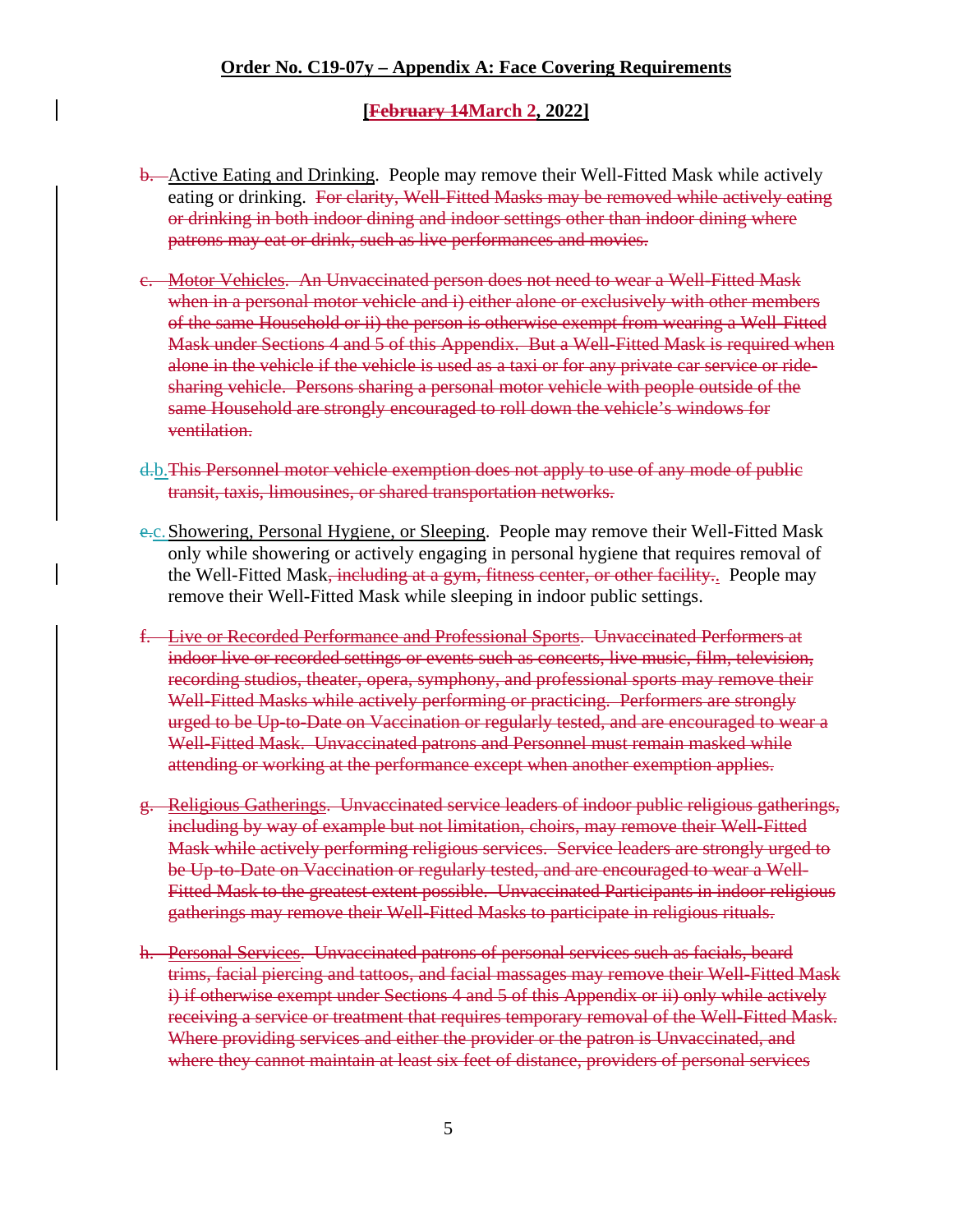#### **[February 14March 2, 2022]**

must wear a N-95 mask, respirator, or procedural/surgical mask while administering the service.

- i. Recreational Sports. Except as otherwise exempt under Sections 4 and 5 of this Appendix, Unvaccinated participants in indoor recreational sports, gyms, and yoga studios may not remove their Well-Fitted Masks except while actively engaged in waterbased sports (*i.e.*, swimming, swim lessons, diving, and water polo) and other sports where masks create imminent risk to health (*e.g.*, wrestling and judo).
- j. Indoor Classes, Lectures, and Other Similar Gatherings. Unvaccinated lecturers and other instructors in indoor classes and speakers at gatherings in other indoor settings outside Residences (each a "speaker") may remove their Well-Fitted Masks while actively speaking. Speakers are strongly urged to be Up-to-Date on Vaccination (including receiving a Booster as soon as eligible) and recently Tested and to wear their Well-Fitted Masks to the greatest extent possible. Unvaccinated participants must remain masked while attending the event and Unvaccinated Personnel must remain masked while working at the event, except when the person is otherwise not required to wear a Well-Fitted Mask under Sections 4 through 7 of this Appendix.
- k. Smoking or Vaping Activities. To the extent that the County issues a permit for a Business to operate a facility in which people are allowed to smoke or vape (such as cannabis consumption sites, cigar rooms, and facilities allowing smoking steaming stones or non-plant-based products for hookah), a patron is allowed to remove a Well-Fitted Mask i) if the patron is Vaccinated with a Complete Initial Series, ii) when another exemption or allowance under this Order expressly applies, or iii) for Unvaccinated patrons, only while actively smoking or vaping if the patron has provided proof of having had a negative COVID-19 Test taken within one day (for antigen tests) or two days (for PCR tests) before entry into the facility (but people are not required to be Tested more than twice each week so long as each Test is done at least three days apart). For proof of a Test, self-administered antigen testing is not acceptable at this time unless there is thirdparty verification—the Business must require proof of a negative Test as outlined by CDPH's guidance in the section titled "What can be used as proof of a negative pre-entry test in settings where pre-entry testing is required?", available online at www.cdph.ca.gov/Programs/CID/DCDC/Pages/COVID-19/Updated-COVID-19-Testing-Guidance.aspx#pre-entry-testing.

#### 6. Indoor Mega-Events.

Separate from the requirements in Section 7 of the Order regarding proof that patrons or staff are Up-to-Date on Vaccination or have a negative Test before they may enter an indoor Mega-Event, operators and hosts of indoor Mega-Events may, but are not required to, adopt rules allowing patrons who are Vaccinated with a Complete Initial Series to remove their Well-Fitted Masks as outlined in this Section. Once inside an indoor Mega-Event, any patron who is vaccinated (whether Vaccinated with a Complete Initial Series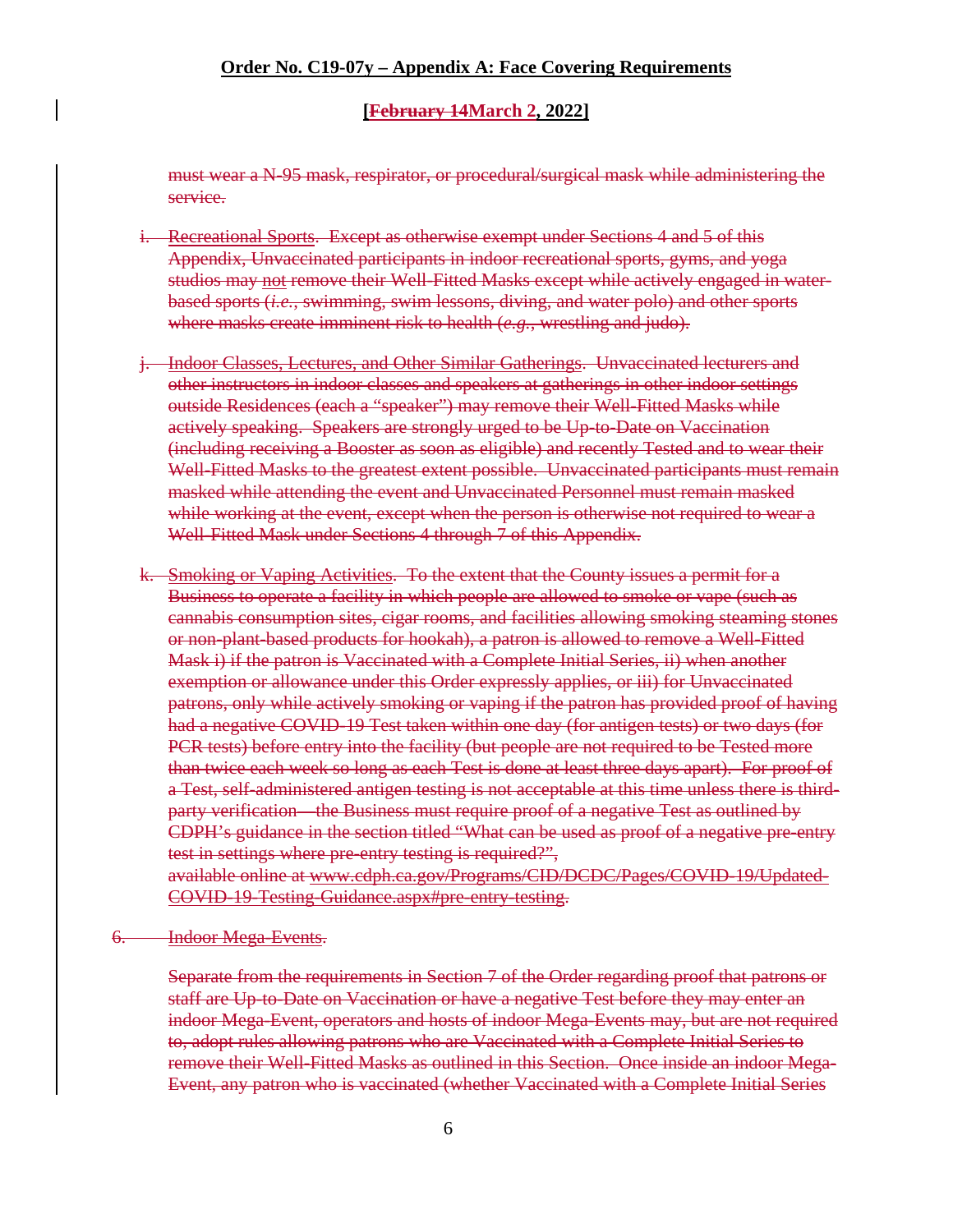#### **[February 14March 2, 2022]**

or Up-to-Date on Vaccination, including receipt of a Booster once Booster-Eligible) may be allowed to remove their Well-Fitted Masks. Patrons who are Unvaccinated must keep their Well-Fitted Masks on except when an exception or allowance listed in this Appendix applies (such as while actively eating or drinking).

Staff may separately be allowed by the operators and hosts of indoor Mega-Events to remove masks subject to the same rules as patrons for removing masks, but operators and hosts of indoor Mega-Events may be required to impose additional restrictions or obtain additional documentation in relation to employees or Personnel under Cal/OSHA's regulations. Businesses and other entities must adhere to applicable Cal/OSHA regulations relating to COVID-19 health and safety measures in the workplace and should frequently check for updates to those regulations such as by checking online at www.dir.ca.gov/dosh/coronavirus/covid19faqs.html.

Because the State's Post-Blueprint Guidance for indoor Mega-Events and this Order require operators and hosts of indoor Mega-Events to check for proof of vaccination or Testing status on entry of all patrons and staff, there is not an additional requirement to check vaccination status for removal of masks indoors under this Section except as provided in this paragraph. Hosts and operators of indoor Mega-Events can satisfy the requirements for mask removal by patrons once the patrons are inside the facility at minimum by posting signs at public entrances and at appropriate locations inside the facility saying that if a patron is Vaccinated with a Complete Initial Series, the patron may remove their mask in the facility, and Unvaccinated patrons may remove their masks while actively eating or drinking. Sample signage for this purpose is available online at https://sf.gov/outreach-toolkit-coronavirus-covid-19. Operators and hosts may adopt requirements that are more protective of public health, such as continuing to require universal masking or requiring additional, more stringent requirements that meet their operational needs.

#### 7.6. Covered Businesses (Appendix B).

Covered Businesses described in Section 4(a)(i) of the Order and defined Appendix B (*e.g.*, restaurants, bars, gyms and fitness facilities, theaters, clubs, and entertainment venues) are, for the time being, still required to check for proof of vaccination or Testing status for all patrons and staff before entry (or soon thereafter as allowed by Appendix B). Separate from those requirements, Covered Businesses may, but are not required to, adopt rules allowing patrons who are Vaccinated with a Complete Initial Series to remove their Well-Fitted Masks as provided in this Section. Because such Covered Businesses are required by this Order to check for proof of vaccination or Testing status on entry (or on first interaction as required by Appendix B) of all patrons and staff, there is not an additional requirement to check vaccination status for removal of masks indoors except as provided in this paragraph. Covered Businesses can satisfy the requirements for mask removal by patrons once patrons are inside the facility at minimum by posting signs at public entrances and at appropriate locations inside the facility saying that if a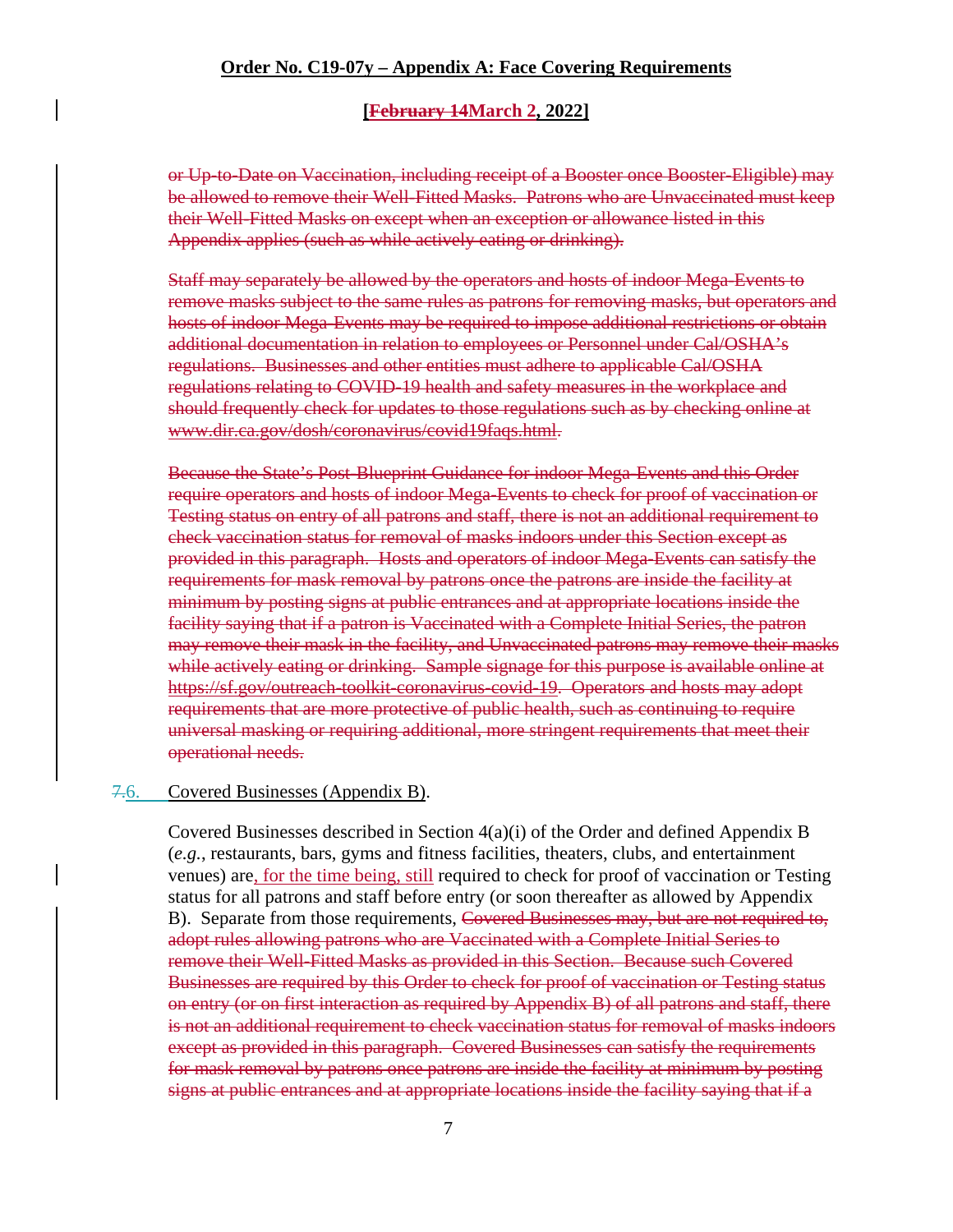#### **[February 14March 2, 2022]**

patron is Vaccinated with a Complete Initial Series, the patron, once proof of vaccination or Testing status is confirmed, may remove their mask in the facility, and Unvaccinated persons may remove their masks while actively eating or drinking. Sample signage for this purpose is available online at https://sf.gov/outreach-toolkit-coronavirus-covid-19. Covered Businesses may adopt requirements that are more protective of public health, such as continuing to require universal masking or requiring additional, more stringent requirements that meet their operational needspeople are not required under this Order to wear Well-Fitted Masks while inside Covered Businesses. But, Covered Businesses may adopt requirements that are more protective of public health than this Order requires for their individual facilities as further provided below.

#### 8.7. Other Businesses and Governmental Facilities.

Businesses, governmental entities, and other operators or hosts of indoor public settings besides indoor Mega-Events, (including Covered Businesses (as referenced in Section 76 above), and other facilities where universal indoor masking is still required,) may, but are not required to, adopt rules allowing Patrons who are Vaccinated with a Complete Initial Series-patrons to remove their Well-Fitted Masks-as. As further provided in this-Section. These settings include places like grocery stores, banks, and public buildings. Operators of such settings that opt to allow patrons who are Vaccinated with a Complete Initial Series to remove masks have additional options for confirming vaccination status of those patrons, including self-attestation. They can confirm proof of being Vaccinated with a Complete Initial Series using the methods listed in the definition of "Vaccinated with a Complete Initial Series" in Section 1(n) of the Order (*e.g.*, checking the CDC vaccination card, a personal digital vaccination record issued by the State or other jurisdiction or entity, or documentation from a healthcare provider). Or they can post signs at public entrances and at appropriate locations inside the facility saying that if a patron is Vaccinated with a Complete Initial Series, the patron may remove their mask in the facility, in essence allowing self-attestation by those people consistent with State rules. Sample signage for this purpose is available online at https://sf.gov/outreach-toolkitcoronavirus-covid-19. They 8 below, they can also adopt requirements that are more protective of public health that meet their operational needs.

#### 9. Signage.

All Businesses and governmental entities are required to conspicuously post signage as provided in Section 4(f) of the Order. That signage should include any rules specific to the entity or location regarding masking (such as a requirement that patrons be Vaccinated with a Complete Initial Series or Up-to-Date on Vaccination, including a Booster when Booster-Eligible, and whether masks are required of all patrons regardless of vaccination status).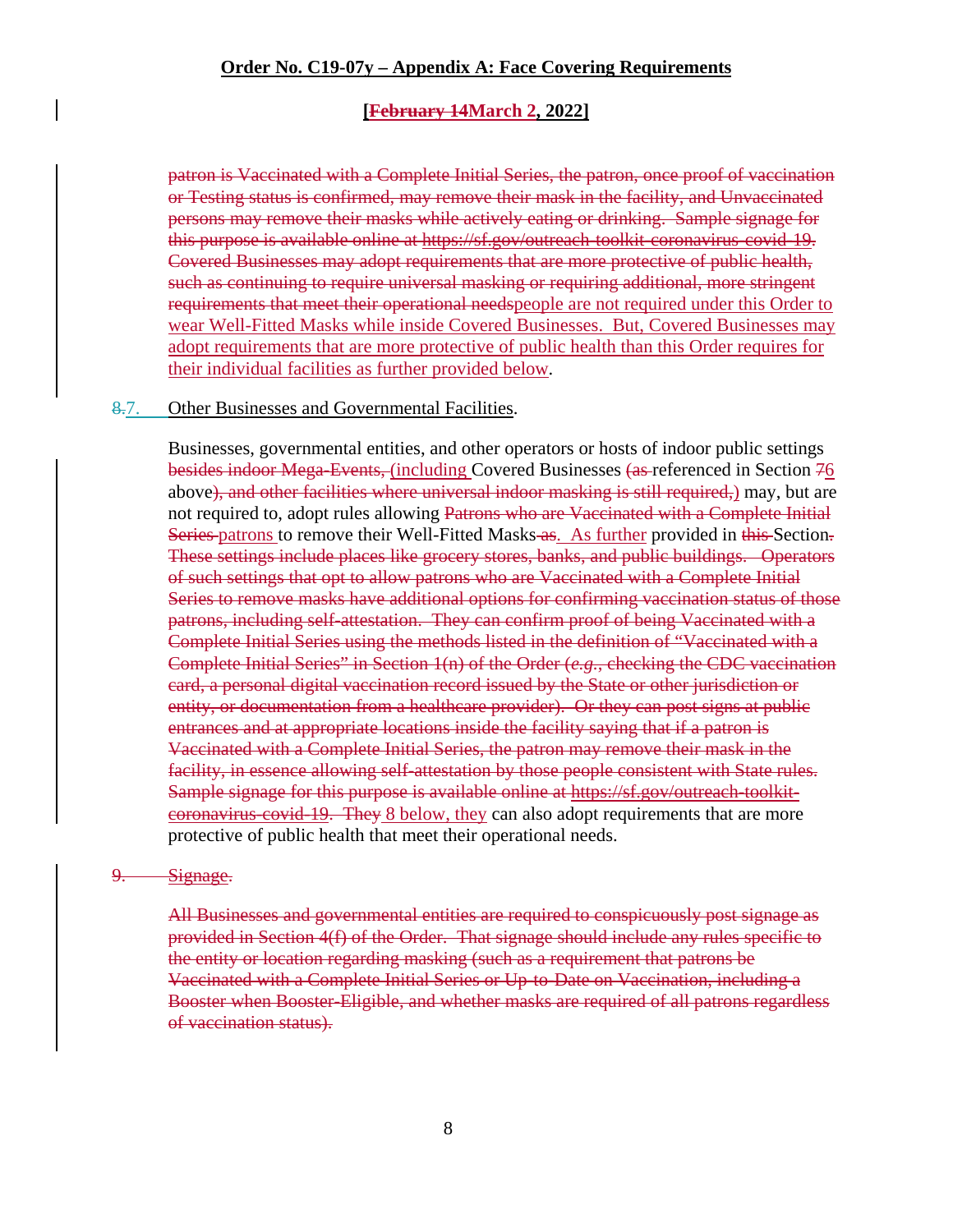#### **[February 14March 2, 2022]**

#### 10.8. Minimum Requirements; Ability to Adopt More-Restrictive Measures.

This Order establishes the minimum requirements related to indoor masking. Nothing in this Order, including this Appendix A, is intended to reduce any other federal, state, or local legal requirements or otherwise modify them in a way that is less protective of public health, or to limit an individual Business' or governmental entity's choices to take more health protective measures. Businesses or governmental entities may impose further restrictions that are more protective of public health than the minimum requirements under this Order, including, without limitation, requiring patrons or Personnel to be Vaccinated with a Complete Initial Series or Up-to-Date on Vaccination, requiring them to wear a Well-Fitted Mask, or taking other measures that meet their operational needs (such as, by way of example only, mandating that people be Up-to-Date on Vaccination and only allowing a testing alterative if someone has an exemption to vaccination based on Religious Beliefs or a Qualifying Medical Reason.)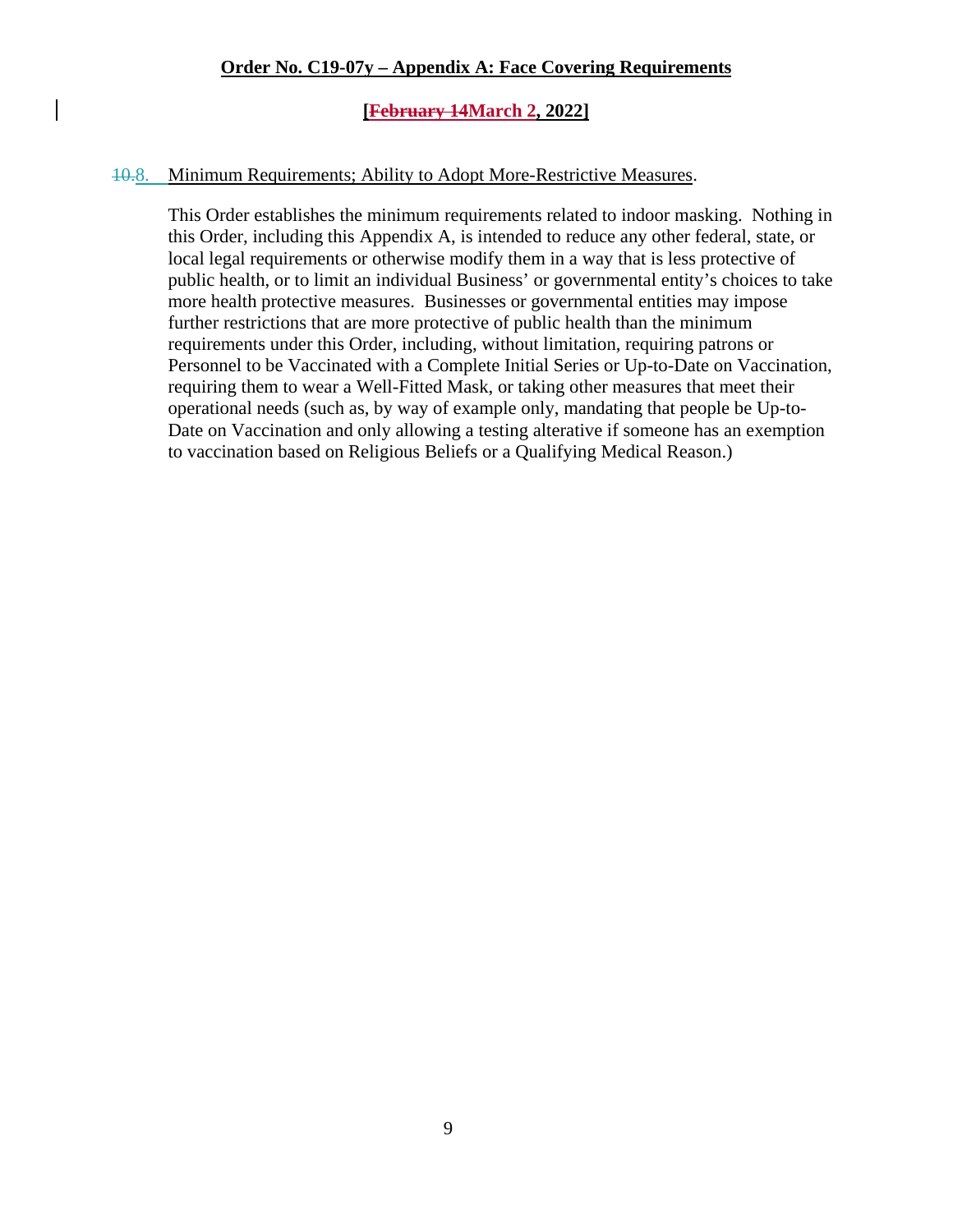#### 1. Covered Businesses and Events.

For purposes of this Appendix B, "Covered Businesses" include:

- a. Operators/hosts of establishments or events where food or drink is served indoors including, but not limited to, dining establishments, bars, clubs, theaters, and entertainment venues. For clarity, this does not include food or drink provided as part of a religious ceremony (*e.g.*, communion or kiddush).
- b. Gyms, recreation facilities, yoga studios, dance studios, and other fitness establishments, where any patrons engage in cardiovascular, aerobic, strength training, or other exercise involving elevated breathing. For clarity, fitness establishments and activities that are part of a K-12 school or operate as a Program for Children and Youth are covered by separate sector-specific directives (available at [www.sfdph.org/directives\)](https://www.sfdph.org/directives) and are not subject to the requirements of this Appendix B.
- 2. Vaccination or Testing Requirement for Patrons of Covered Businesses.
	- a. Requirement. For the time being, Covered Businesses must continue to require all patrons age 12 and older to show proof that they are Vaccinated with a Complete Initial Series before entering any indoor portion of a facility, subject only to the Testing alternative in this Section 2 and any applicable requirements of federal, state, or local laws requiring accommodation. Boosters are not required. But Covered Businesses are strongly urged to require all patrons to show proof that they are Up-to-Date on Vaccination, including receipt of a Booster by patrons age 12 and older as soon as eligible, before entering any indoor portion of a facility, subject only to the exceptions below and any applicable requirement of federal, state, or local laws requiring accommodation.

For purposes of showing proof of being Vaccinated with a Complete Initial Series, Covered Businesses may not accept a written self-attestation. The following are the only acceptable proof of being Vaccinated with a Complete Initial Series:

- (1) the CDC vaccination card, which includes name of person vaccinated, type of vaccine provided, and date last dose administered, or similar documentation issued by another foreign governmental jurisdiction;
- (2) a photo or copy of a vaccination card as a separate document;
- (3) a photo of a vaccination card stored on a phone or electronic device;
- (4) documentation of vaccination from a healthcare provider; or
- (5) a personal digital COVID-19 vaccine record issued by the State of California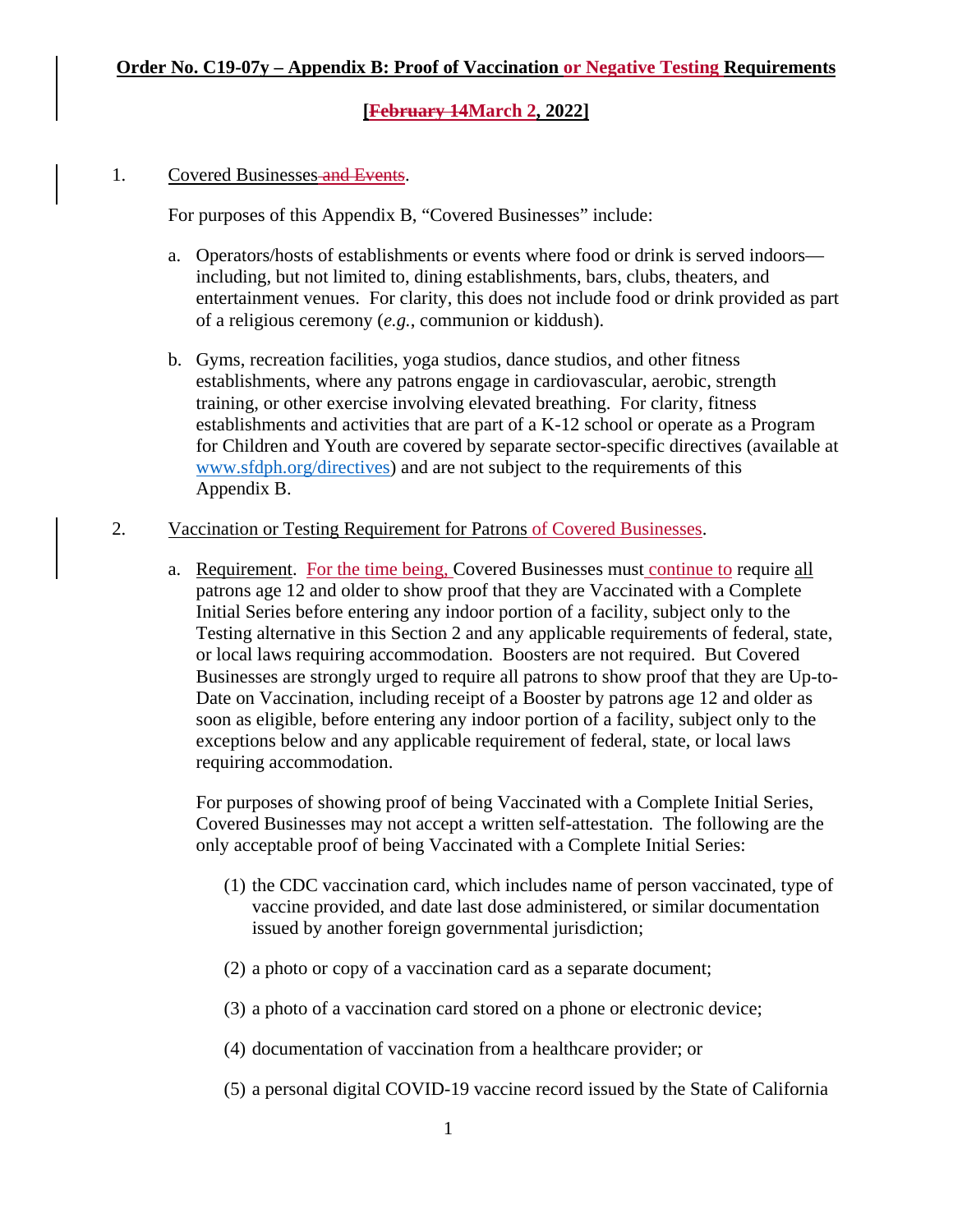and available by going to [https://myvaccinerecord.cdph.ca.gov](https://myvaccinerecord.cdph.ca.gov/) or similar documentation issued by another state, local, or foreign governmental jurisdiction, or by an approved private company (a list of approved companies offering digital vaccine cards is available at [www.sfdph.org/dph/alerts/files/vaccine-verification-sites.asp\)](https://www.sfdph.org/dph/alerts/files/vaccine-verification-sites.asp).

Covered Businesses are required to cross-check proof of vaccination status for each patron against a photo identification, unless photo identification is integrated into the digital COVID-19 vaccine record.

As an alternative to checking proof of vaccination status for patrons and staff, operators of such Covered Businesses are allowed, but not required by this Order, to instead accept proof of a negative COVID-19 Test taken within one day (for antigen tests) or two days (for PCR tests) before entry into the facility (but people are not required to be Tested more than twice each week so long as each Test is done at least three days apart). Patrons and staff who enter based on a negative COVID-19 Test must also wear a Well-Fitted Mask at all times except as allowed under any of the specific exceptions or allowances under Appendix A of this Order.

For purposes of showing proof of a Test as required in the preceding paragraph, selfadministered antigen testing is not acceptable at this time unless there is third-party verification—the Covered Business must require proof of a negative Test as outlined by CDPH's guidance in the section titled "What can be used as proof of a negative pre-entry test in settings where pre-entry testing is required?", available online at [www.cdph.ca.gov/Programs/CID/DCDC/Pages/COVID-](https://www.cdph.ca.gov/Programs/CID/DCDC/Pages/COVID-19/Updated-COVID-19-Testing-Guidance.aspx#pre-entry-testing)[19/Updated-COVID-19-Testing-Guidance.aspx#pre-entry-testing.](https://www.cdph.ca.gov/Programs/CID/DCDC/Pages/COVID-19/Updated-COVID-19-Testing-Guidance.aspx#pre-entry-testing)

- b. Exceptions and Clarifications.
	- i. For clarity, individuals who are Unvaccinated (*i.e.*, who do not provide proof of being Vaccinated with a Complete Initial Series) may, without being required to show proof of a negative Test, use the outdoor portions of Covered Business facilities (but not the indoor portions except solely as provided in subsections  $(ii)$ ,  $(iii)$ , and  $(v)$  below).
	- ii. Covered Businesses may allow Unvaccinated patrons wearing a Well-Fitted Mask to come indoors to use a restroom.
	- iii. Dining establishments and bars may require proof of being Vaccinated with a Complete Initial Series or proof of a negative COVID-19 Test to be shown at the time of patrons' first in-person interaction with staff (*e.g.*, at the time of ordering) rather than at the entrance to the establishment, but only if all such patrons wear Well-Fitted Masks at all times after entering the indoor portion of the facility and before showing such proof.. Dining establishments and bars are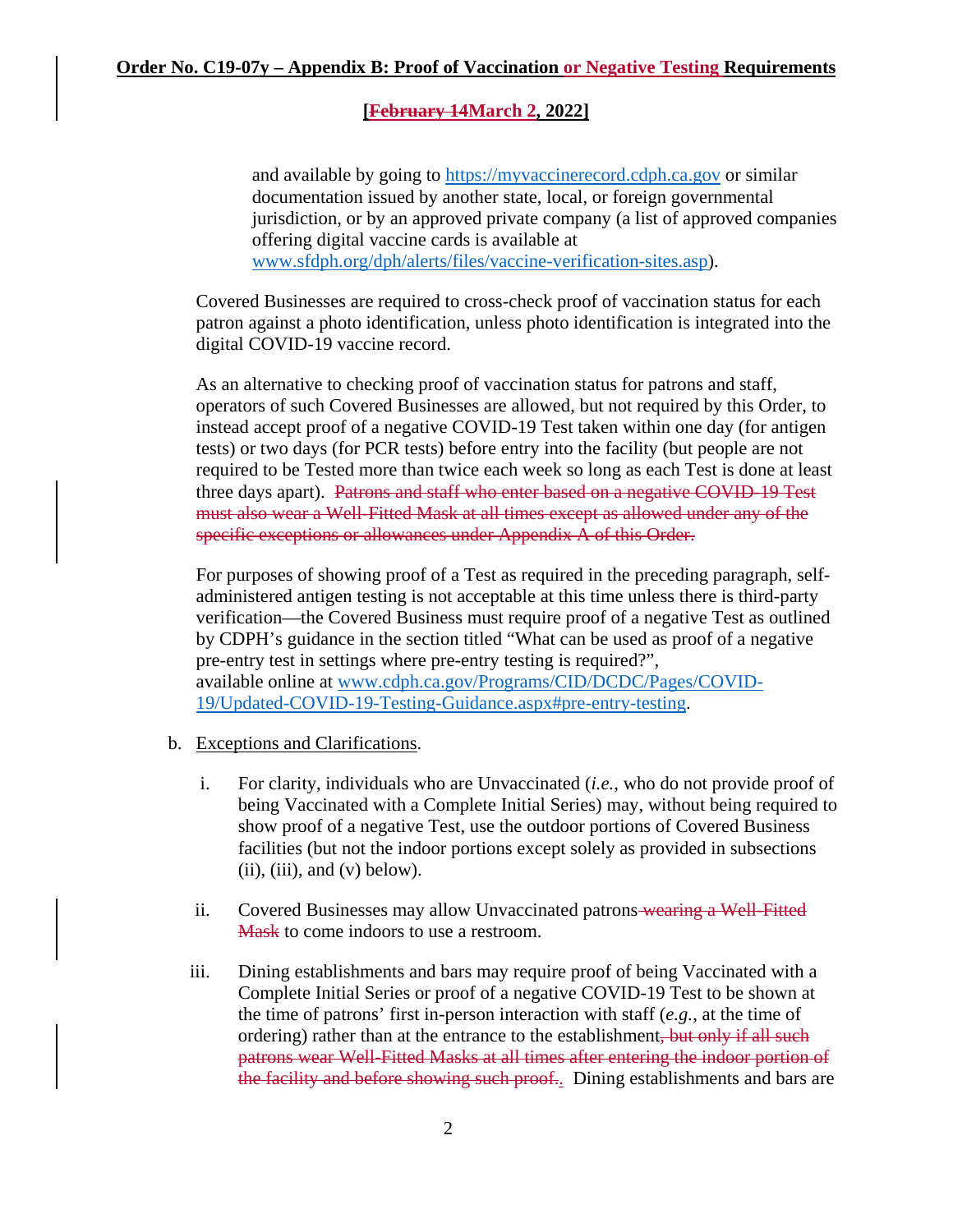prohibited from serving any patron indoors who fails to provide this proof.

- iv. Theaters where concessions are sold may require proof of being Vaccinated with a Complete Initial Series or proof of a negative COVID-19 Test to be shown at the time of patrons' purchase of concessions rather than at the entrance to the establishment. Theaters are prohibited from selling food or beverages to any patron indoors who fails to provide this proof.
- v. Dining establishments and bars that serve food may allow individuals wearing a Well-Fitted Maskpeople to enter the indoor portion of the facility to order, pick up, or pay for food or drink "to go" without showing either proof of being Vaccinated with a Complete Initial Series or proof of a negative Test.
- vi. Businesses may obtain proof of being Vaccinated with a Complete Initial Series and proof of a negative Test in advance of a patron's arrival at a facility, *e.g.*, by email or through a reservation system, but must confirm identification and timing of the negative Test at the time of entry into the facility.
- vii. Businesses operating food courts in indoor shopping centers that offer seated dining are required to obtain proof of being Vaccinated with a Complete Initial Series or proof of a negative COVID-19 Test for patrons who eat at the food court, and such proof may be shown at the time of patrons' purchase of food or beverages rather than at the entrance to the dining area. Businesses are prohibited from selling food or beverages to any patron for consumption at the food court who fails to provide this proof.
- viii. Individuals hosting private events in their homes are not subject to the requirements of this Appendix B but are urged to consider requiring all guests age five and older to show proof that they are Vaccinated with a Complete Initial Series or proof of a negative COVID-19 Test, particularly if the guests include people who may be medically vulnerable.
- 3. Vaccination Requirement for Staff of Covered Businesses.
	- a. Requirements. Subject to the exceptions below and any applicable requirements of federal, state, or local laws requiring accommodation:
		- i. Covered Businesses must use their best efforts to ascertain either the vaccination status or proof of a negative Test of all staff who routinely work onsite. A sample Employee Vaccination Program Ascertainment Form is available at [www.sfdph.org/dph/covid-19/files/declination.pdf.](https://www.sfdph.org/dph/covid-19/files/declination.pdf)
		- ii. Covered Businesses must ensure that all staff who routinely work onsite provide proof that they are Vaccinated with a Complete Initial Series or proof of a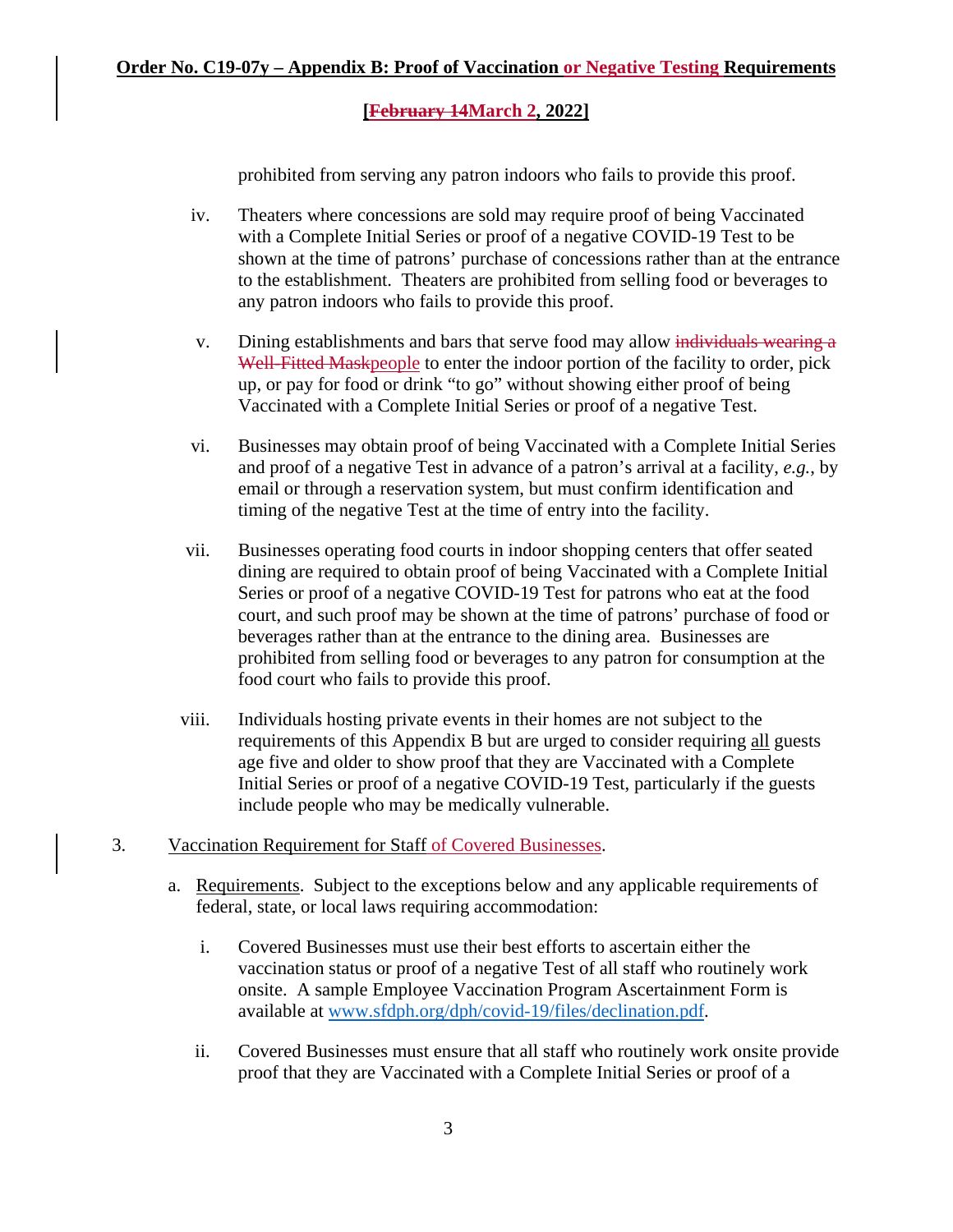negative COVID-19 Test before entering or working in any indoor portion of the facility.

- iii. Boosters are not required for staff. But Covered Businesses are strongly urged to ensure that all staff who routinely work onsite provide proof that they are Upto-Date on Vaccination before entering or working in any indoor portion of the facility.
- iv. Consistent with applicable privacy laws and regulations, Covered Businesses must maintain records of staff vaccination or exemption status, and provide these records to the Health Officer or other public health authorities promptly upon request, and in any event no later than the next business day after receiving the request.
- v. Businesses and other entities must adhere to applicable Cal/OSHA regulations relating to COVID-19 health and safety measures in the workplace and should frequently check for updates to those regulations such as by checking online at [www.dir.ca.gov/dosh/coronavirus/covid19faqs.html.](https://www.dir.ca.gov/dosh/coronavirus/covid19faqs.html) At the time of the issuance of the current update to this Order, those regulations require employers to document the vaccination status of their staff (*i.e.*, no self-attestation).

### b. Exceptions and Clarifications.

i. For clarity, "staff" as used in this order does not include all individuals included in the broader term "Personnel." Individuals who enter or work in a Covered Business facility on an intermittent or occasional basis or for short periods of time (*e.g.*, individuals who deliver goods or packages) are not covered by the requirements in this Appendix B.

## 4. Signage.

All Covered Businesses are required to conspicuously post signage as provided in Section 4(fe) of the Order. That signage can and should must include any rules specific to the Covered Business regarding pre-entry vaccination statusor Testing requirements (such as listing a requirement for entry that patrons be Vaccinated with a Complete Initial Series or Up-to-Date on Vaccination, including a Booster when Booster-Eligible, and whether a negative Test is allowed instead of being vaccinated).

5. Indoor Mega-Events.

The vaccination or testing requirements for entry to indoor Mega-Events, which align with State health rules under the State's Post Blueprint Guidance, are covered in Section 7 of the Order.